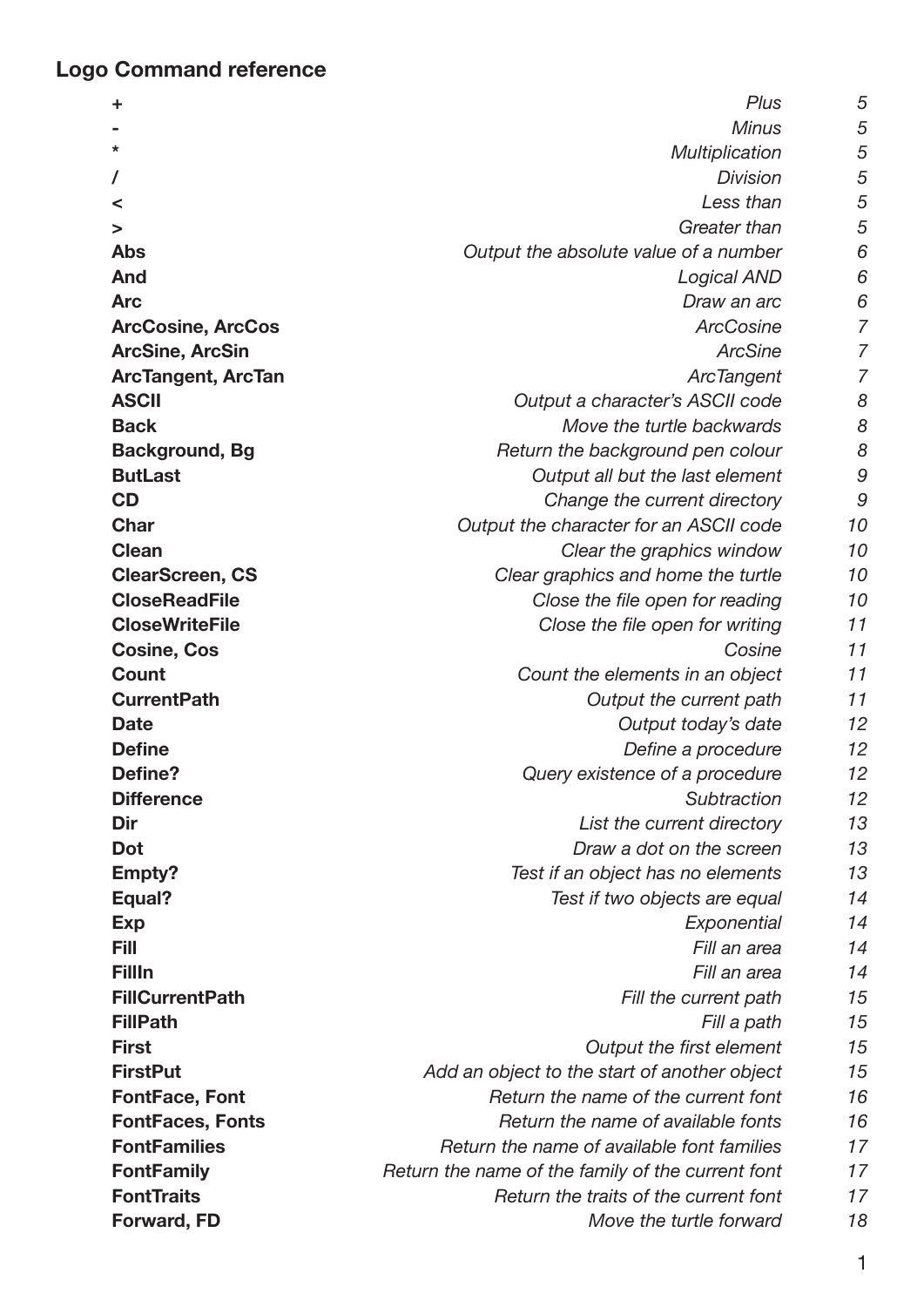| <b>FPrint</b>               | Print to a file                              | 18 |  |
|-----------------------------|----------------------------------------------|----|--|
| <b>FReadChar</b>            | Read a character from a file                 |    |  |
| <b>FReadChars</b>           | Read characters from a file                  | 19 |  |
| <b>FReadList</b>            | Read a line from a file into a list          | 19 |  |
| <b>FReadWord</b>            | Read a line from a file into a word          | 19 |  |
| <b>FShow</b>                | Write to a file                              | 19 |  |
| <b>FType</b>                | Write to a file                              | 20 |  |
| <b>GraphicsType, GrType</b> | Draw some text                               | 20 |  |
| <b>Heading</b>              | Output the turtle heading                    | 20 |  |
| <b>HideTurtle, HT</b>       | Hide the turtle                              | 21 |  |
| Home                        | Home the turtle                              | 21 |  |
| lf                          | <b>Conditional processing</b>                | 21 |  |
| <b>Instruments</b>          | Output available instruments                 | 21 |  |
| Integer, Int                | Truncate to integer                          | 22 |  |
| <b>Item</b>                 | Output nth element of an object              | 22 |  |
| Last                        | Output the last element of an object         | 22 |  |
| <b>LastPut</b>              | Append to a word or list                     | 23 |  |
| Left                        | Turn the turtle anticlockwise                | 23 |  |
| List                        | Create a list                                | 24 |  |
| List?                       | Test if object is a list                     | 24 |  |
| Local                       | Declare a local variable                     | 24 |  |
| Log, LN                     | Natural logarithm                            | 25 |  |
| Log10                       | Base-10 logarithm                            | 25 |  |
| <b>LowerCase</b>            | Convert to lowercase                         | 25 |  |
| <b>Make</b>                 | Set the value of a variable                  | 25 |  |
| <b>Member?</b>              | Test if object is a member of a word or list | 26 |  |
| <b>Not</b>                  | Logical NOT                                  | 26 |  |
| Number?                     | Test an object to see if it's a number       | 26 |  |
| <b>OpenAppend</b>           | Open a file for appending to                 | 27 |  |
| <b>OpenRead</b>             | Open a file for reading                      | 27 |  |
| <b>OpenWrite</b>            | Open a file for writing to                   | 27 |  |
| Or                          | Logical OR                                   | 28 |  |
| Output, Op                  | Output result from a procedure               | 28 |  |
| <b>PathBounds</b>           | Output the bounding box of a path            | 28 |  |
| Pen                         | Output the pen state and colour              | 28 |  |
| PenColour, PenColor, PC     | Output the pen colour number                 | 29 |  |
| PenDown, PD                 | Put the pen into drawing state               | 29 |  |
| PenUp, PU                   | Put the pen into non-drawing state           | 29 |  |
| <b>PenWidth</b>             | Output the size of the drawing pen           | 29 |  |
| Pi                          | π                                            | 30 |  |
| <b>Play</b>                 | <b>Play Sounds</b>                           | 30 |  |
| <b>Position, Pos</b>        | Output the turtle's position                 | 30 |  |
| <b>Power</b>                | Power                                        | 31 |  |
| <b>Print</b>                | Display objects                              | 31 |  |
| <b>Product</b>              | Multiplication                               | 31 |  |
| <b>Pwd</b>                  | <b>Output current directory</b>              | 32 |  |
| Quotient                    | <b>Division</b>                              | 32 |  |
| Random                      | Random number                                | 32 |  |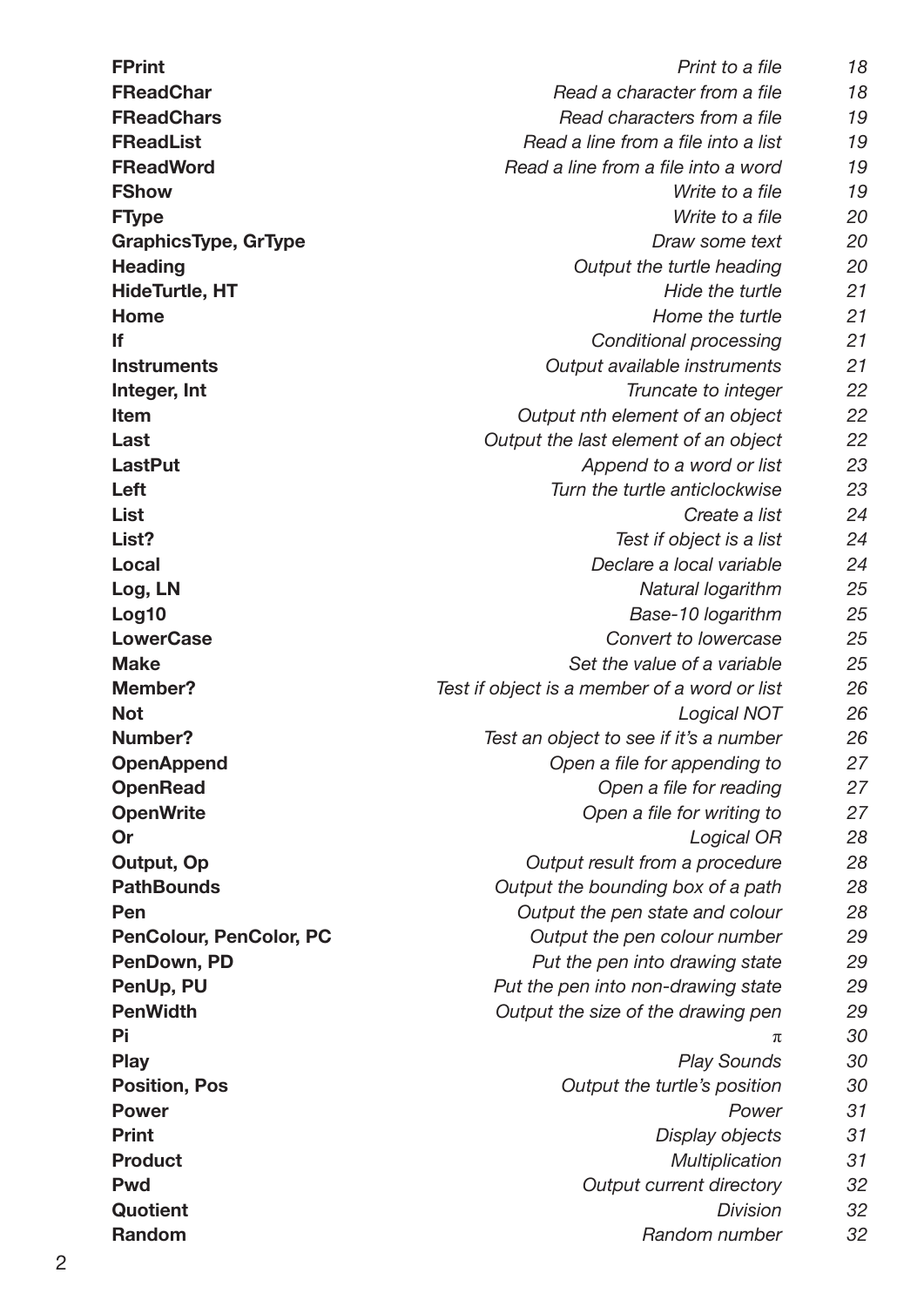$3$ **[ReadChar](#page-32-0)** *[Read a single character](#page-32-0) [33](#page-32-0)* **[ReadChars](#page-32-0)** *[Read mutiple characters](#page-32-0) [33](#page-32-0)* **[ReadList](#page-32-0)** *[Read characters into a list](#page-32-0) [33](#page-32-0)* **[ReadWord](#page-32-0)** *[Read characters into a word](#page-32-0) [33](#page-32-0)* **[Remainder](#page-32-0)** *[Remainder](#page-32-0) [33](#page-32-0)* **[Repeat](#page-33-0)** *[Repeat a list of statements](#page-33-0) [34](#page-33-0)* **[ReversePath](#page-33-0)** *[Reverse a path](#page-33-0) [34](#page-33-0)* **[RGB](#page-33-0)** *[Output the RGB values for a colour number](#page-33-0) [34](#page-33-0)* **[Right, Rt](#page-34-0)** *[Turn the turtle clockwise](#page-34-0) [35](#page-34-0)* **[Round](#page-34-0)** *[Round to nearest integer](#page-34-0) [35](#page-34-0)* **[Run](#page-34-0)** *[Execute a list of statements](#page-34-0) [35](#page-34-0)* **[Say](#page-35-0)** *[Speak using the system voice synthesizer](#page-35-0) [36](#page-35-0)* **[Sentence](#page-35-0)** *[Create a list](#page-35-0) [36](#page-35-0)* **[SetBackground, SetBG](#page-35-0)** *[Set the background colour](#page-35-0) [36](#page-35-0)* **[SetFontFace, SetFont](#page-36-0)** *[Set the current font face](#page-36-0) [37](#page-36-0)* **[SetFontFamily](#page-36-0)** *[Set the current font family](#page-36-0) [37](#page-36-0)* **[SetFontTraits](#page-36-0)** *[Set the traits of the current font](#page-36-0) [37](#page-36-0)* **[SetHeading](#page-37-0)** *[Set the turtle's heading](#page-37-0) [38](#page-37-0)* **[SetLineDash](#page-37-0)** *[Set the dash pattern for lines](#page-37-0) [38](#page-37-0)* **[SetPen](#page-37-0)** *[Set the state of the pen](#page-37-0) [38](#page-37-0)* **[SetPenColour, SetPenColor, SetPC](#page-38-0)** *[Set the foreground colour](#page-38-0) [39](#page-38-0)* **[SetPenWidth](#page-38-0)** *[Set the width of the drawing pen](#page-38-0) [39](#page-38-0)* **[SetPosition, SetPos](#page-38-0)** *[Set the position of the turtle](#page-38-0) [39](#page-38-0)* **[SetRGB](#page-38-0)** *[Set a colour's RGB values](#page-38-0) [39](#page-38-0)* **[SetShadow](#page-39-0)** *[Set the dropshadow for drawing](#page-39-0) [40](#page-39-0)* **[SetTypeSize](#page-39-0)** *[Set the size for type](#page-39-0) [40](#page-39-0)* **[SetVoice](#page-40-0)** *[Set the current voice](#page-40-0) [41](#page-40-0)* **[SetX](#page-40-0)** *[Set the x position of the turtle](#page-40-0) [41](#page-40-0)* **[SetY](#page-40-0)** *[Set the y position of the turtle](#page-40-0) [41](#page-40-0)* **[Show](#page-41-0)** *[Display objects](#page-41-0) [42](#page-41-0)* **[Shown?](#page-41-0)** *[Output the visibility of the turtle](#page-41-0) [42](#page-41-0)* **[ShowTurtle, ST](#page-41-0)** *[Show the turtle](#page-41-0) [42](#page-41-0)* **[Sine, Sin](#page-41-0)** *[Sine](#page-41-0) [42](#page-41-0)* **[Snap](#page-42-0)** *[Capture an animation frame](#page-42-0) [43](#page-42-0)* **[SqRt](#page-42-0)** *[Square Root](#page-42-0) [43](#page-42-0)* **[Stop](#page-42-0)** *[Return from a procedure](#page-42-0) [43](#page-42-0)* **[StrokeCurrentPath](#page-42-0)** *[Stroke the current path](#page-42-0) [43](#page-42-0)* **[StrokePath](#page-43-0)** *[Stroke a path](#page-43-0) [44](#page-43-0)* **[Sum](#page-43-0)** *[Addition](#page-43-0) [44](#page-43-0)* **[Tangent, Tan](#page-44-0)** *[Tangent](#page-44-0) [45](#page-44-0)* **[Text](#page-44-0)** *[Output a procedure as a list](#page-44-0) [45](#page-44-0)* **[TextBox](#page-44-0)** *[Output list describing text size](#page-44-0) [45](#page-44-0)* **[Thing](#page-45-0)** *[Output value of a variable](#page-45-0) [46](#page-45-0)* **[Time](#page-45-0)** *All the current time A6* **[Towards](#page-45-0)** *[Output required heading](#page-45-0) [46](#page-45-0)* **[Type](#page-45-0)** *[Print object](#page-45-0) [46](#page-45-0)* **[UpperCase](#page-46-0)** *[Convert to upper case](#page-46-0) [47](#page-46-0)* **[Voice](#page-46-0)** *[Output the name of the current voice](#page-46-0) [47](#page-46-0)*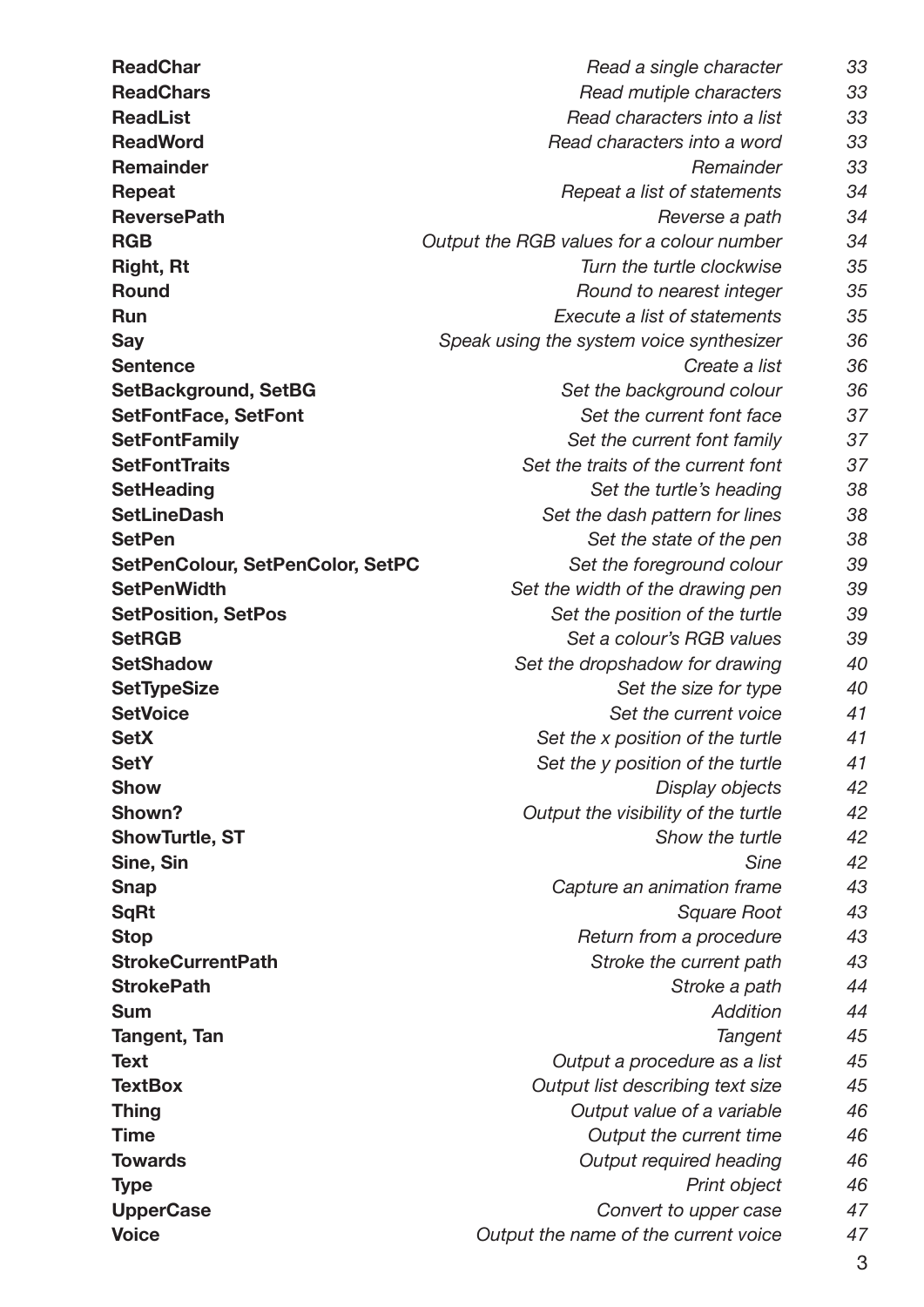**[Voices](#page-46-0)** *[Output the names of available voices](#page-46-0) [47](#page-46-0)* **[Wait](#page-47-0)** *[Wait for a specified duration](#page-47-0) [48](#page-47-0)* **[WaitForSpeech](#page-47-0)** *[Wait for speech to finish](#page-47-0) [48](#page-47-0)* **[Word](#page-47-0)** *[Concatenate words](#page-47-0) [48](#page-47-0)* **[Word?](#page-47-0)** *[Test if object is a word](#page-47-0) [48](#page-47-0)* **[XPos](#page-48-0)** *[Output the turtle's x co-ordinate](#page-48-0) [49](#page-48-0)* **[YPos](#page-48-0)** *[Output the turtle's y co-ordinate](#page-48-0) [49](#page-48-0)*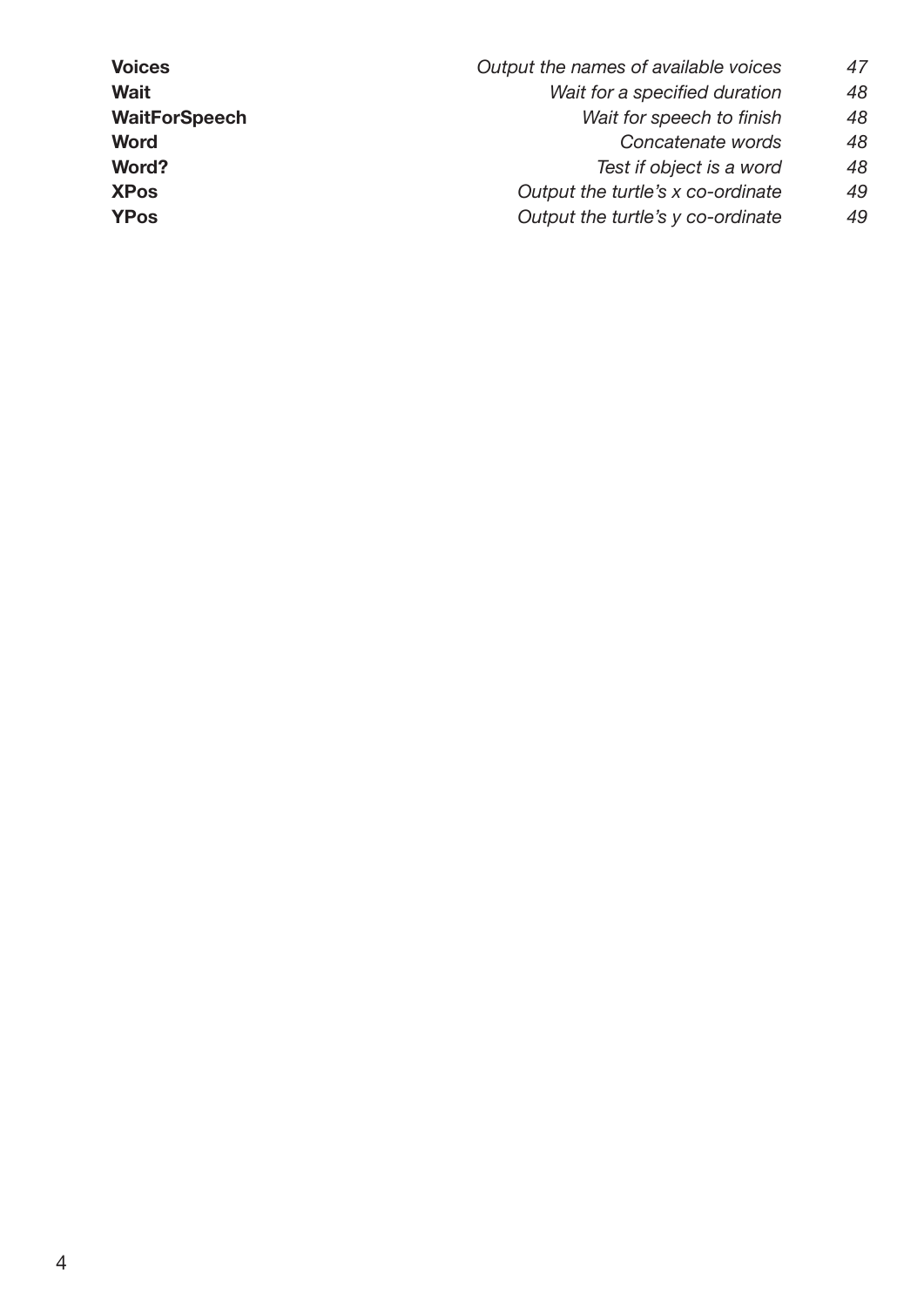<span id="page-4-3"></span><span id="page-4-0"></span>The addition operator.

$$
\begin{array}{c} 3 + 2 \\ 5 \end{array}
$$

<span id="page-4-4"></span>**-** *Minus*

The subtraction operator. You must be careful to specify a space after the minus sign as otherwise it is taken as part of the following number: 7 -5 does not mean take away five from seven, but is two numbers, a seven followed by a minus five.

 $3 - 2$ 1

<span id="page-4-5"></span>

The multiplication operator.

3 \* 2 6

<span id="page-4-6"></span>

| Division |
|----------|
|          |

The divide operator.

3 / 2 1.5

<span id="page-4-1"></span>**<** *Less than*

The less than operator.

 $1 < 2$ true

<span id="page-4-2"></span>**>** *Greater than*

The greater than operator.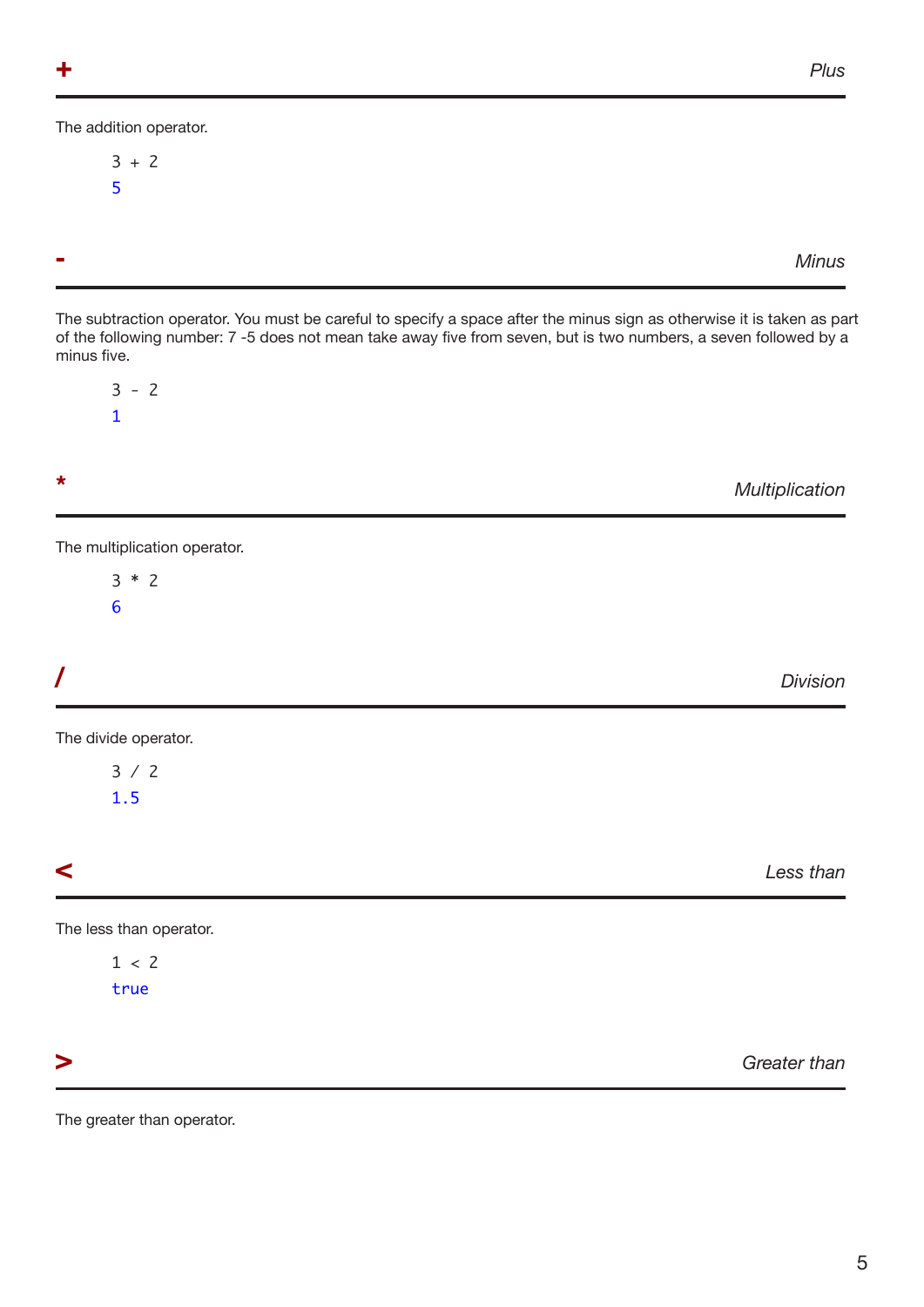<span id="page-5-0"></span>Abs *number*

Output the absolute value of *number*.

Abs  $-2$ 2 Abs 2 2

<span id="page-5-1"></span>**And** *Logical AND*

And predicate1 predicate2

(And predicate1 predicate2 ...)

Outputs true if all predicates are true.

And "true  $3 > 2$ true  $(And 1 < 3 5 = 5 (count [] ) = 0)$ true  $(And 1 < 0 5 = 5 (count [] ) = 0)$ false

See also [Not](#page-25-1), [Or,](#page-27-1) [<](#page-4-1), [>.](#page-4-2)

**Arc** *Draw an arc*

## Arc *angle radius*

Draws an arc of radius *radius*, centred on the current turtle position and starting at the current heading, sweeping clockwise through angle *angle*. Draws a line if the pen is down.

The turtle heading and position do not change.

Example:

Left 45 Arc 90 100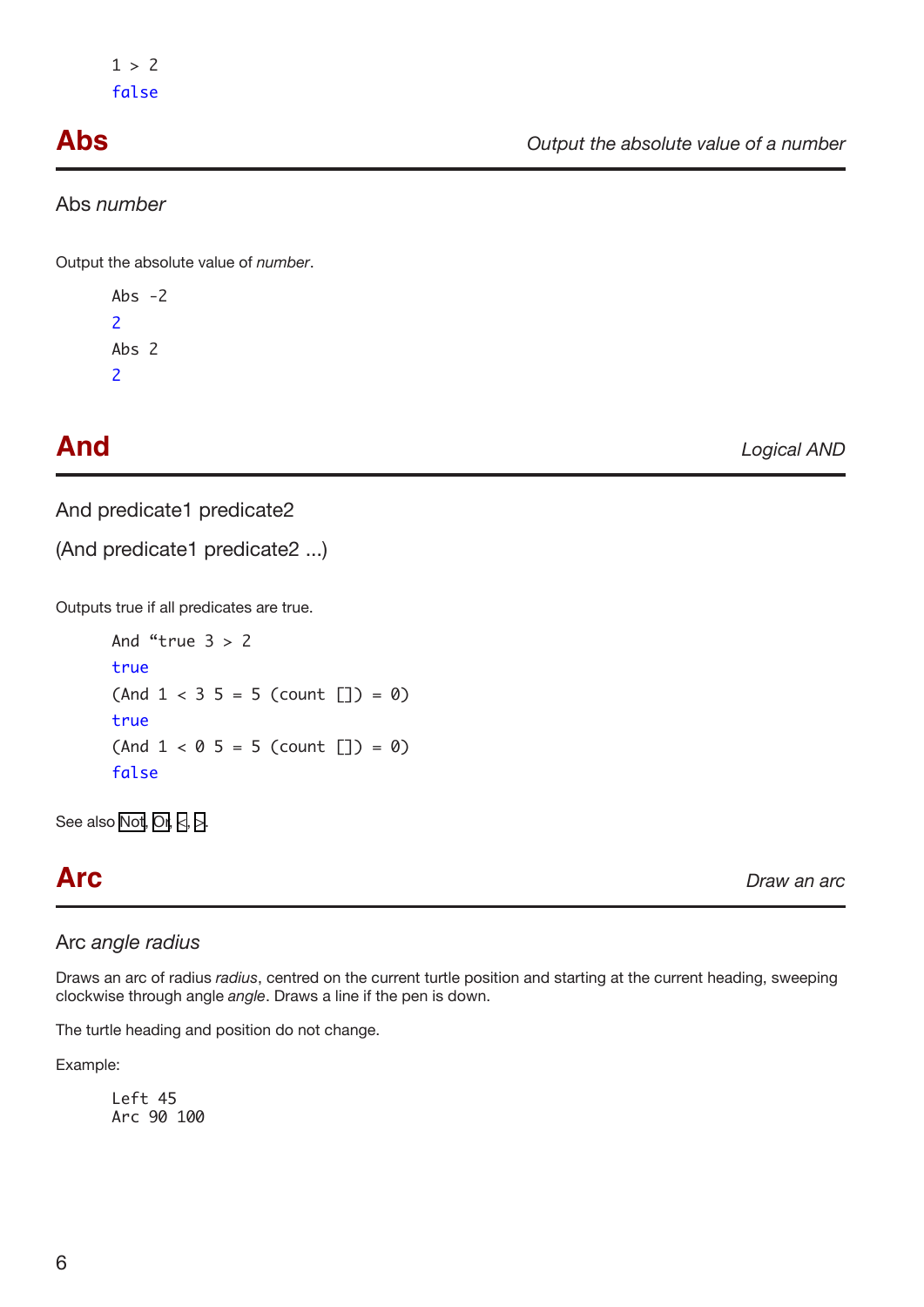

<span id="page-6-0"></span>See also [PenUp,](#page-28-1) [PenDown,](#page-28-2) [Left](#page-20-1), [Right](#page-34-1), [Heading](#page-19-1), [SetHeading](#page-37-1).

## <span id="page-6-3"></span>**ArcCosine, ArcCos** *ArcCosine*

### ArcCosine *number*

Output the angle whose cosine is *number*.

Cos 66 0.4067366430758 ArcCos 0.4067366430758 66

See also [Cosine](#page-10-1), [Sine](#page-41-1), [Tangent](#page-44-1), [ArcSine,](#page-6-1) [ArcTangent](#page-6-2).

## <span id="page-6-1"></span>**ArcSine, ArcSin** *ArcSine*

ArcSine *number* Output the angle whose sine is *number*.

> Sine 71 0.945518575599317 ArcSine 0.945518575599317 71

See also [Cosine](#page-10-1), [Sine](#page-41-1), [Tangent](#page-44-1), [ArcCosine](#page-6-3), [ArcTangent.](#page-6-2)

## <span id="page-6-2"></span>**ArcTangent, ArcTan** *ArcTangent*

ArcTangent *number*

Output the angle whose tangent is *number*.

6 7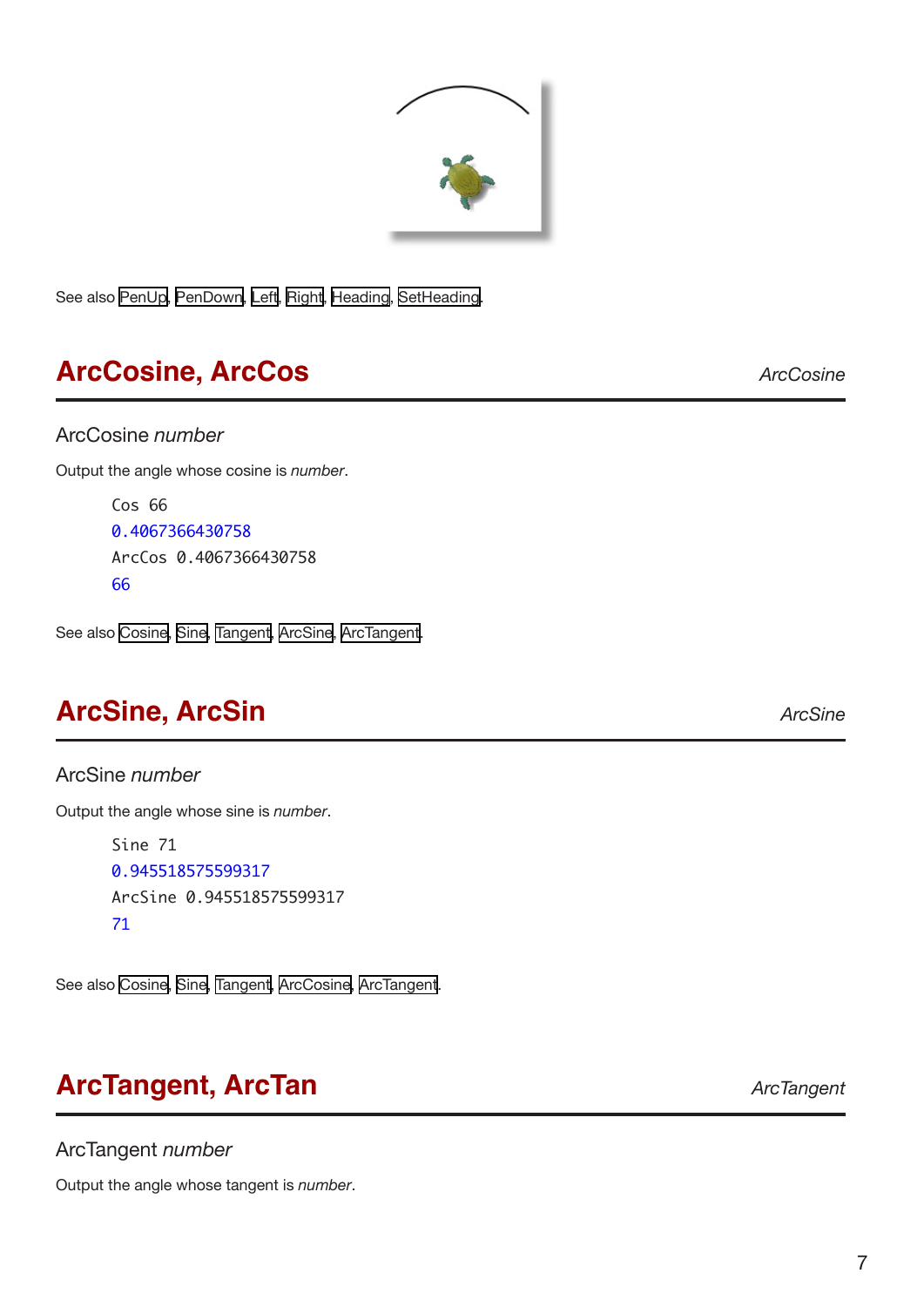```
Tan 60
1.73205080756888
ArcTan 1.73205080756888
60
```
See also [Cosine](#page-10-1), [Sine](#page-41-1), [Tangent](#page-44-1), [ArcCosine](#page-6-3), [ArcSine](#page-6-1).

**ASCII** *Output a character's ASCII code*

## ASCII *word*

Output the ASCII code of the first character of word .

Ascii "a 97 Ascii "ABC 65

Opposite of [Char.](#page-9-1)

<span id="page-7-2"></span>**Back** *Move the turtle backwards*

Back *distance*

Move the turtle backwards *distance* pixels. Draws a line if the pen is down.

Example:

Back 100 Opposite of [Forward](#page-17-1). See also [PenUp](#page-28-1), [PenDown](#page-28-2)

<span id="page-7-1"></span>**Background, Bg** *Return the background pen colour Return the background pen colour* 

## **Background**

Output the number of the background colour. This is the colour used to fill the screen when [ClearScreen](#page-9-2) is called. At startup, the background colour is set to zero.

Example:

```
Background 
0
```
See also [SetBackground,](#page-34-2) [Clean,](#page-9-3) [ClearScreen](#page-9-2), [RGB](#page-30-1), [SetPenColor](#page-38-1).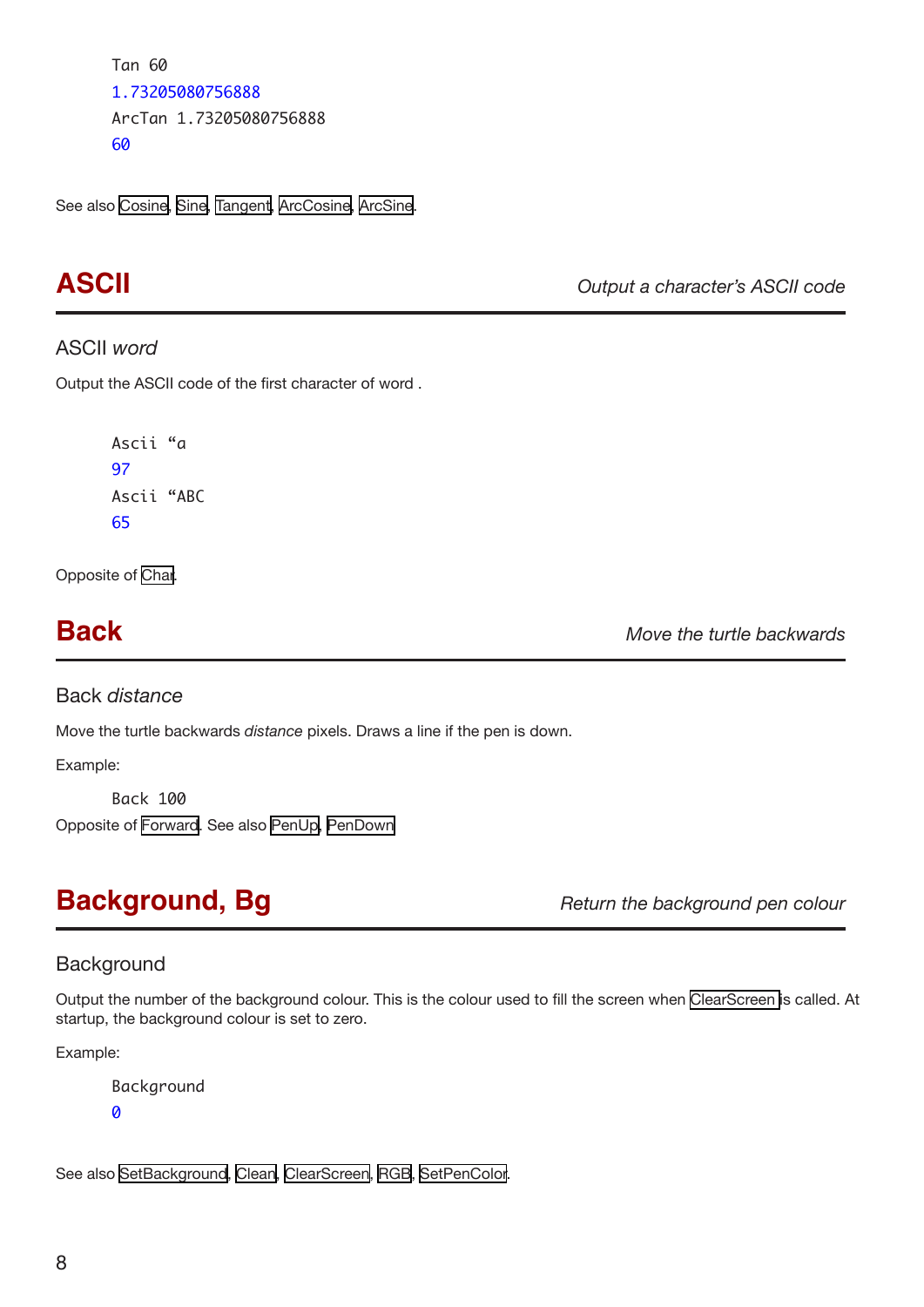### <span id="page-8-2"></span><span id="page-8-0"></span>ButFirst *list*

ButFirst *word* 

Output all but the first element of an object.

ButFirst "abcdefghijk bcdefghijk butfirst [thing1 thing2 thing3] [thing2 thing3]

See also [ButLast,](#page-8-1) [Count,](#page-10-2) [Empty?](#page-12-1), [First](#page-14-1), [FirstPut,](#page-14-2) [Item,](#page-20-1) [Last](#page-21-1), [LastPut](#page-22-1), [List,](#page-23-1) [List?,](#page-23-2) [Member?](#page-24-1).

<span id="page-8-1"></span>**ButLast** *Output all but the last element*

### **ButLast** *word*

**ButLast list** 

Output all but the last element of an object.

ButLast "xyz xy ButLast [thing1 thing2 thing3] [thing1 thing2 ]

See also [ButFirst](#page-8-2), [Count,](#page-10-2) [Empty?,](#page-12-1) [First,](#page-14-1) [FirstPut,](#page-14-2) [Item](#page-20-1), [Last,](#page-21-1) [LastPut,](#page-22-1) [List](#page-23-1), [List?](#page-23-2), [Member?](#page-24-1).

<span id="page-8-3"></span>**CD** *Change the current directory*

## CD *path-name*

Changes the current directory to *path-name*, which can be either a word or a list. It's generally better to use a list so that characters such as slashes in the name are not taken to be logo operators. A tilde ('~') can be used as shorthand for your home directory.

 $CD$  " $\sim$ 

Pwd

### /Users/alan

*path-name* can either be absolute (starting with a slash) or relative, in which case the directory is changed relative to the current directory.

CD [/System] Pwd /System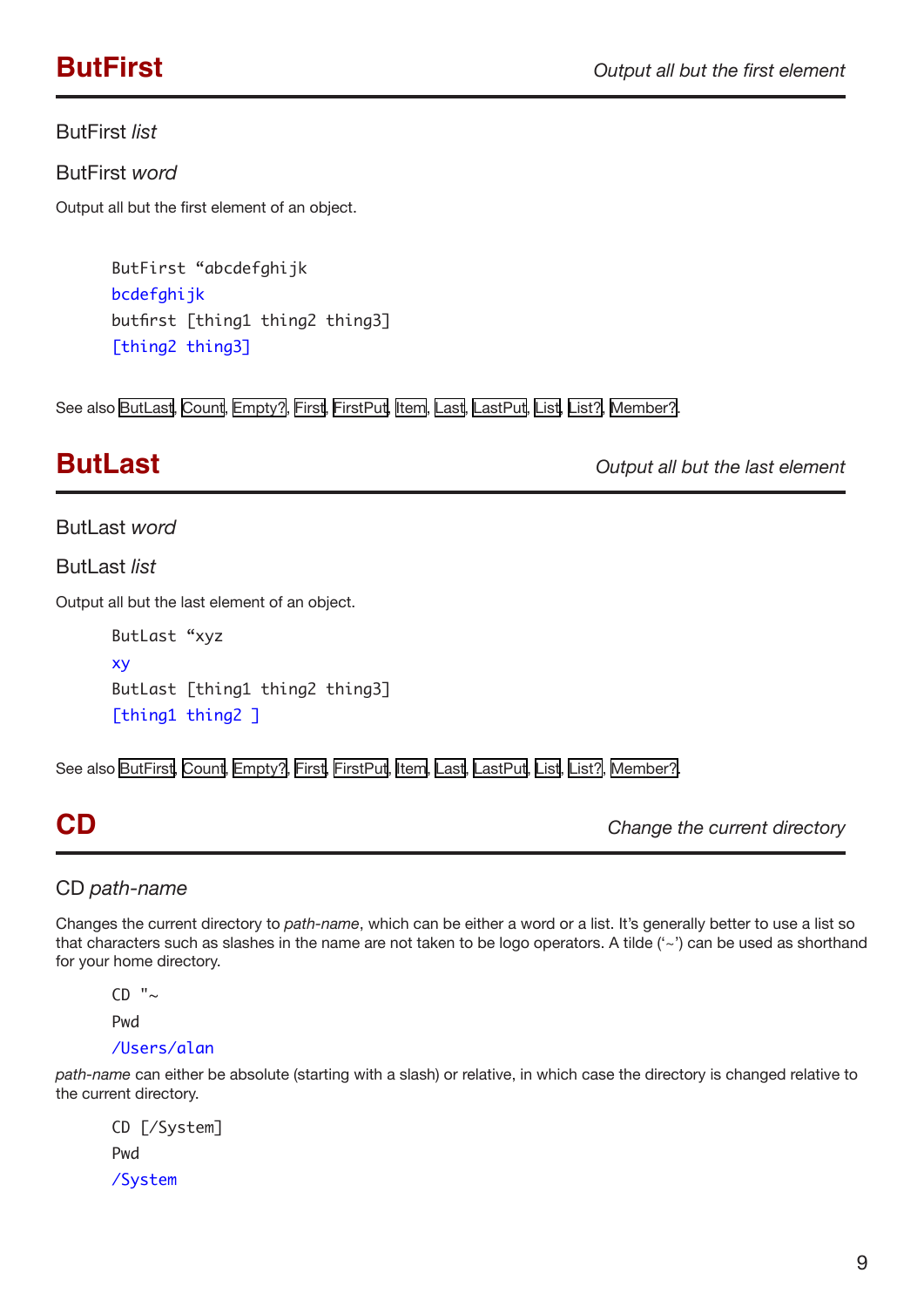<span id="page-9-0"></span>CD [Library] Pwd /System/Library

To go up a level, use a double-dot '**..**'.

See also [Pwd](#page-31-1), [Dir,](#page-12-2) [OpenAppend](#page-26-1), [Openread](#page-26-2), [OpenWrite.](#page-26-3)

<span id="page-9-1"></span>**Char** *Output the character for an ASCII code*

### char *number*

Output the character whose ASCII code is *number*.

Char 68 D

Opposite of [ASCII.](#page-6-3)

<span id="page-9-3"></span>**Clean** *Clear the graphics window*

### Clean

Clear the graphics screen without affecting the turtle. The graphics screen is filled with the current background pen colour.

See also [ClearScreen,](#page-9-2) [SetBackground,](#page-34-2) [Background,](#page-7-1) [RGB,](#page-30-1) [SetPenColor](#page-38-1).

## <span id="page-9-2"></span>**ClearScreen, CS** *Clear graphics and home the turtle*

### **ClearScreen**

Clear the graphics screen and set the turtle to its home position. The same as doing [Clean](#page-9-3) followed by [Home.](#page-20-2)

See also [Clean,](#page-9-3) [SetBackground,](#page-34-2) [Background,](#page-7-1) [RGB,](#page-30-1) [Home](#page-20-2), [SetPenColor](#page-38-1).

## <span id="page-9-4"></span>**CloseReadFile** *Close the file open for reading*

## **CloseReadFile**

Close the file that's been opened for reading with OpenRead .

See also [CD](#page-8-3), [Dir,](#page-12-2) [Pwd,](#page-31-1) [OpenRead .](#page-26-2)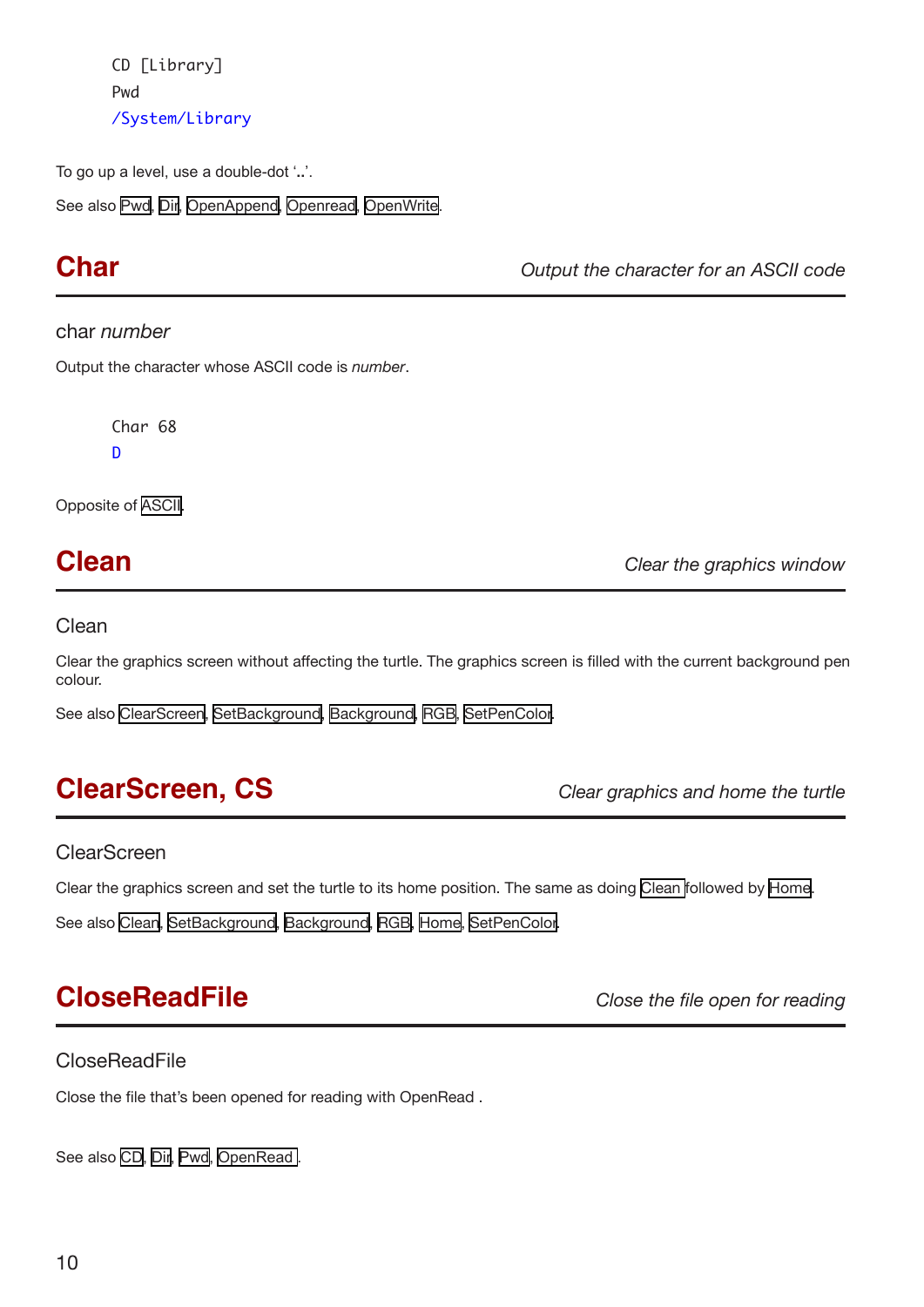## <span id="page-10-3"></span><span id="page-10-0"></span>CloseWriteFile

Close the file that's been opened for writing with OpenWrite or OpenAppend .

See also [CD](#page-8-3), [Dir,](#page-12-2) [Pwd,](#page-31-1) [OpenAppend](#page-26-1), [OpenWrite.](#page-26-3)

## <span id="page-10-1"></span>**Cosine, Cos** *Cosine*

Cosine *angle*

Output the cosine of *angle*.

Cosine 60

0.5

See also [Sine,](#page-41-1) [Tangent,](#page-44-1) [ArcCosine](#page-6-3), [ArcSine,](#page-6-1) [ArcTangent](#page-6-2).

<span id="page-10-2"></span>**Count** *Count the elements in an object*

Count *list* 

Count *word* 

Output the number of elements in an object.

Count "xyz 3 Count [thing1 thing2 thing3 thing4] 4 Count [[23 45 56 78] purple []] 3

See also [ButFirst](#page-8-2), [ButLast](#page-8-1), [Empty?](#page-12-1), [First](#page-14-1), [FirstPut](#page-14-2), [Item,](#page-20-1) [Last](#page-21-1), [LastPut](#page-22-1), [List](#page-23-1), [List?,](#page-23-2) [Member?.](#page-24-1)

## <span id="page-10-4"></span>**CurrentPath** *Output the current path*

## **CurrentPath**

The current path is the sequence of lines which have been generated by movements of the turtle or the GraphicsType command. The CurrentPath command outputs the current path as a list of commands, such as *moveto*, *lineto*, *curveto*, and *close*. The list can be used as input to StrokePath or FillPath.

Forward 100 Right 90 Forward 200 CurrentPath [[moveto 0 0][lineto 0 100][lineto 200 100]]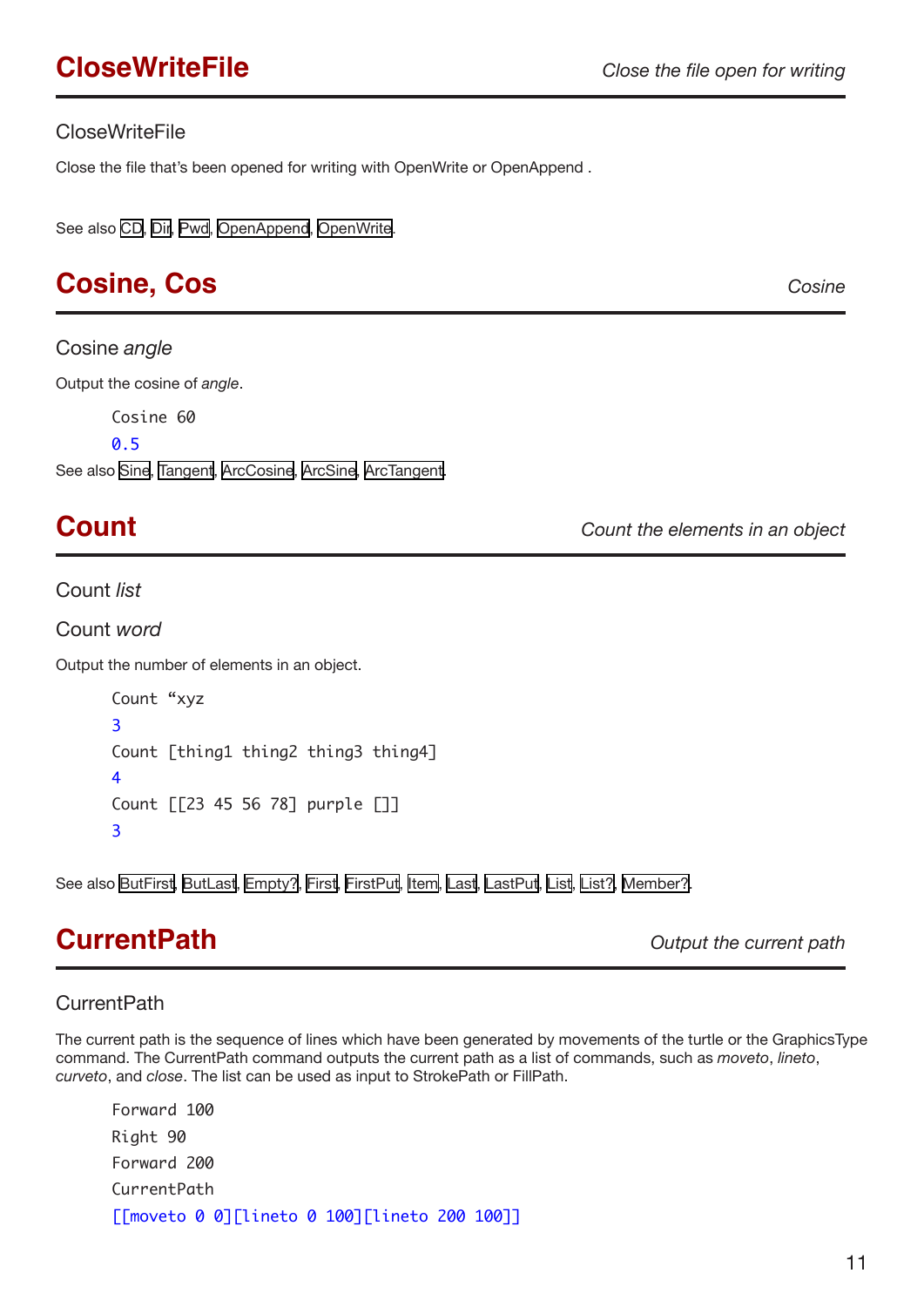<span id="page-11-0"></span>See also [StrokePath,](#page-41-1) [FillPath](#page-14-3), [StrokeCurrentPath,](#page-42-1) [FillCurrentPath,](#page-14-3) [ReversePath](#page-33-1), [PathBounds,](#page-27-2)

<span id="page-11-3"></span>

| <b>Date</b> | Output today's date |
|-------------|---------------------|
|             |                     |

## **Date**

Prints out today's date in the format *ccyy-mm-dd* where *ccyy* is the year, *mm* is the month number, and *dd* is the day of the month. For example:

Date 2003-05-20

See also [Time](#page-45-1)

<span id="page-11-2"></span>

**Define** *Define a procedure*

```
Define name [ [parameters][statements] ]
```
Create procedure name with parameters *parameters* and statements *statements*. For example:

```
Define "box [ [size] [ repeat 4 [forward :size right 90] ]
```
This is retained for compatibility with other versions of Logo. It's better to use the procedure window to create procedures. See also [Define?](#page-11-1).

<span id="page-11-1"></span>**Define?** *Query existence of a procedure*

Define? *name*

Outputs true if *name* is a procedure. E.g.:

Define? "box

true

See also [Define.](#page-11-2)

# **Difference** *Subtraction*

Difference *number1 number2*

(Difference *number1 number2* ...)

Output the difference between two or more numbers.

Difference 100 80 20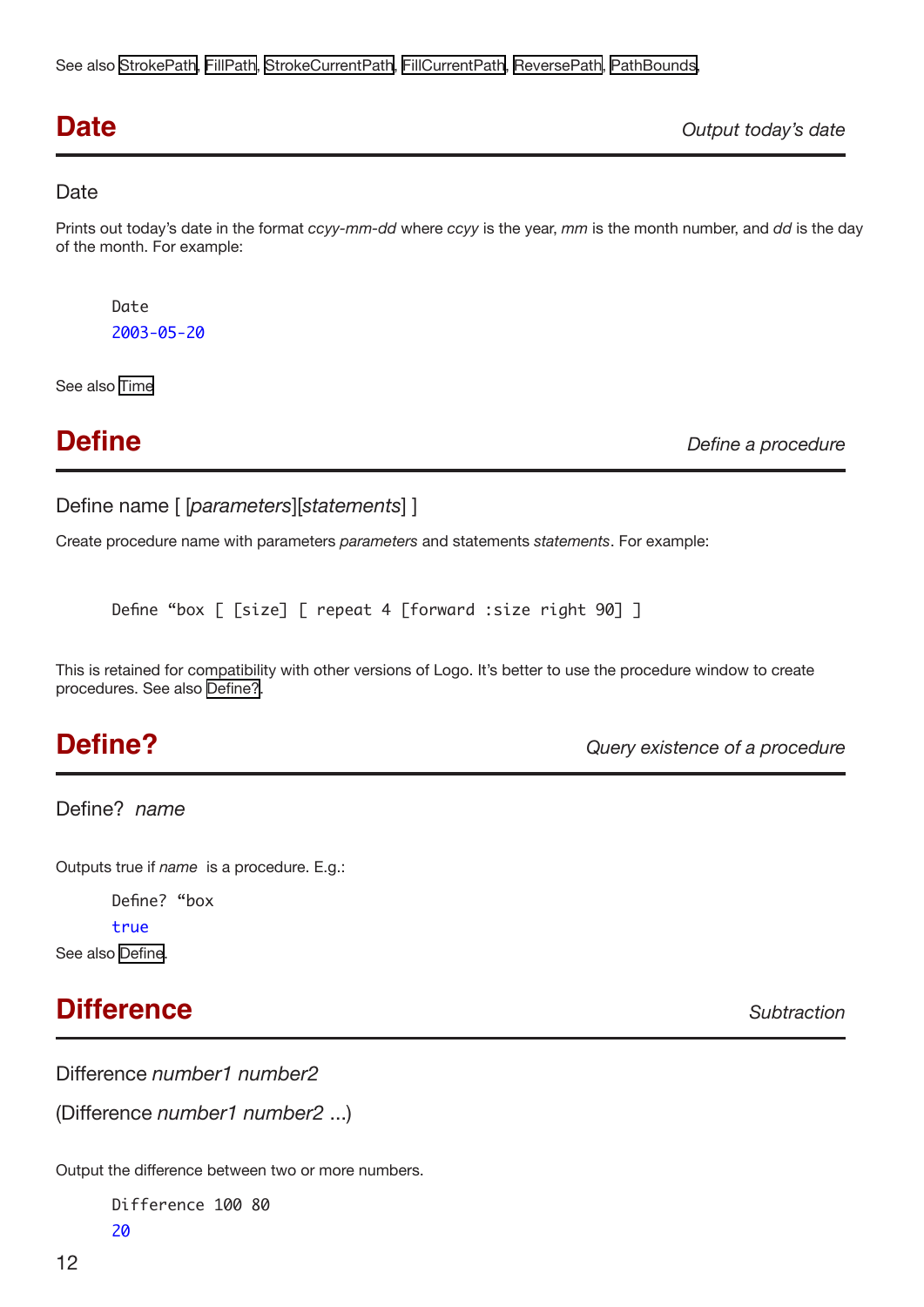```
(Difference 100 80 10)
10
```
See also [+](#page-4-3), [-,](#page-4-4) [\\*,](#page-4-5) [/,](#page-4-6) [Sum,](#page-43-1) [Product,](#page-30-2) [Quotient,](#page-31-2) [Remainder.](#page-32-1)

<span id="page-12-2"></span>**Dir** *List the current directory*

## Dir

List the contents of the current directory. In the resultant list, directories are signified by a trailing slash.

CD [/System] Dir .localized Library/

Note that the view of the file system is the real view rather than the logical view seen in the Finder windows. Invisible files (starting with a '.') are listed.

See also [Pwd](#page-31-1), [CD](#page-8-3), [OpenAppend,](#page-26-1) [Openread,](#page-26-2) [OpenWrite.](#page-26-3)

**Dot** *Draw a dot on the screen*

Dot [*x y*]

Put a dot of the current colour at position *x y* on the screen. Note that positive y-values go up the screen.

Example:

Dot [100 80]

<span id="page-12-1"></span>**Empty?** *Test if an object has no elements*

Empty? *word* 

Empty? *list* 

Outputs true if an object has no elements.

```
Empty? "xyz 
false 
Empty? "
true 
Empty? [[23 45 56 78] purple []] 
false 
Empty? ButFirst [abc] 
true
```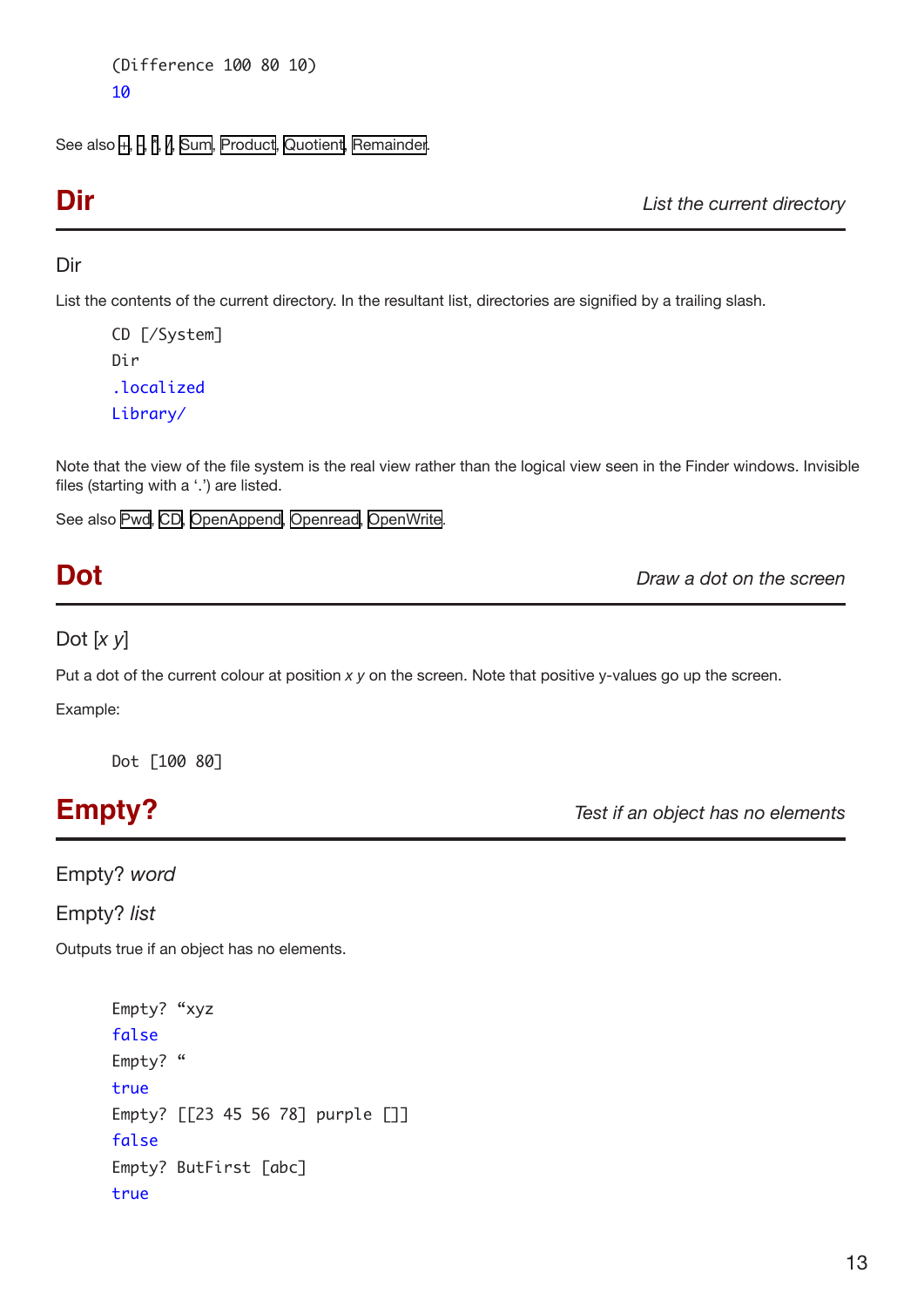<span id="page-13-0"></span>See also [ButFirst](#page-8-2), [ButLast](#page-8-1), [Count](#page-10-2), [First](#page-14-1), [FirstPut](#page-14-2), [Item](#page-20-1), [Last](#page-21-1), [LastPut,](#page-22-1) [List](#page-23-1), [List?](#page-23-2), [Member?.](#page-24-1)

**Equal?** *Test if two objects are equal*

### Equal *object1 object2*

Outputs true if *object1* and *object2* are equal.

```
Equal? "xyz "xyz 
true 
Equal? [ ] [abc]
false
```
<span id="page-13-2"></span>**Exp** *Exponential*

Exp *number*

Returns e to the power of *number*.

Exp 1.8 6.04964746441295

See also [Log](#page-23-3)

**Fill** *Fill an area*

## Fill

Fills an area with the current pen colour, starting from the current turtle position until a border of the current pen colour is hit. This may not work correctly if the "smooth lines" option is chosen (anti-aliasing) as the OSX graphics system draws lines with approximations to the current pen colour to get rid of jagged edges.

See also FillIn, FillPath,

<span id="page-13-1"></span>**FillIn** *Fill an area*

## FillIn

Fills an area with the current pen colour, starting from the current turtle position until a different coloured pixel from the start pixel is hit.

See also [Fill,](#page-13-2) FillPath,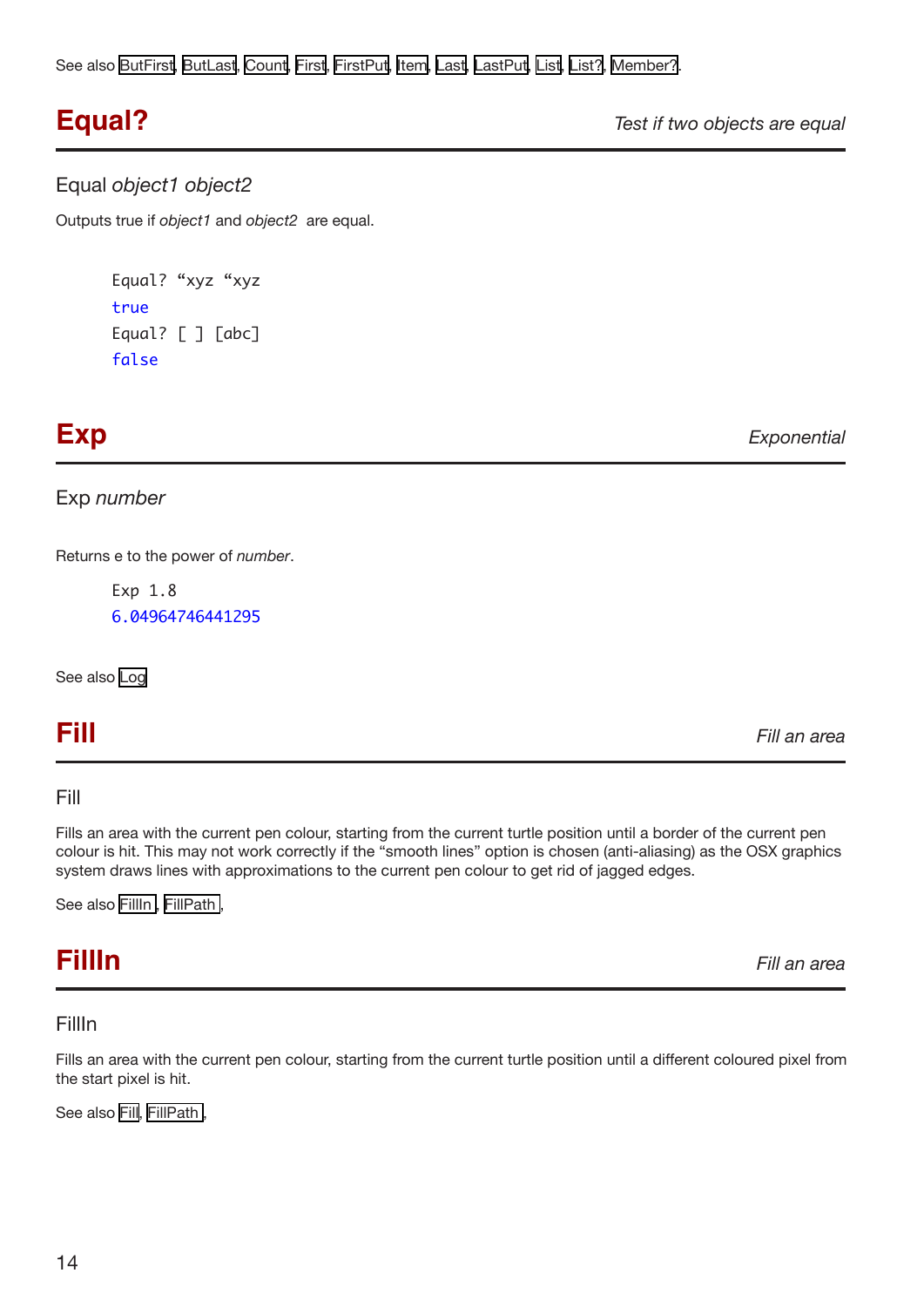## <span id="page-14-3"></span><span id="page-14-0"></span>FillCurrentPath

Fills an area bounded by the current path with the current pen colour. The current path is the sequence of lines which have been generated by movements of the turtle. A [PenUp](#page-28-1) command or a command which moves the turtle without drawing a line, such as [Clean o](#page-9-3)r [ClearScreen e](#page-9-2)mpties the path.

See also [Fill](#page-13-2) , [FillIn](#page-13-1), [StrokePath,](#page-41-1) [FillPath](#page-14-3), [StrokeCurrentPath,](#page-42-1)

## **FillPath** *Fill a path*

## FillPath [*path-commands*]

Fills an area bounded by the path specified by *path-commands*. Each element of path-commands is a list representing a path command such as *moveto*, *lineto*, *curveto*, or *close*.

The easiest way to create the list of path commands is to do some drawing, then save the path using CurrentPath.

See also [Fill](#page-13-2) , [FillIn](#page-13-1), [StrokePath,](#page-41-1) [FillCurrentPath](#page-14-3), [StrokeCurrentPath,](#page-42-1) [ReversePath](#page-33-1), [PathBounds](#page-27-2),

<span id="page-14-1"></span>**First** *Output the first element*

First *word* 

First *list* 

Output the first element of a word or list.

First "xyz x First [[23 45 56 78] purple []] [23 45 56 78]

See also [ButFirst](#page-8-2), [ButLast](#page-8-1), [Count](#page-10-2), [Empty?,](#page-12-1) [FirstPut](#page-14-2), [Item](#page-20-1), [Last,](#page-21-1) [LastPut,](#page-22-1) [List](#page-23-1), [List?](#page-23-2), [Member?.](#page-24-1)

<span id="page-14-2"></span>**FirstPut** *Add an object to the start of another object*

FirstPut *obj1 list*  FirstPut *obj1 word*

Add obj1 at the start of a list or word.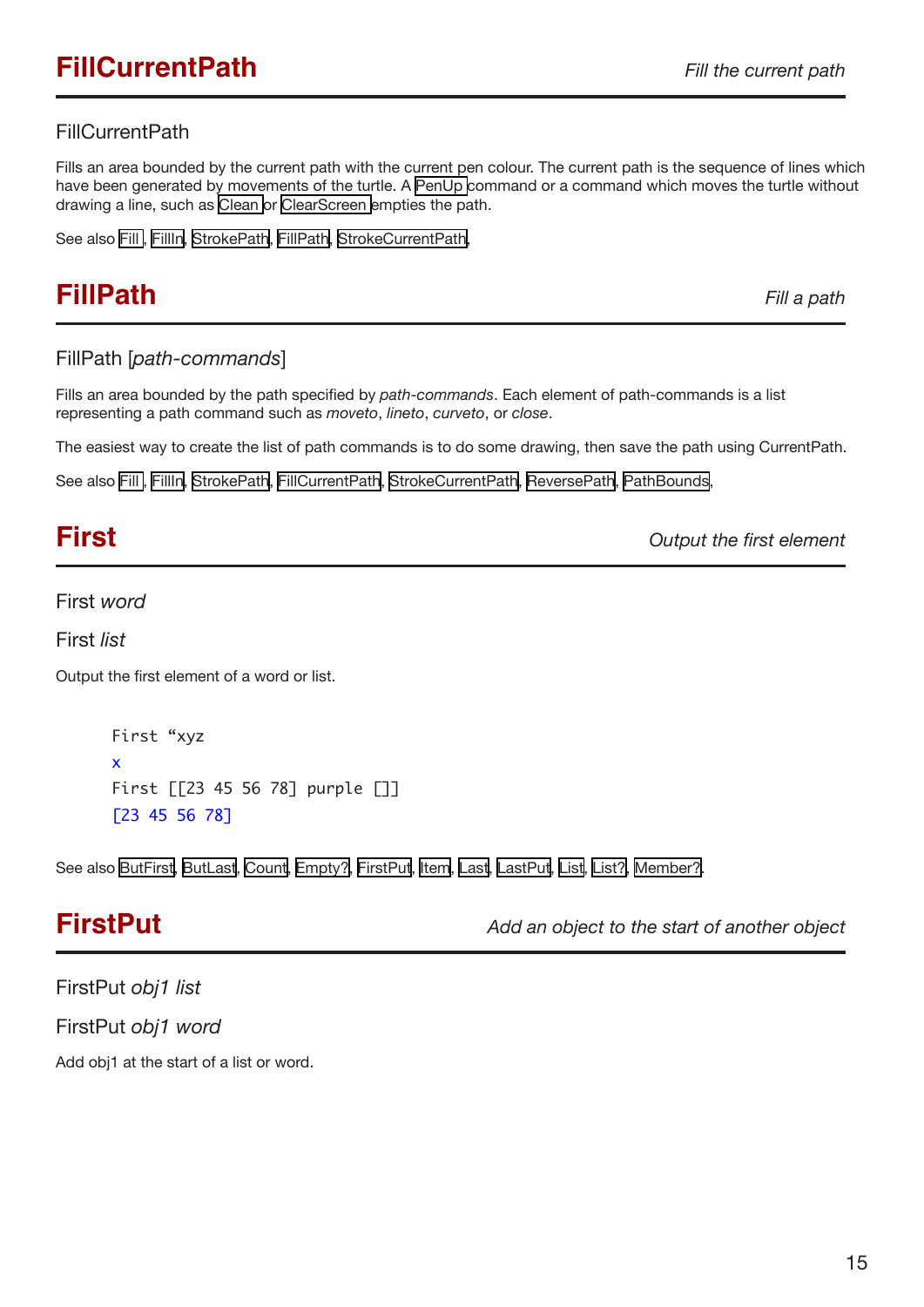<span id="page-15-0"></span>FirstPut "de "xyz dexyz FirstPut "bravo [apple tango] [bravo apple tango] FirstPut [New York] [London Paris Munich] [[New York] London Paris Munich]

See also [ButFirst](#page-8-2), [ButLast](#page-8-1), [Count](#page-10-2), [Empty?,](#page-12-1) [First,](#page-14-1) [Item](#page-20-1), [Last,](#page-21-1) [LastPut,](#page-22-1) [List](#page-23-1), [List?](#page-23-2), [Member?.](#page-24-1)

<span id="page-15-2"></span>**FontFace, Font** *CONT Return the name of the current font* 

## FontFace

Returns the name of the current font as a list. This is the name of the font as known to the operating system, and consists of the font family name plus any attributes.

FontFace [Helvetica] setfonttraits [bold] fontface [Helvetica-Bold]

See also [GraphicsType](#page-19-2), [TextBox](#page-43-1), [FontFamily](#page-16-1), [FontFamilies,](#page-16-2) [FontFaces](#page-15-1), [SetFontFace,](#page-36-1) [SetFontFamily,](#page-36-2) [FontTraits,](#page-16-3) [SetFontTraits](#page-36-3).

## <span id="page-15-1"></span>**FontFaces, Fonts** *Return the name of available fonts*

## FontFace*s*

Returns the names of all available fonts as a list of lists.

```
FontFaces 
[[LiSungLight][Bodoni-BoldItalic][ACaslonPro-Regular][CalistoMT-
Italic][LubalinGraph-Demi][TimesCYItalic][AGaramondPro-
Italic][FootlightMTLight][LucidaSans-Italic][DFLeiSho-SB-MP-RKSJ-
H][HiraMaruPro-W4][ArialMT][CapitalsRegular][HYSMyeongJoStd-Medium-
Acro][AGaramondPro-Regular][BaskOldFace][BookmanOldStyle-
Bold][CenturyGothic-Bold][Baskerville-BoldItalic][Mistral][AntiqueOlive-
Compact][Baskerville-Italic][ACaslonPro-Semibold][SIL-Kai-Reg-Jian][KozMinStd-
Heavy][Marigold][KinoMT]...
```
See also [GraphicsType](#page-19-2), [TextBox](#page-43-1), [FontFamily](#page-16-1), [FontFamilies,](#page-16-2) [FontFace](#page-15-2), [SetFontFace,](#page-36-1) [SetFontFamily,](#page-36-2) [FontTraits,](#page-16-3) **[SetFontTraits](#page-36-3)**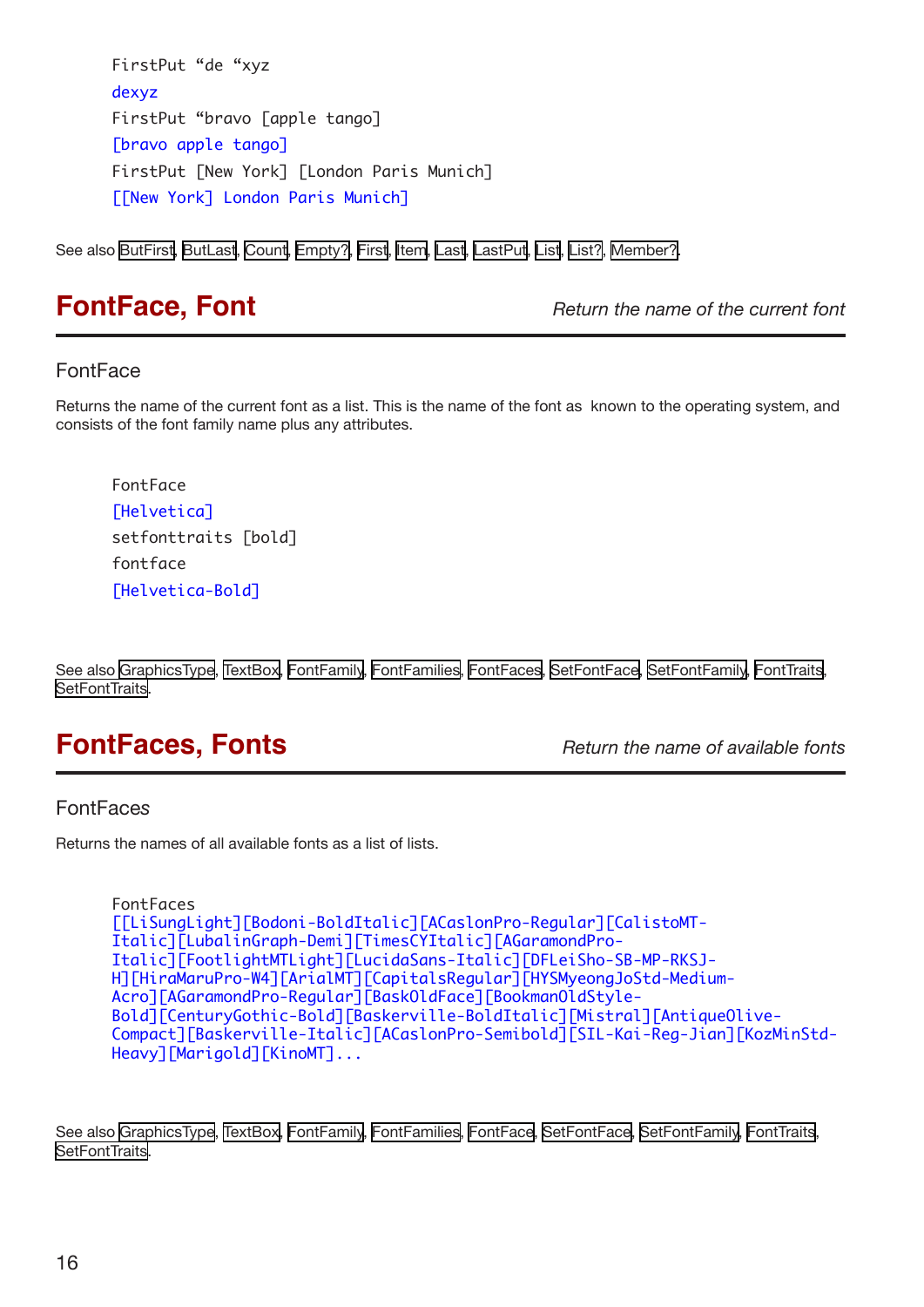## <span id="page-16-2"></span><span id="page-16-0"></span>**FontFamilies**

Returns the name of all available font families as a list of lists.

```
FontFamilies 
[[Gujarati MT][Footlight MT Light][Andale Mono][Albertus MT][Gurmukhi 
MT][Didot][Gloucester MT Extra Condensed][Geneva CY][Matura MT Script 
Capitals][Monaco CY][Charcoal][Corsiva Hebrew][Silom][Mistral][Courier New] 
[Garamond][Chicago][Marigold][#HeadLineA][Hiragino Kaku Gothic Std][STSong Std 
Acro][Beijing][DecoType Naskh]...
```
See also [GraphicsType](#page-19-2), [TextBox](#page-43-1), [FontFamily,](#page-16-1) [FontFace,](#page-15-2) [FontFaces](#page-15-1), [SetFontFace,](#page-36-1) [SetFontFamily,](#page-36-2) [FontTraits](#page-16-3), [SetFontTraits](#page-36-3).

<span id="page-16-1"></span>**FontFamily** *Return the name of the family of the current font*

## FontFamily

Returns the name of the family of the current font. A font family may have several different font faces corresponding to it — for instance bold and italic versions. The name is returned as a list as it may contain spaces or characters which are Logo operators.

```
FontFace
[Helvetica]
FontFamily
[Helvetica]
SetFontTraits [bold italic]
FontFace
[Helvetica-BoldOblique]
FontFamily
[Helvetica]
```
See also [GraphicsType](#page-19-2), [TextBox](#page-43-1), [FontFamilies](#page-16-2), [FontFace,](#page-15-2) [FontFaces](#page-15-1), [SetFontFace,](#page-36-1) [SetFontFamily,](#page-36-2) [FontTraits,](#page-16-3) [SetFontTraits](#page-36-3).

<span id="page-16-3"></span>**FontTraits** *Return the traits of the current font*

## **FontTraits**

FontTraits returns a list containing the traits of the current font. Traits are the style attributes of the font, and can currently be *bold* or *italic*. If there are no attributes, *plain* is returned.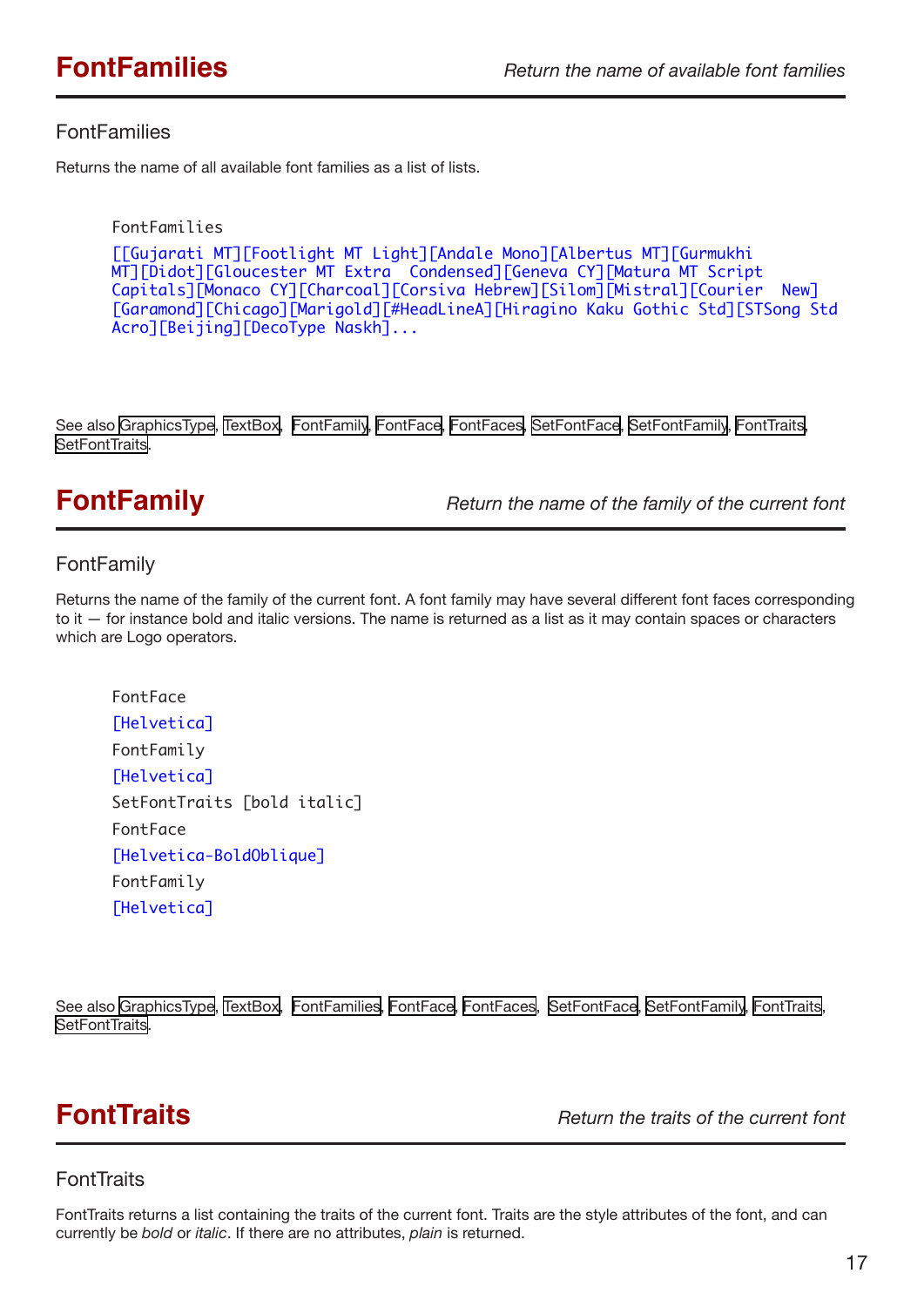<span id="page-17-0"></span>FontFace [Helvetica] FontTraits [plain] SetFontTraits [bold italic] FontTraits [bold italic]

See also [GraphicsType](#page-19-2), [TextBox](#page-43-1), [FontFamilies](#page-16-2), [FontFamily](#page-16-1), [FontFace,](#page-15-2) [FontFaces,](#page-15-1) [SetFontFace,](#page-36-1) [SetFontFamily](#page-36-2), [SetFontTraits](#page-36-3).

## <span id="page-17-1"></span>**Forward, FD** *Move the turtle forward*

## Forward *distance*

Move the turtle forward *distance* pixels. If the pen is down, a line is drawn.

See also [Back,](#page-7-2) [PenUp](#page-28-1), [PenDown.](#page-28-1)

## <span id="page-17-2"></span>**FPrint** *Print Print Print Print Print to a file*

## FPrint *object*

(FPrint *object1* ...)

Similar to [Print,](#page-30-1) but writes out to a file rather than to the main window. Prints out one or more objects to the file currently open for writing. An object may be a number, word, or list. If an object is a list, the outermost brackets are not printed. Writes a new line afterwards.

OpenWrite [thing.txt] FPrint [Bit at the start]

See also [OpenWrite](#page-26-3), [CloseWriteFile,](#page-10-3) [FShow,](#page-18-1) [FType](#page-19-3), [Print](#page-30-1).

**FReadChar** *Read a character from a file*

## **FReadChar**

Read a single character from the file which is currently open for reading and outputs it.

```
OpenRead [thing.txt]
FReadChar
B
```
See also [OpenRead](#page-26-2), [CloseReadFile](#page-9-4), [FReadChars,](#page-32-2) [FReadList](#page-18-2), [FReadWord,](#page-18-3) [ReadChar](#page-30-1).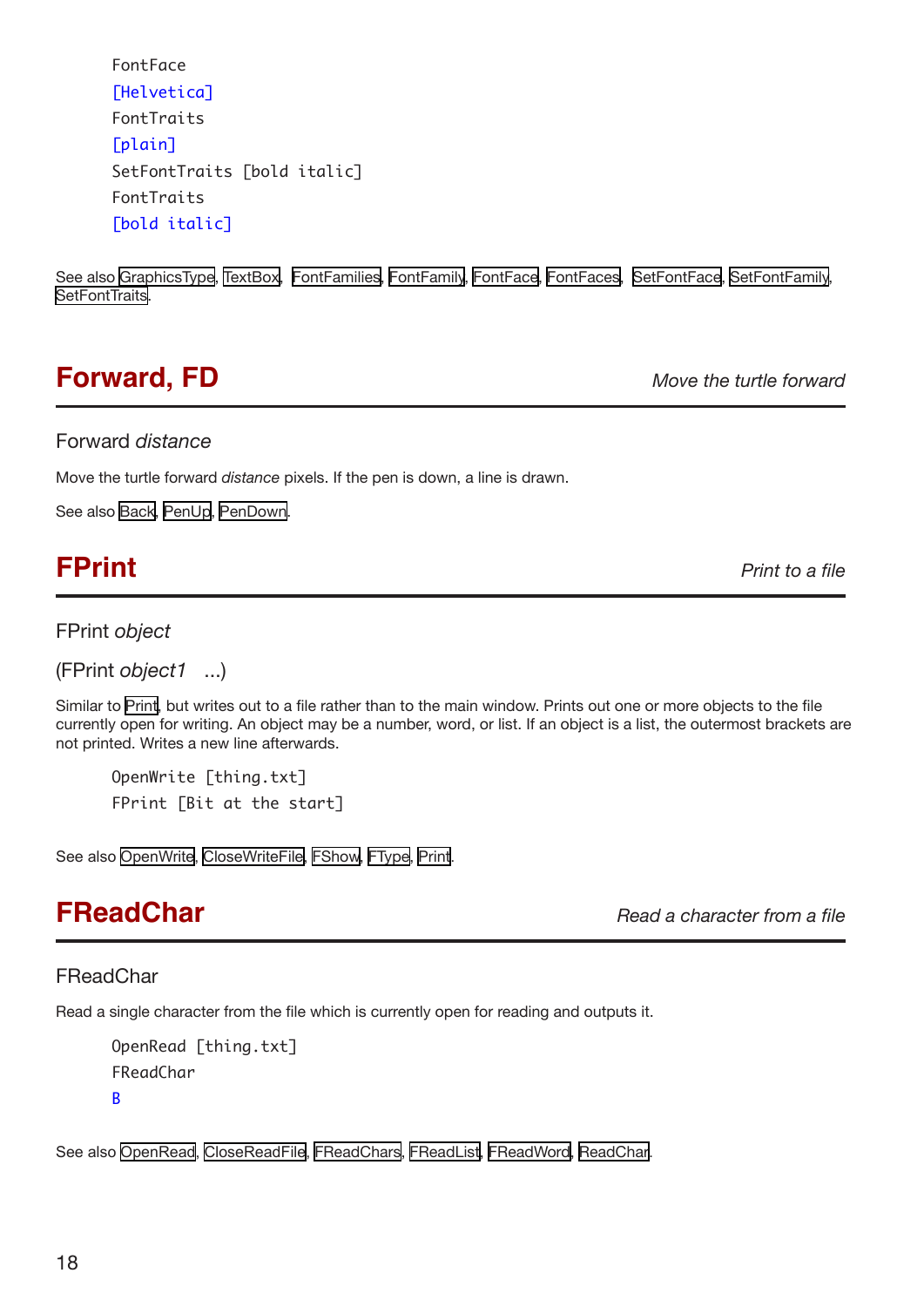## <span id="page-18-4"></span><span id="page-18-0"></span>FReadChars *count*

Read *count* characters from the file which is currently open for reading and outputs them as a word.

OpenRead [thing.txt] FReadChars 10  $Rit$  at the

See also [OpenRead](#page-26-2), [CloseReadFile](#page-9-4), [FReadChar,](#page-17-2) [FReadList](#page-18-2), [FReadWord,](#page-18-3) [ReadChars](#page-32-2).

<span id="page-18-2"></span>**FReadList** *Read a line from a file into a list*

## **FReadList**

FReadList reads a line of characters from the file currently open for reading and outputs the characters as a list.

See also [OpenRead](#page-26-2), [CloseReadFile](#page-9-4), [FReadChar](#page-17-2), [FReadChars](#page-32-2), [FReadWord,](#page-18-3) [ReadList.](#page-32-3)

<span id="page-18-3"></span>**FReadWord** *Read a line from a file into a word*

## **FReadWord**

ReadWord accepts characters typed in the main (text) window until carriage return is pressed, then outputs the characters as a word. The insertion point becomes a blue colour while it's waiting for input.

See also [OpenRead](#page-26-2), [CloseReadFile](#page-9-4), [FReadChar](#page-17-2), [FReadChars](#page-32-2), [FReadList](#page-18-2), [ReadWord.](#page-32-4)

## <span id="page-18-1"></span>**FShow** *Write to a file*

FShow *object* 

(FShow *object1* ...)

Similar to [Show,](#page-41-2) but writes out to a file rather than to the main window. Prints *object* to file currently open for writing, then starts a new line. if *object* is a list, the outermost brackets are printed.

OpenWrite [thing.txt] FShow [Bit at the start]

See also [OpenWrite](#page-26-3), [CloseWriteFile,](#page-10-3) [FPrint,](#page-17-2) [FType,](#page-19-3) [Show](#page-41-2).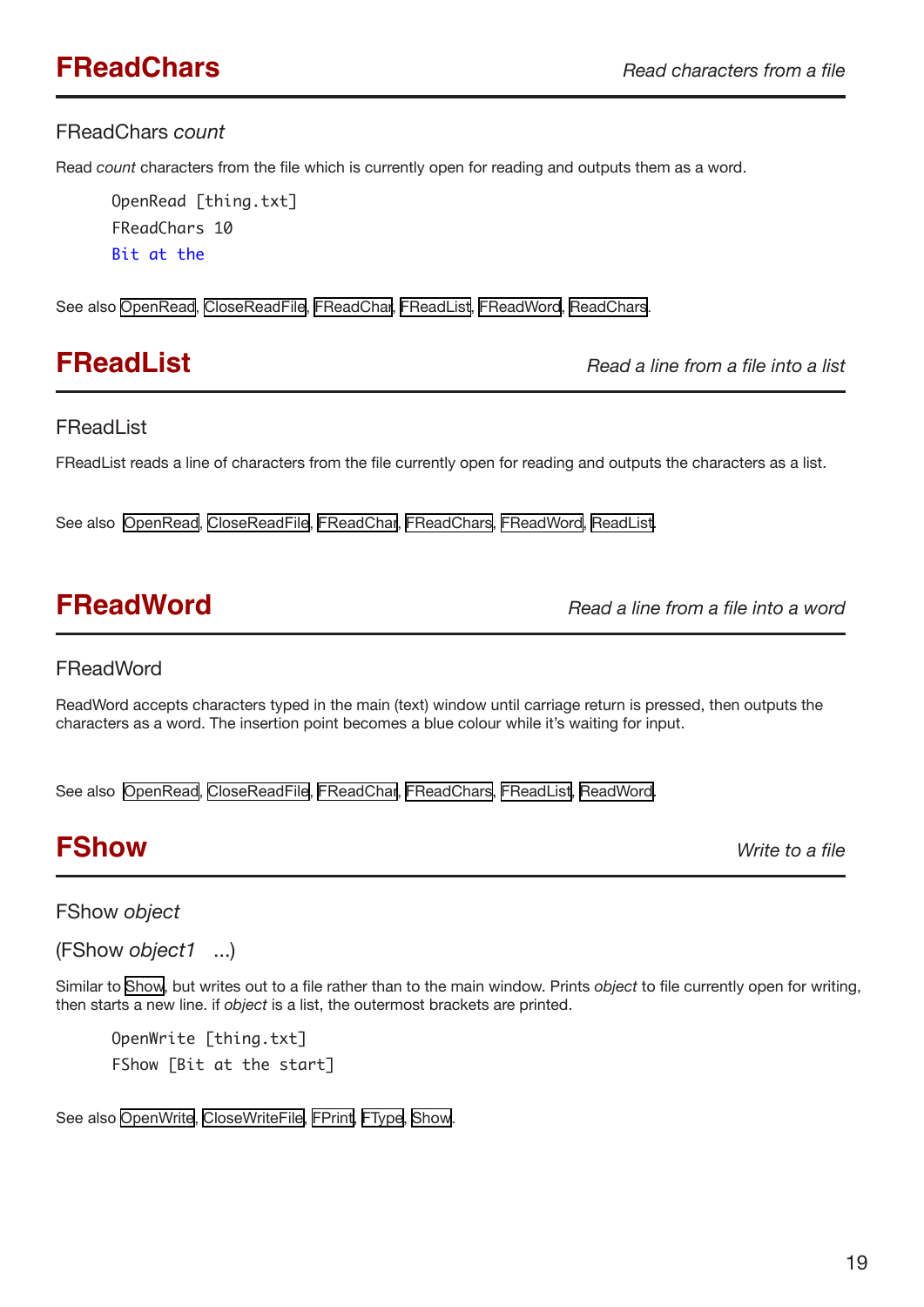## <span id="page-19-3"></span><span id="page-19-0"></span>FType *object*

(FType *object1* ...)

Similar to [Type,](#page-45-2) but writes out to a file rather than to the main window. Prints out one or more objects to the file currently open for writing. An object may be a number, word, or list. If an object is a list, the outermost brackets are not printed. Does not write a new line.

OpenWrite [thing.txt] FType [Bit at the start]

See also [OpenWrite](#page-26-3), [CloseWriteFile,](#page-10-3) [FShow,](#page-18-1) [FPrint,](#page-17-2) [Type](#page-45-2).

# <span id="page-19-2"></span>**GraphicsType, GrType** *Draw some text*

GraphicsType *word*

GraphicsType *list*

Prints *word* or *list* to the graphics screen at the current pen position with the current pen colour. The command does not change the turtle position. It does not print the outermost brackets of a list.

Example:

grtype "start setpencolour 2 left 45 grtype [the end]



See also [Show,](#page-41-2) [Print](#page-30-1), [Type,](#page-45-2) [SetTypeSize](#page-39-1), [TextBox,](#page-43-1) [StrokePath.](#page-41-1)

<span id="page-19-1"></span>**Heading** *Output the turtle heading*

## **Heading**

 $20$ Output the heading angle of the turtle. This is the angle the turtle faces, and the angle it will move in if the [Forward](#page-17-1)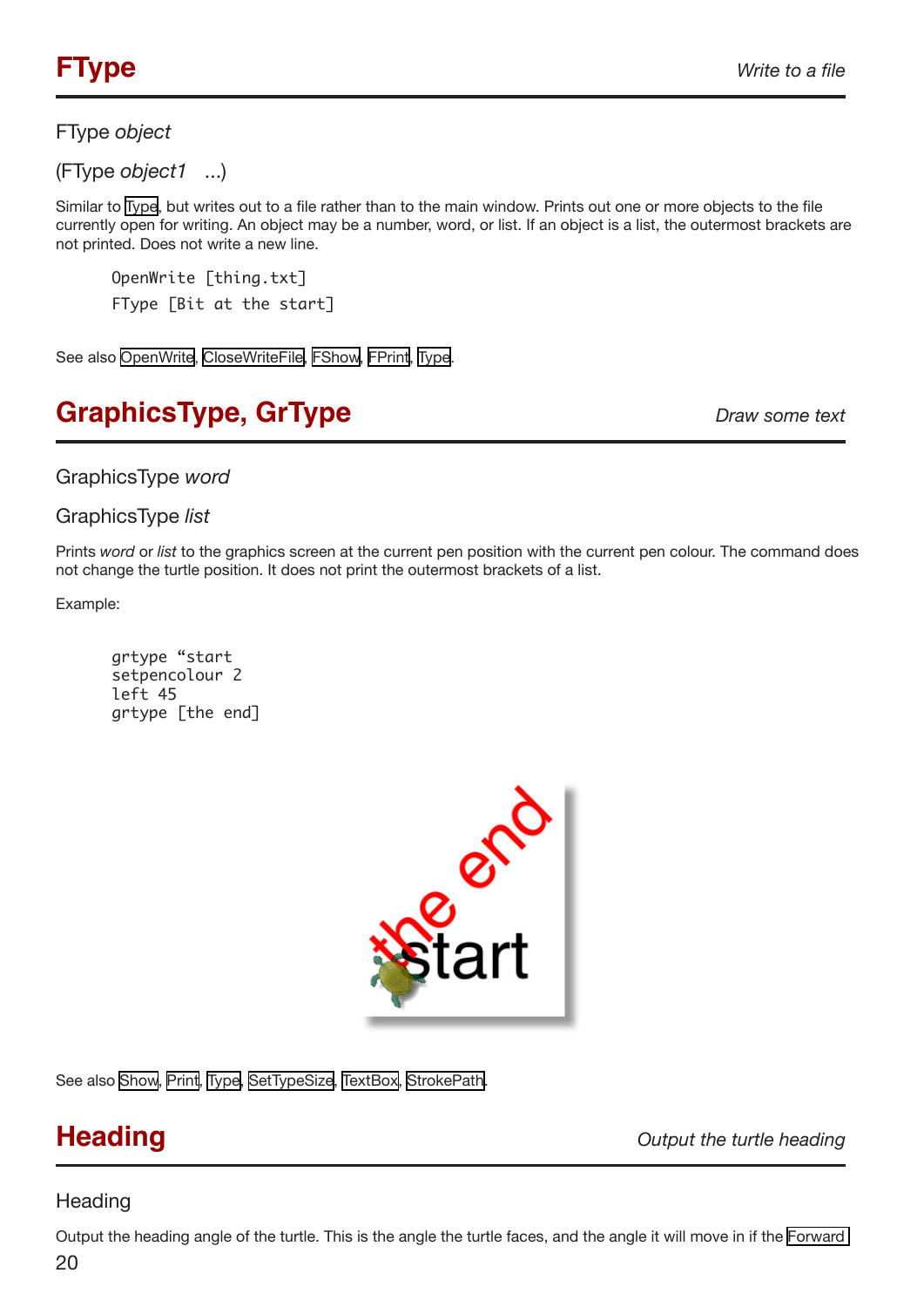<span id="page-20-0"></span>command is used. A heading of zero is facing straight up.The heading increases in a clockwise direction - a heading of 90 is pointing to the right, 180 is pointing straight down, 270 is pointing to the left. When the heading reaches 360, it is reset to zero.

| ClearScreen |
|-------------|
| Right 45    |
| Heading     |
| 45          |
| ClearScreen |
| Left 1      |
| Heading     |
| 359         |

See also [SetHeading,](#page-37-1) [Right,](#page-34-1) [Forward,](#page-17-1) [Left.](#page-20-1)

## <span id="page-20-4"></span>**HideTurtle, HT** *HideTurtle***, HT**

## **HideTurtle**

Hide the turtle. Its position remains the same. Drawing happens in the same way, and the turtle's position is affected by drawing commands in the same way as when it is showing.

See also [ShowTurtle.](#page-41-3)

<span id="page-20-2"></span>**Home** *Home the turtle*

### Home

Move the turtle to the middle of the screen (position [0 0]) and set its heading to zero (pointing straight up).

See also [ClearScreen,](#page-9-2) [Position,](#page-29-1) [SetPosition](#page-38-2), [Heading](#page-19-1), [SetHeading](#page-37-1).

<span id="page-20-1"></span>**If** *Conditional processing*

## If *condition* [*true-statements*] [*false-statements*]

If condition *condition* is true, execute *true-statements*, otherwise execute *false-statements*. Both of the lists must be present, although either can be empty.

ClearScreen Right 45 If Heading > 180 [print [pointing left]] [print [pointing right]] pointing right

<span id="page-20-3"></span>**Instruments** *Output available instruments*

### **Instruments**

Return a list of the descriptions of the instruments available for use by [Play](#page-29-2). The first description corresponds to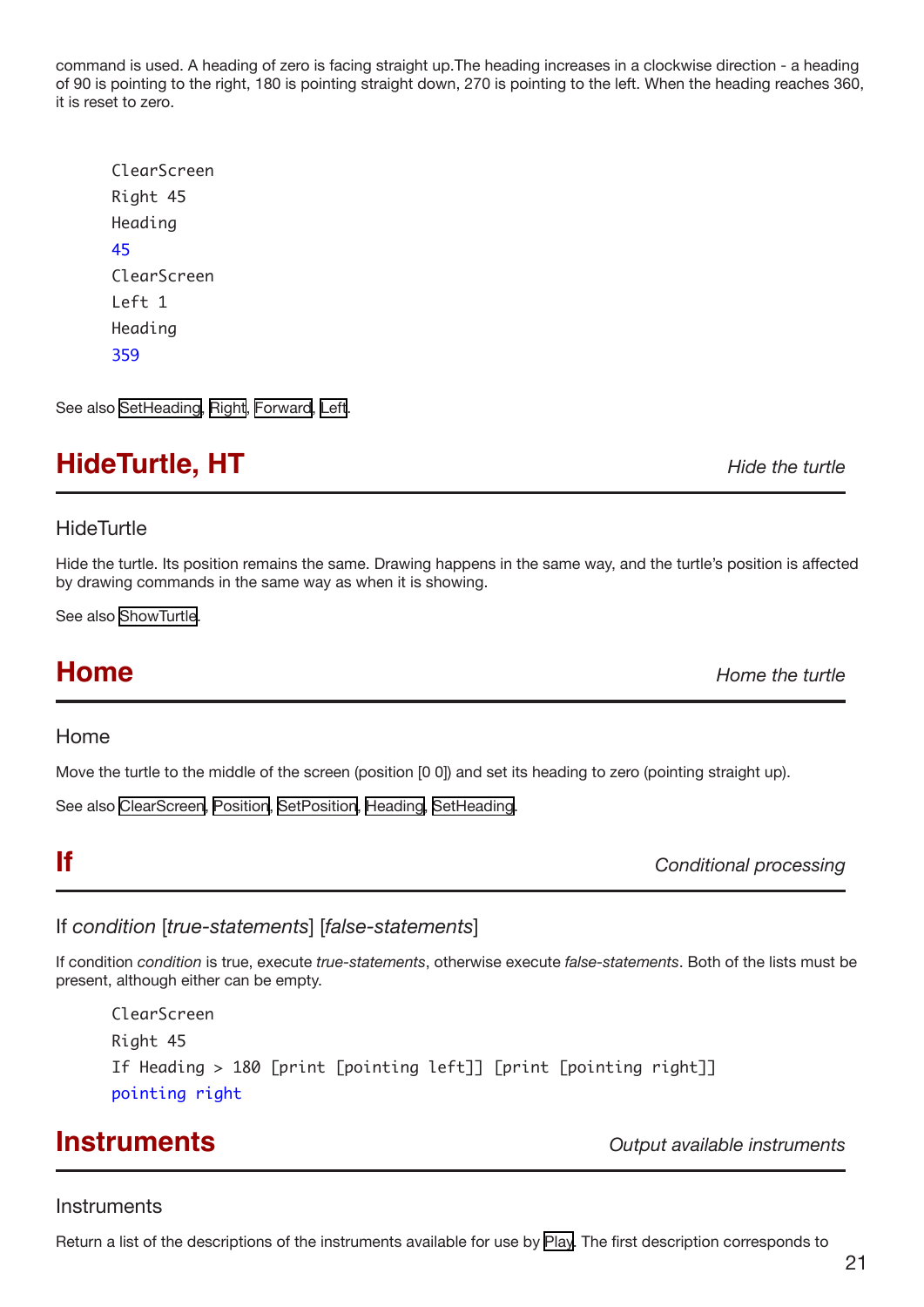<span id="page-21-0"></span>instrument number 1, etc.

Instruments

```
[ [Acoustic Grand Piano] [Bright Acoustic Piano] [Electric Grand Piano] 
[Honkytonk Piano] [Electric Piano] [Chorused Piano] [Harpsichord] [Clavi] 
[Celesta] [Glockenspiel] [Music Box] [Vibraphone]...
```
See also [Play](#page-29-2).

## **Integer, Int** *Truncate to integer*

Integer *number*

Truncates *number* to just its integer portion.

```
Integer 1.8
      1
      Integer 100 / 3
      33
See also Round
```
**Item Item Item Item Item Item** *Output n<sup>th</sup>* **element of an object** 

Item *number list* 

Item *number word*

Outputs element *number* of an object.

```
Item 3 "abcdef 
c
Item 2 [apple tango] 
tango 
Item 2 [[New York] London Paris Munich] 
London
```
See also [ButFirst](#page-8-2), [ButLast](#page-8-1), [Count](#page-10-2), [Empty?,](#page-12-1) [First,](#page-14-1) [FirstPut](#page-14-2), [Last,](#page-21-1) [LastPut,](#page-22-1) [List](#page-23-1), [List?](#page-23-2), [Member?](#page-24-1).

<span id="page-21-1"></span>**Last** *Output the last element of an object*

Last *list* 

Last *word* 

Output the last element of an object.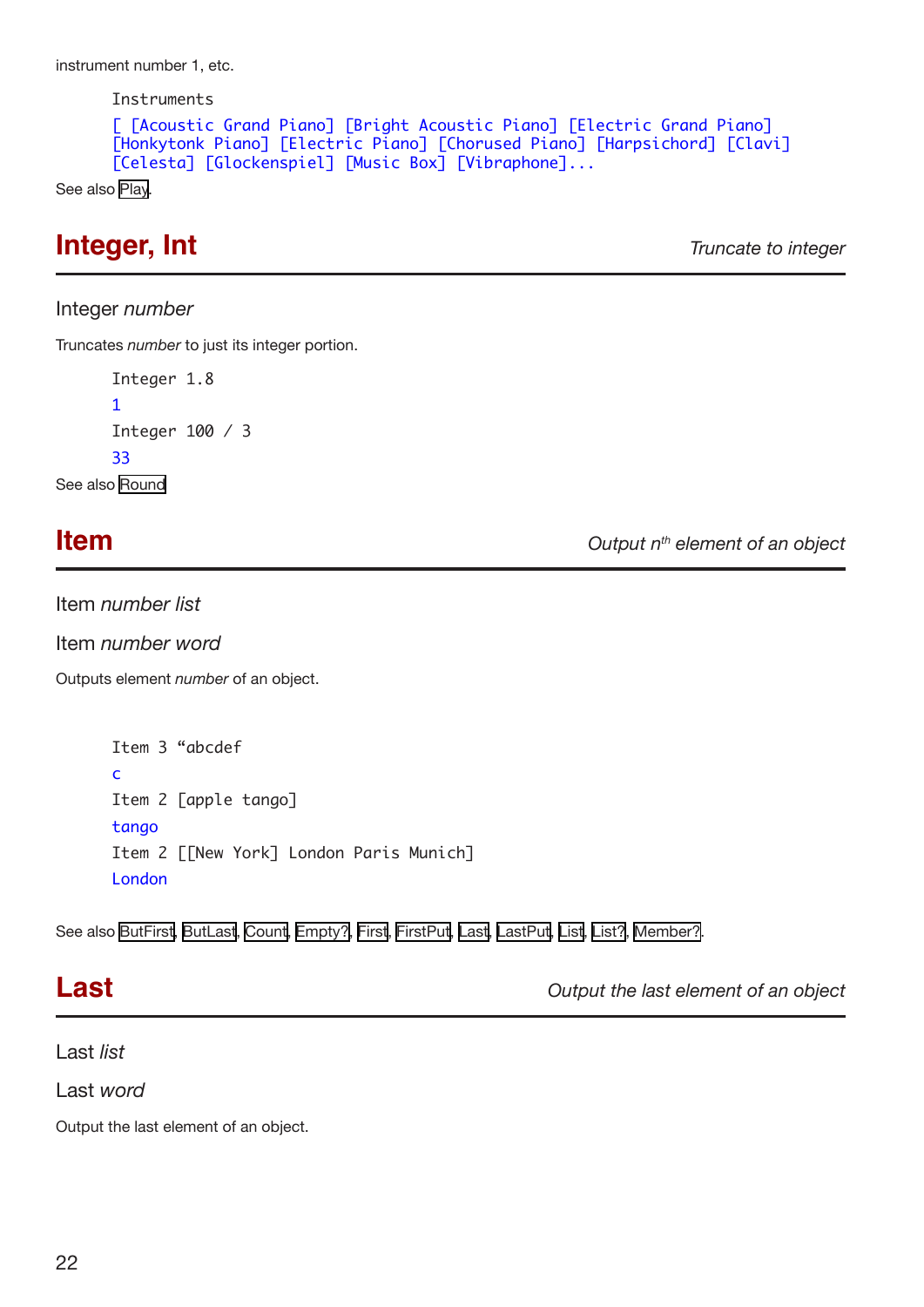```
Last "abcdef 
f
Last [apple tango] 
tango
```
See also [ButFirst](#page-8-2), [ButLast](#page-8-1), [Count](#page-10-2), [Empty?,](#page-12-1) [First,](#page-14-1) [FirstPut](#page-14-2), [Item](#page-20-1), [LastPut](#page-22-1), [List,](#page-23-1) [List?,](#page-23-2) [Member?](#page-24-1).

<span id="page-22-1"></span>**LastPut** *Append to a word or list* 

## LastPut *object list*

LastPut *object word*

Output object appended to the end of a list or word.

LastPut "xyz "abcdef abcdefxyz LastPut "bravo [apple tango] [apple tango bravo] LastPut [New York] [London Paris Munich] [London Paris Munich [New York]] See also [ButFirst](#page-8-2), [ButLast](#page-8-1), [Count](#page-10-2), [Empty?,](#page-12-1) [First,](#page-14-1) [FirstPut](#page-14-2), [Item](#page-20-1), [Last,](#page-21-1) [List](#page-23-1), [List?,](#page-23-2) [Member?.](#page-24-1)

**Left** *Turn the turtle anticlockwise*

## Left *angle*

Rotate the turtle anti-clockwise through *angle* degrees.

Home Heading 0 Left 30 Heading 330 Left 25 Heading 305

See also [Right,](#page-34-1) [Heading,](#page-19-1) [SetHeading,](#page-37-1) [Forward.](#page-17-1)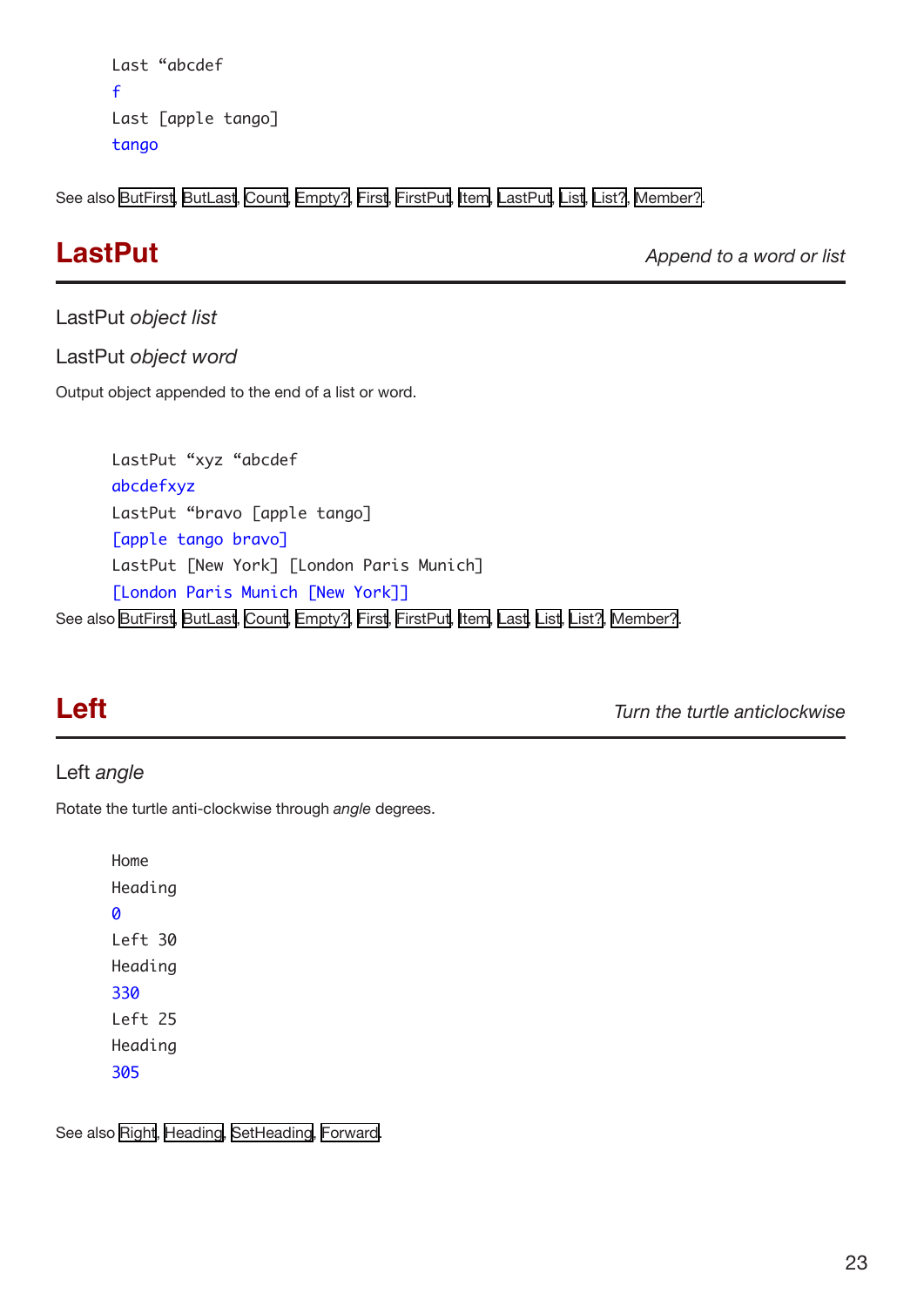<span id="page-23-1"></span><span id="page-23-0"></span>List *object1 object2*

(List *object1 object2* ... )

Output a list consisting of object1, object2, ...

List "xyz "abcdef [xyz abcdef ] List "bravo [apple tango] [bravo [apple tango] ] (List "New "York "London "Paris "Munich) [New York London Paris Munich ]

See also [ButFirst](#page-8-2), [ButLast](#page-8-1), [Count](#page-10-2), [Empty?,](#page-12-1) [First,](#page-14-1) [FirstPut](#page-14-2), [Item](#page-20-1), [Last,](#page-21-1) [LastPut,](#page-22-1) [List?,](#page-23-2) [Member?](#page-24-1).

# <span id="page-23-2"></span>**List?** *Test if object is a list*

## List? *object*

Output **true** if *object* is a list.

```
List? "xyz 
false 
List? [apple tango] 
true
```
See also [ButFirst](#page-8-2), [ButLast](#page-8-1), [Count](#page-10-2), [Empty?,](#page-12-1) [First,](#page-14-1) [FirstPut](#page-14-2), [Item](#page-20-1), [Last,](#page-21-1) [LastPut,](#page-22-1) [List](#page-23-1), [Member?.](#page-24-1)

<span id="page-23-3"></span>**Local** *Declare a local variable*

Local *name* 

```
(Local name1 ...)
```
Declare a name as local to a procedure - effectively a local variable.

```
Local "thething
Make "thething 5
Make "thething : thething + 1
:thething
```
### 6

See also [Make,](#page-24-1) [Thing](#page-45-1).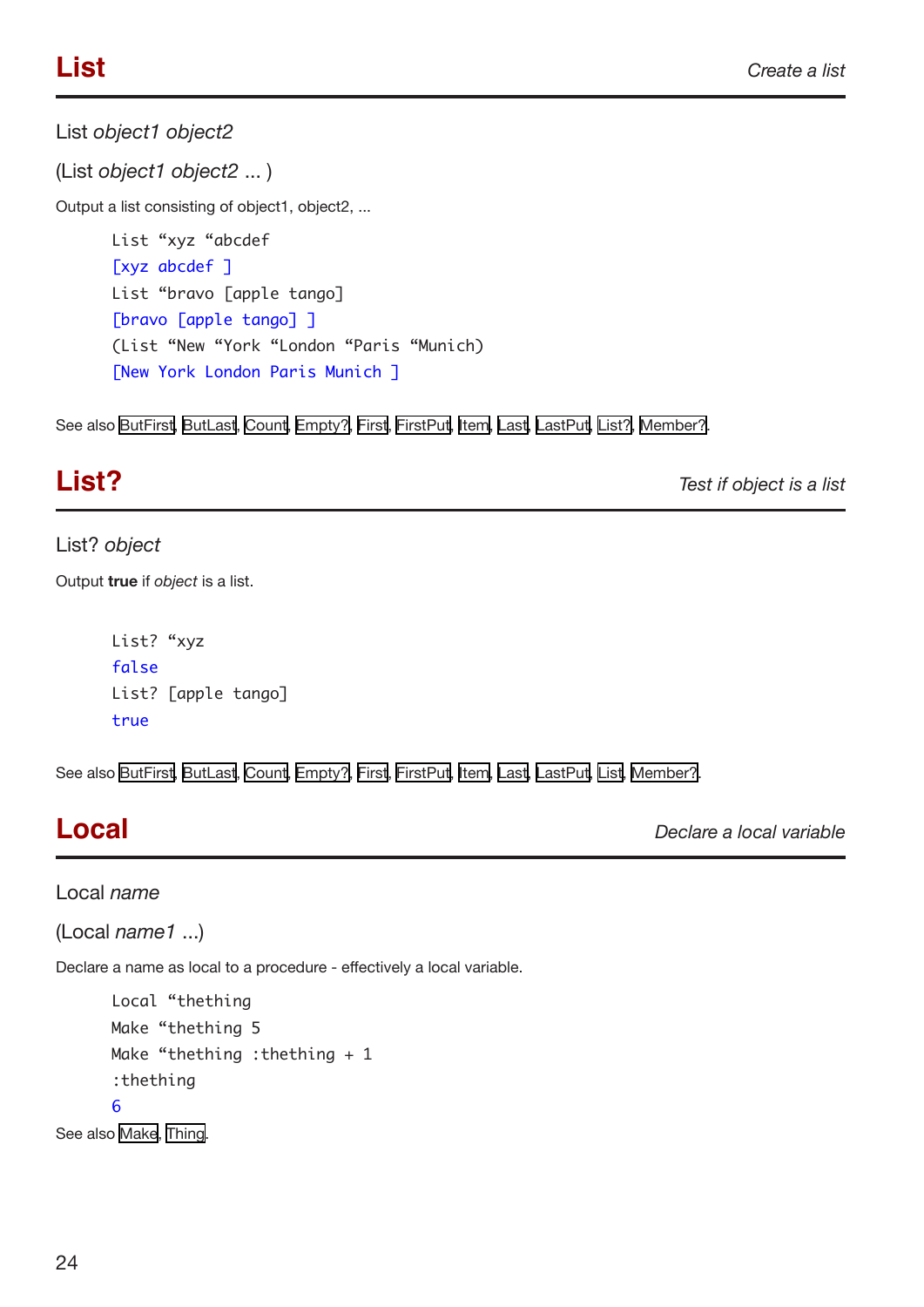## <span id="page-24-0"></span>Log *number*

Returns the natural logarithm of *number*.

Log 6.04964746441295

1.8

See also [Log10](#page-24-2), [Exp](#page-13-2)

Log10 *number*

Returns the base-10 logarithm of *number*.

Log10 1000

3

See also [Log](#page-23-3)

# **LowerCase** *Convert to lowercase*

LowerCase *list* 

LowerCase *word* 

Output *list* or *word* with all upper case characters converted to lower case.

LowerCase "ABC abc LowerCase [aHGF 8768 HHHH a] [ahgf 8768 hhhh a]

See also [UpperCase .](#page-45-2)

<span id="page-24-1"></span>**Make** *Set the value of a variable*

## Make *name object*

Give variable *name* the value *object*. Creates the variable if it doesn't exist.

```
Make "thething 5
      Make "thething :thething + 1
      :thething
      6
See also Local, Thing.
```
<span id="page-24-2"></span>**Log10** *Base-10 logarithm*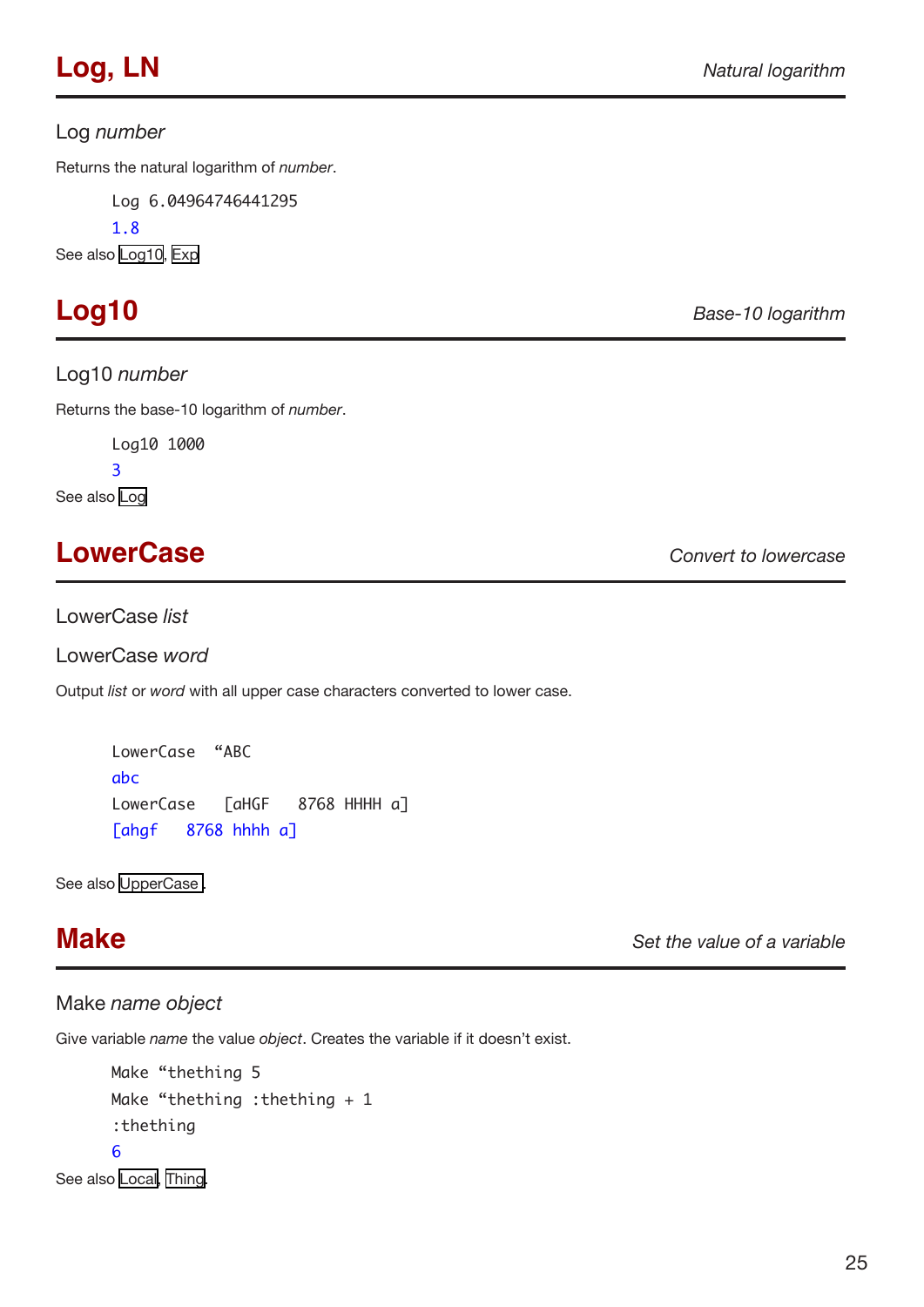## <span id="page-25-0"></span>Member *object1 object2*

Output true if *object1* is a member of *object2*.

```
Member? "y "xyz 
true 
Member? "s "xyz
false 
Member? "tango [apple tango lima] 
true 
Member? "tango [apple [tango lima]]
false 
Member? [tango lima] [apple [tango lima]] 
true
```
See also [ButFirst](#page-8-2), [ButLast](#page-8-1), [Count](#page-10-2), [Empty?,](#page-12-1) [First,](#page-14-1) [FirstPut](#page-14-2), [Item](#page-20-1), [Last,](#page-21-1) [LastPut,](#page-22-1) [List](#page-23-1), [List?](#page-23-2).

<span id="page-25-1"></span>**Not** *Logical NOT*

### Not *predicate*

Output **false** if *predicate* is true, otherwise **true**.

```
not "true
     false
     not 3 < 2true
 AndOr, <>.
```
**Number?** *Test an object to see if it's a number*

## Number? *object*

Output **true** if *object* is a number, otherwise **false**.

```
Number? 5.6
true
Number? [abc]
false
Number? "xyz
false
Number? "155.6
true
```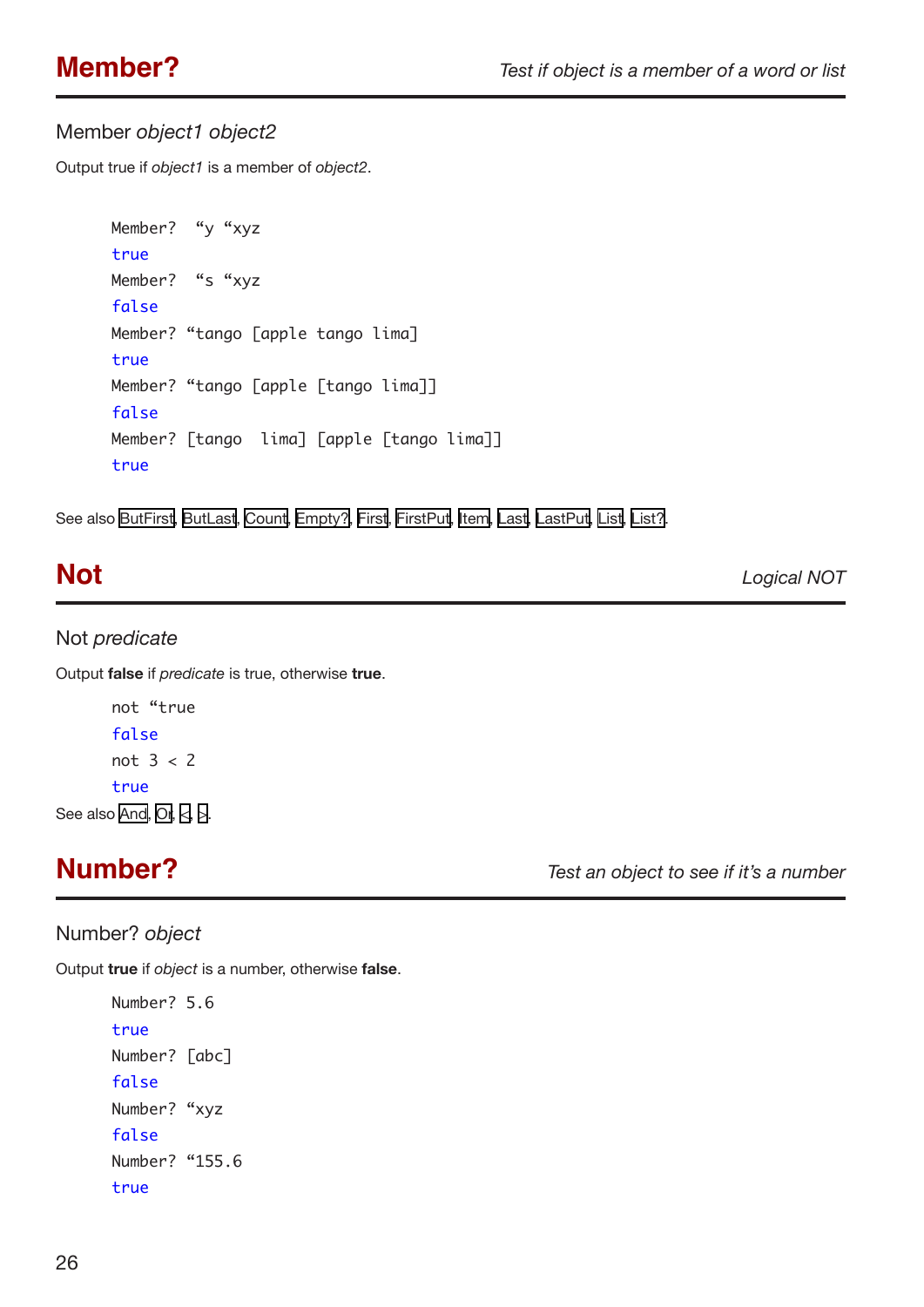## <span id="page-26-1"></span><span id="page-26-0"></span>OpenAppend *file-name*

Open file *file-name* in the current directory for appending, i.e. written data will be added on the end. *file-name* may be a word or a list. Only one file can be open for writing at a time.

After opening, the file can be written to using commands [FPrint](#page-17-2), [FShow](#page-18-1), and [FType](#page-19-3). The file should then be closed using [CloseWriteFile](#page-10-3).

OpenAppend [thing.txt] FPrint [Bit at the end] CloseWriteFile

See also [CD](#page-8-3), [Dir,](#page-12-2) [Pwd,](#page-31-1) [OpenRead,](#page-26-2) [OpenWrite](#page-26-3), [CloseWriteFile](#page-10-3), [FPrint](#page-17-2), [FShow](#page-18-1), [FType](#page-19-3).

<span id="page-26-2"></span>**OpenRead** *Open a file for reading*

### OpenRead *file-name*

Open file *file-name* in the current directory for reading. Only one file can be open for reading at a time. After opening, the file can be read from using commands FReadChar, FReadChars, FReadList, FReadWord. The file should then be closed using [CloseReadFile.](#page-9-4)

OpenRead [thing.txt] Make "var FReadList CloseReadFile :var [Bit at the start]

See also [CD](#page-8-3), [Dir,](#page-12-2) [Pwd,](#page-31-1) [OpenAppend](#page-26-1), [OpenWrite,](#page-26-3) [CloseReadFile,](#page-9-4) [FReadChar](#page-17-2), [FReadChars](#page-18-4), [FReadList](#page-18-2), [FReadWord](#page-18-3).

<span id="page-26-3"></span>**OpenWrite** *Open a file for writing to*

### OpenWrite *file-name*

Open file file-name in the current directory for writing to. Previous contents of the file are overwritten. *file-name* may be a word or a list. Only one file can be open for writing at a time.

After opening, the file can be written to using commands [FPrint](#page-17-2), [FShow](#page-18-1), and [FType](#page-19-3). The file should then be closed using [CloseWriteFile](#page-10-3).

```
OpenWrite [thing.txt]
FPrint [Bit at the start]
FPrint [Bit in the middle]
CloseWriteFile
```
See also [CD](#page-8-3), [Dir,](#page-12-2) [Pwd,](#page-31-1) [OpenRead,](#page-26-2) [OpenAppend](#page-26-1), [CloseWriteFile,](#page-10-3) [FPrint,](#page-17-2) [FShow,](#page-18-1) [FType](#page-19-3).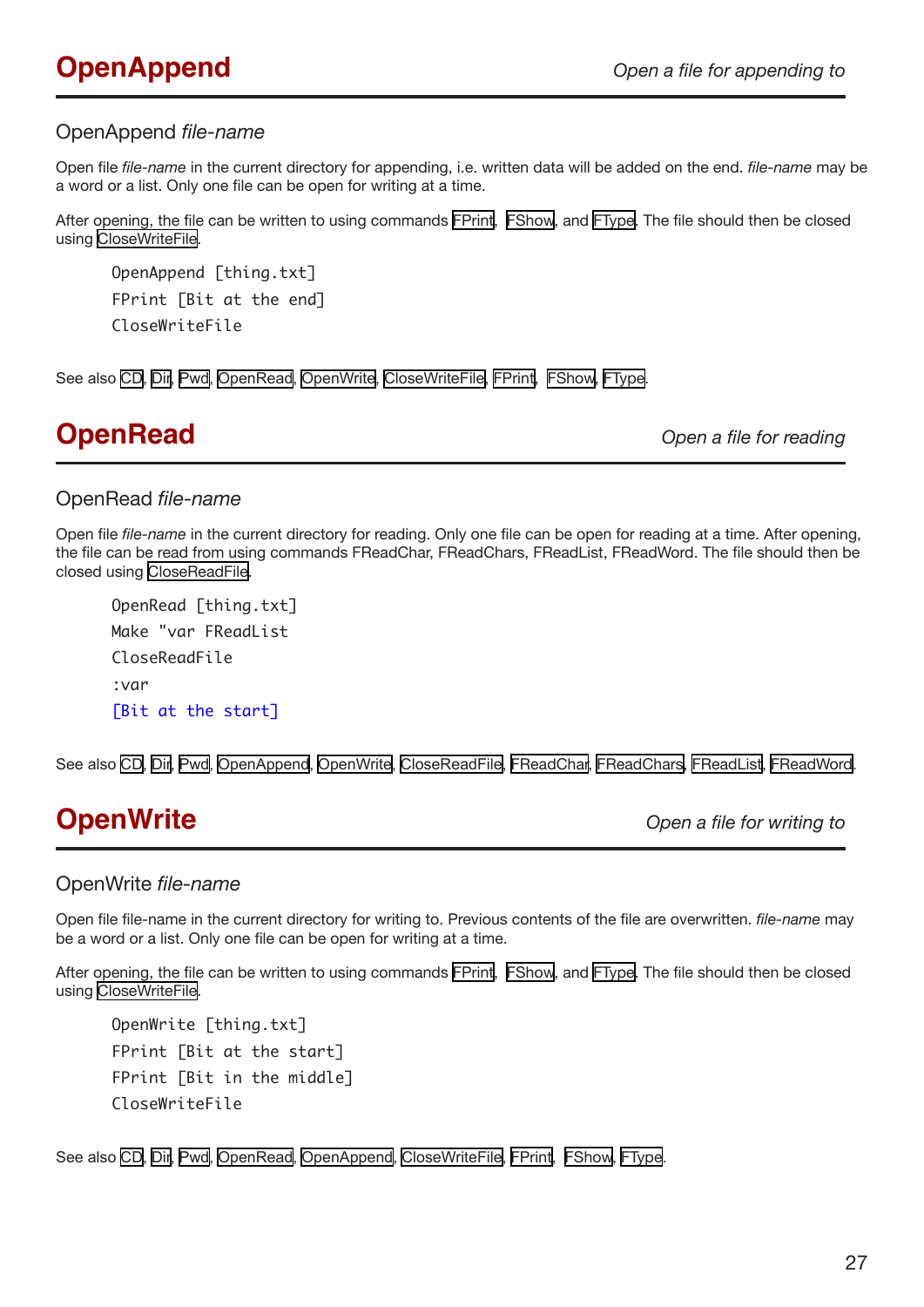<span id="page-27-1"></span><span id="page-27-0"></span>Or *predicate1 predicate2* 

(Or *predicate1 predicate2* ...)

Output true if any of the predicates is true.

or "true "false true (or  $(3 > 4)$   $(5 > 6)$   $(99 < 100)$ ) true See also [And](#page-5-1), [Not,](#page-25-1) [<](#page-4-1), [>.](#page-4-2)

**Output, Op** *Output result from a procedure*

Output *object*

Return *object* as the output of a procedure.

See also [Stop](#page-42-2).

<span id="page-27-2"></span>**PathBounds** *Output the bounding box of a path*

## PathBounds *path-list*

Outputs a list representing the bounding box of *path-list* - a list of statements representing a path.

The output from PathBounds is in the form [*min-x-coord min-y-coord width height*].

Forward 45 Right 90 Forward 60 Right 90 Forward 50 PathBounds CurrentPath [0 -5 60 50]

See also [CurrentPath](#page-10-4), [FillPath,](#page-14-3) [StrokePath,](#page-41-1) [ReversePath](#page-33-1).

**Pen** *Pen <i>Output the pen state and colour* 

## Pen

Outputs a list containing the pen state and pen colour.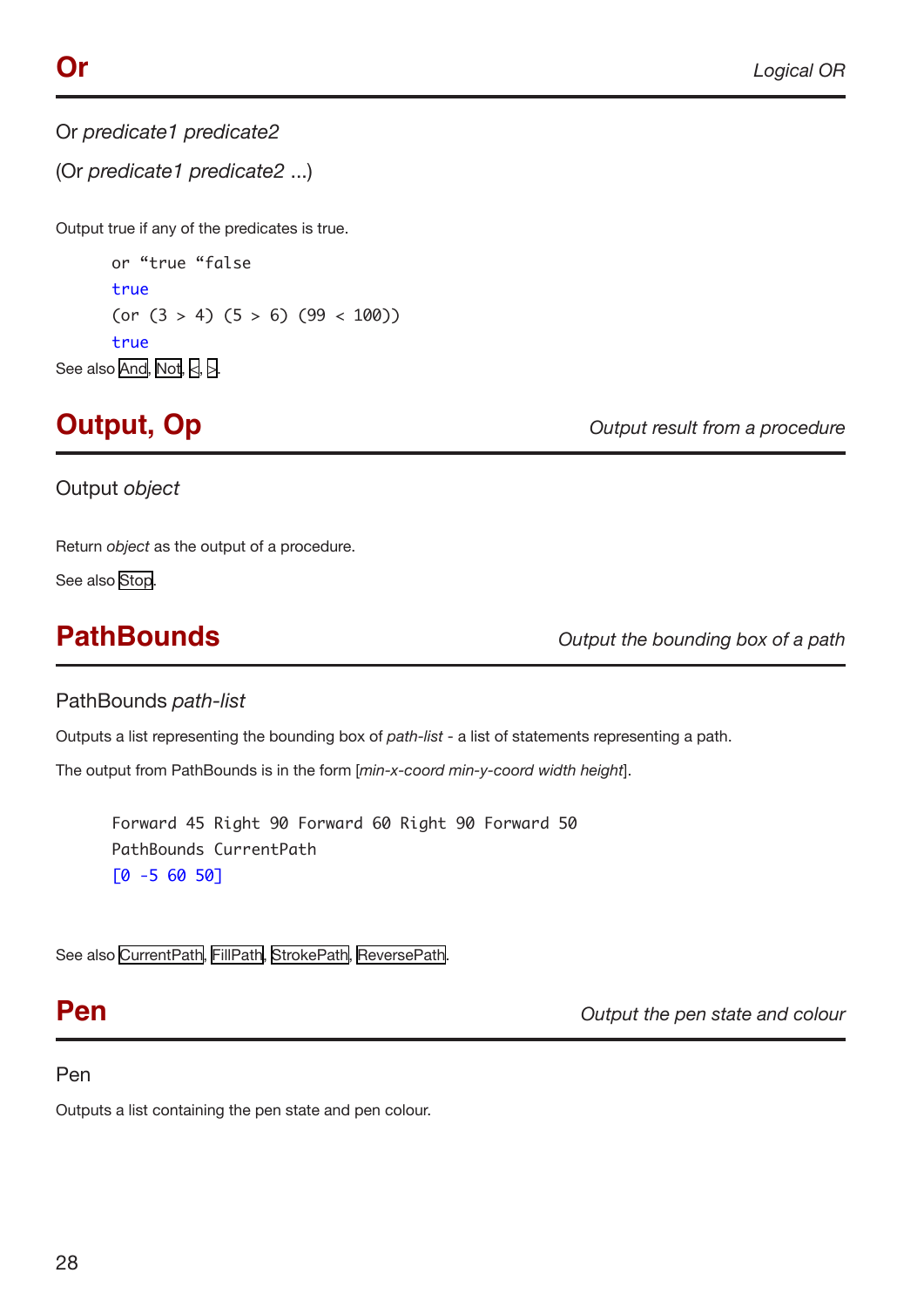<span id="page-28-0"></span>PenDown SetPenColor 3 Pen [PenDown 3]

See also [PenDown](#page-28-2), [PenUp,](#page-28-1) [SetPenColor,](#page-38-1) [PenColor](#page-28-3).

## <span id="page-28-3"></span>**PenColour, PenColor, PC** *Output the pen colour number*

### PenColour

Output the Pen colour number. This is the colour number which will be used when lines are drawn or fills are done. At startup, the Pen colour is set to 1.

SetPenColor 3 PenColor 3

See also [PenDown](#page-28-2), [PenUp,](#page-28-1) [SetPenColor,](#page-38-1) [Pen.](#page-23-1)

## <span id="page-28-2"></span>**PenDown, PD** *Put the pen into drawing state*

### PenDown

Put the pen into draw state. If the turtle moves, it will draw a line.

See also [PenUp,](#page-28-1) [PenColor.](#page-28-3)

<span id="page-28-1"></span>**PenUp, PU** *Put the pen into non-drawing state*

## PenUp

Put the pen into non-draw state.

See also [PenDown](#page-28-2), [PenColor.](#page-28-3)

<span id="page-28-4"></span>**PenWidth** *Output the size of the drawing pen*

## PenWidth

Output the size of the drawing pen. This determines the width of lines that are drawn by the turtle.

SetPenWidth 10 PenWidth 10 See also [SetPenWidth.](#page-38-2)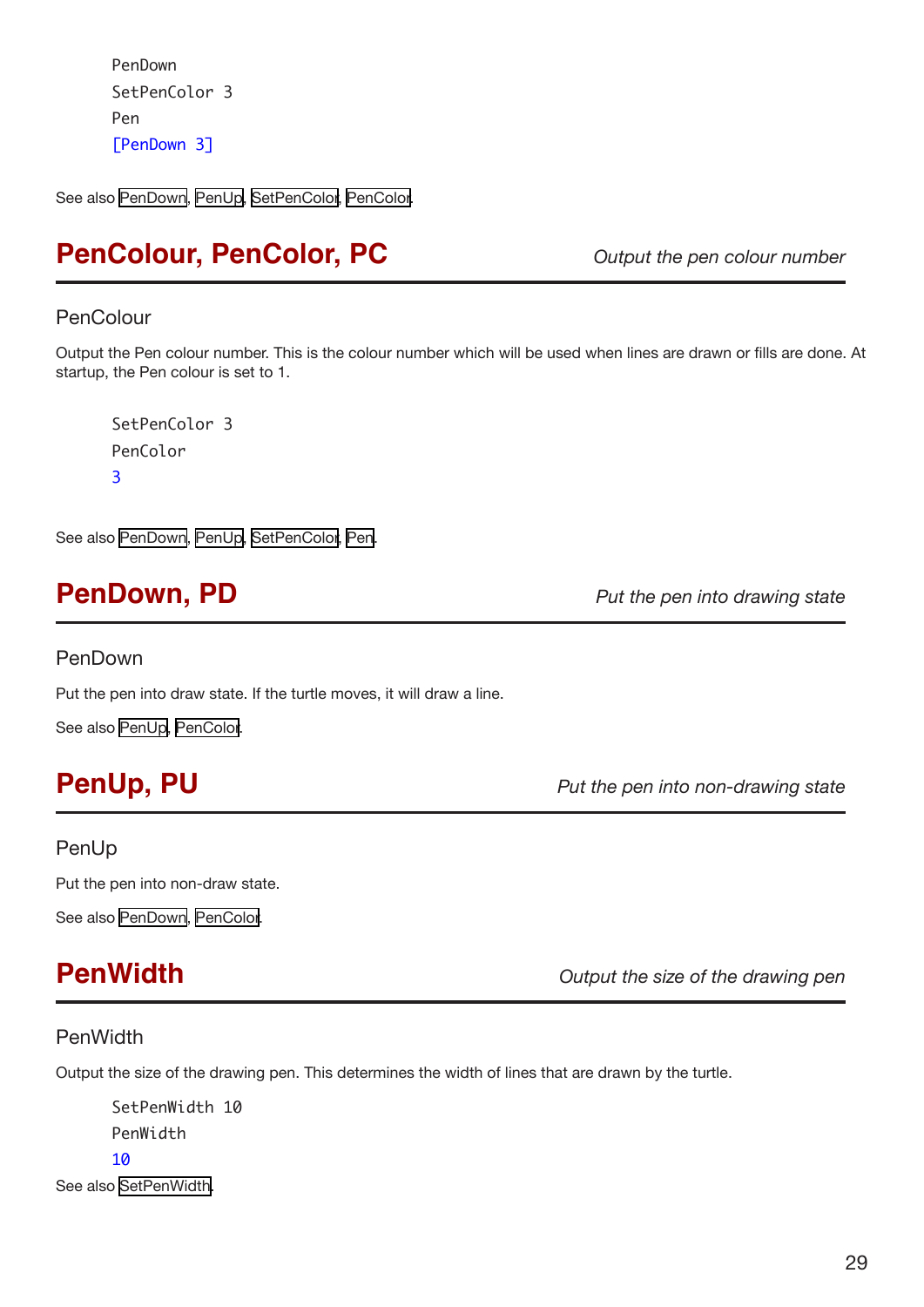## <span id="page-29-0"></span>Pi

Output the mathematical constant Pi, the ratio of the circumference of a circle to its diameter.

Pi

3.14159265358979

<span id="page-29-2"></span>**Play** *Play Sounds*

Play *music-part-list*

Play [ *music-part-list1 music-part-list2* ...]

Play the notes specified by one or more *music-part-lists*. Each music-part-list can be thought of as a piece for a particular instrument, and is of the form:

[ *instrument chord1 chord2*... ]

The music-part-lists are played simultaneously. Each chord is of the form:

[ *duration loudness note1 note2*... ]

*duration* is the duration of the chord and is specifed in ticks. Each tick is one sixtieth of a second. Loudness is the loudness of the note. Loudness is followed by one or more notes which are played together to form a chord. The note is specified as a number between 0 and 127. Number 60 is middle C.

Example 1. Play middle C for a second on a grand piano:

Play [1 [60 80 60]]

Example 2. Play an arpeggio on a harpsichord. Each note lasts for half a second:

Play [7 [30 80 60][30 80 64][30 80 67][30 80 72]]

Example 3. Play a chord lasting for two seconds:

Play [1 [120 80 60 64 67 72]]

To get a list of available instruments, see [Instruments](#page-20-3).

## <span id="page-29-1"></span>**Position, Pos** *Output the turtle's position*

## Position

Output a list containing the turtle's x and y co-ordinates.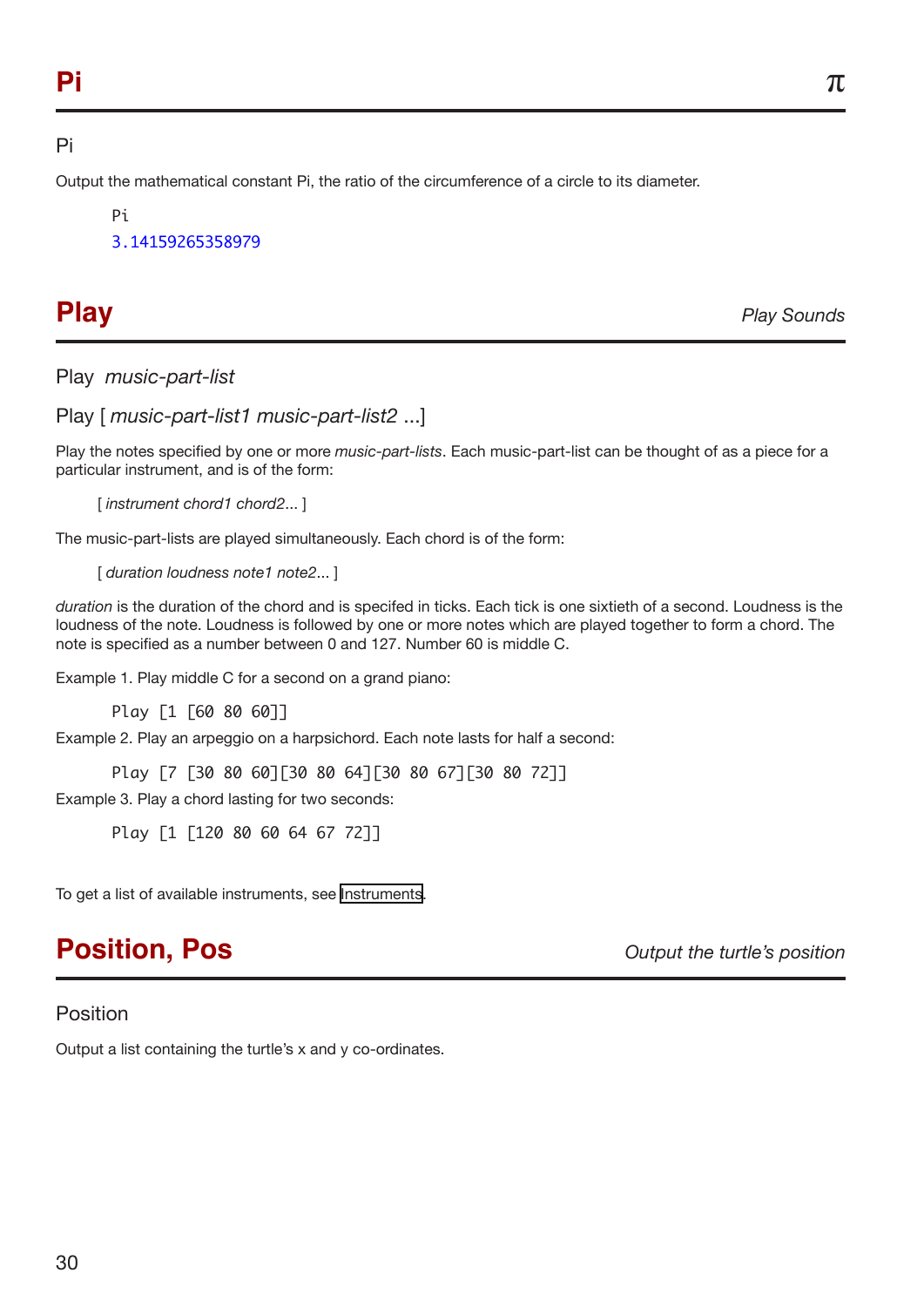```
Home
Position
[0 0]
Forward 100
Position
[0 100]
```
See also [Home,](#page-20-2) [ClearScreen](#page-9-2), [Forward,](#page-17-1) [Back](#page-7-2), [SetPosition,](#page-38-2) [SetX](#page-40-1), [SetY](#page-40-2).

## <span id="page-30-1"></span>**Power** *Power*

### Power *number1 number2*

Returns *number1* to the power of *number2*.

Power 2 3 8 Power 2 0.5 1.4142135623731

<span id="page-30-2"></span>**Print** *Display objects*

Print *object* 

(Print *object1* ...)

Prints out one or more objects to the main text window. If an object is a list, the outermost brackets are not printed. Writes a new line afterwards.

Print "abc abc print [the end of the line] the end of the line (print "abc "def "ghi) abc def ghi

See also [Show,](#page-41-2) [GraphicsType,](#page-19-2) [Type](#page-45-2).

## **Product** *Multiplication*

Product *number1 number2*

(Product *number1 number2*...)

Output the product of the input numbers.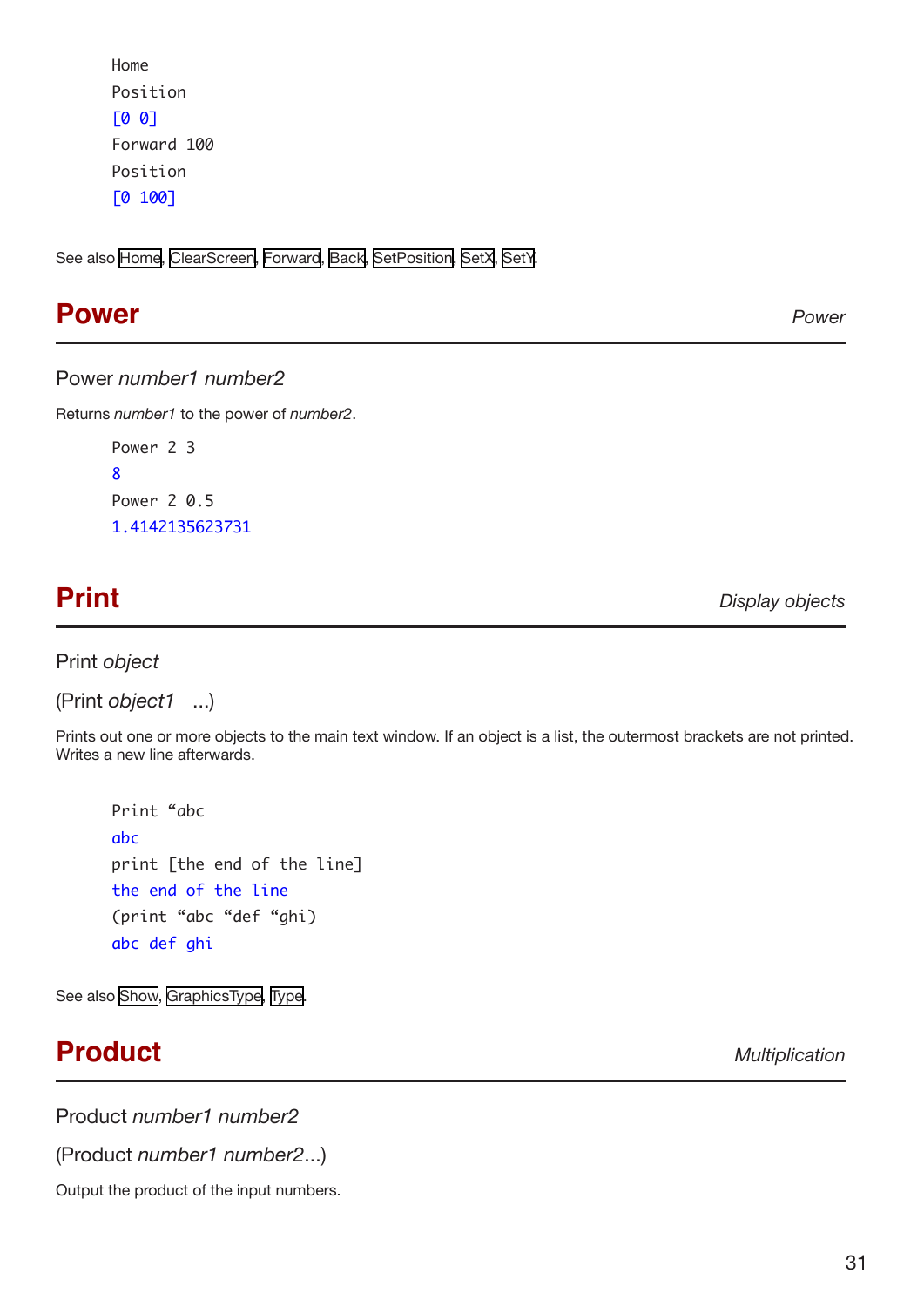<span id="page-31-0"></span>Product 100 10 1000 (Product 3 4 5) 60

See also [+,](#page-4-3) [-](#page-4-4), [\\*,](#page-4-5) [/](#page-4-6), [Sum](#page-43-1), [Difference](#page-11-2), [Quotient,](#page-31-2) [Remainder.](#page-32-1)

<span id="page-31-1"></span>**Pwd** *Output current directory*

### Pwd

Output the current directory, similar to the Unix command (stands for Print Working Directory).

cd "~ Pwd /Users/alan

See also [CD](#page-8-3), [Dir,](#page-12-2) [OpenAppend](#page-26-1), [OpenRead](#page-26-2), [OpenWrite.](#page-26-3)

## <span id="page-31-2"></span>**Quotient** *Division*

Quotient *number1 number2*

(Quotient *number1 number2* ...)

Output the quotient of the input numbers.

```
Quotient 100 3 
33.3333333333333
(Quotient 3 4 5)
0.15
```
See also [+,](#page-4-3) [-](#page-4-4), [\\*,](#page-4-5) [/](#page-4-6), [Sum](#page-43-1), [Difference](#page-11-2), [Product](#page-30-2), [Remainder](#page-32-1).

## **Random** *Random number*

Random *number* Output a random integer between zero and *number*.

> Random 55 45 Random 1000 \* 1000 800899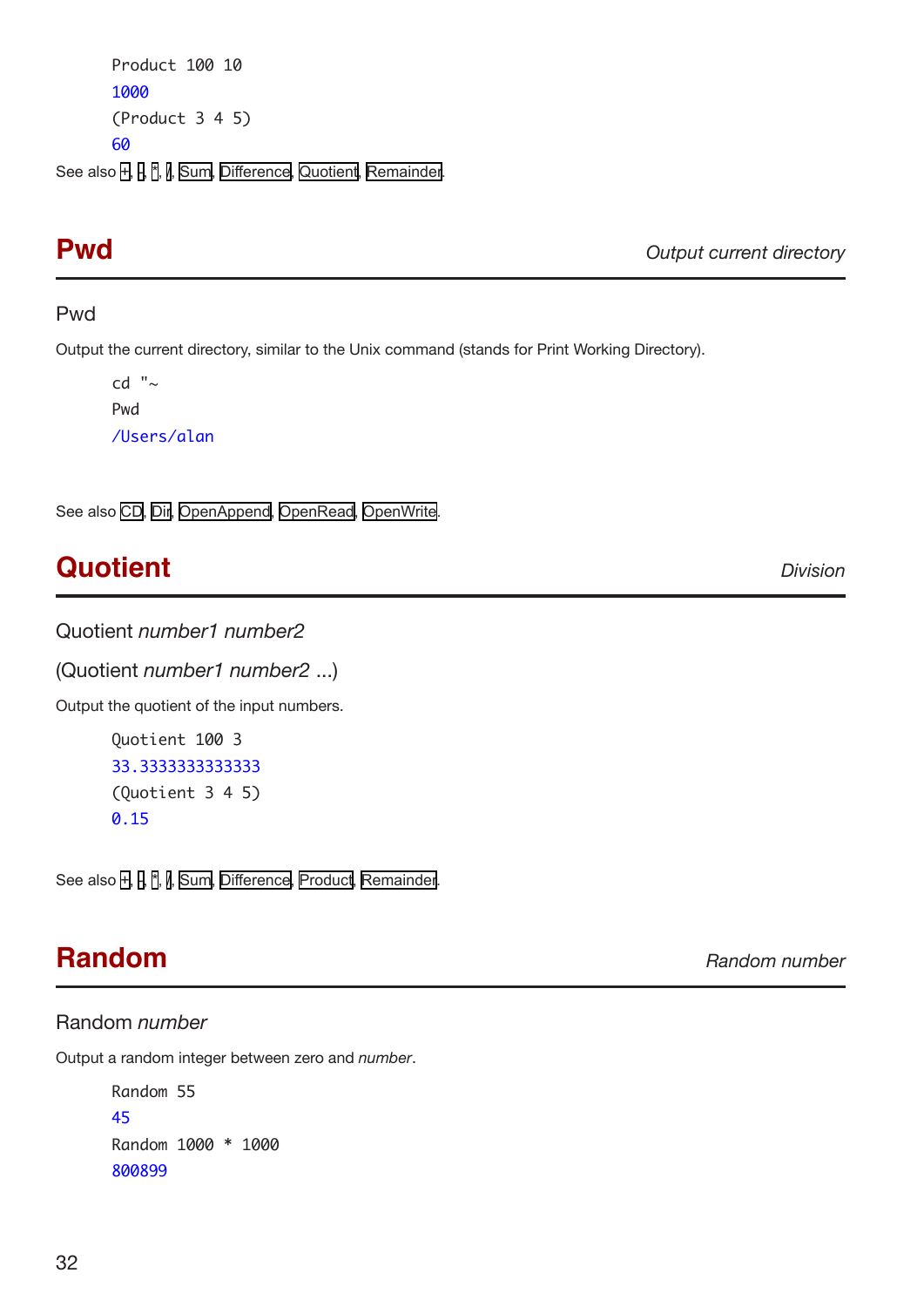## <span id="page-32-0"></span>ReadChar

ReadChar waits for a character to be typed in the main (text) window, then outputs the character as a word. The insertion point becomes a blue colour while it's waiting for input.

See also [ReadChars](#page-32-2), [ReadList](#page-32-3), [ReadWord,](#page-32-4) [FReadChar](#page-17-2).

## <span id="page-32-2"></span>**ReadChars** *Read mutiple characters*

### ReadChars *count*

Output a word containing *count* characters read from the keyboard. The insertion point becomes a blue colour while it's waiting for input.

See also [ReadChar](#page-30-1), [ReadList](#page-32-3), [ReadWord,](#page-32-4) [FReadChars](#page-18-4).

<span id="page-32-3"></span>**ReadList** *Read characters into a list*

### ReadList

ReadList accepts characters typed in the main (text) window until carriage return is pressed, then outputs the characters as a list. The insertion point becomes a blue colour while it's waiting for input.

See also [ReadChar](#page-30-1), [ReadChars,](#page-32-2) [ReadWord](#page-32-4).

<span id="page-32-4"></span>**ReadWord** *Read characters into a word*

## ReadWord

ReadWord accepts characters typed in the main (text) window until carriage return is pressed, then outputs the characters as a word. The insertion point becomes a blue colour while it's waiting for input.

See also [ReadChar](#page-30-1), [ReadChars,](#page-32-2) [ReadList.](#page-32-3)

## <span id="page-32-1"></span>**Remainder** *Remainder*

Remainder *number1 number2*

Output the remainder when *number1* is divided by *number2*.

Remainder 25 20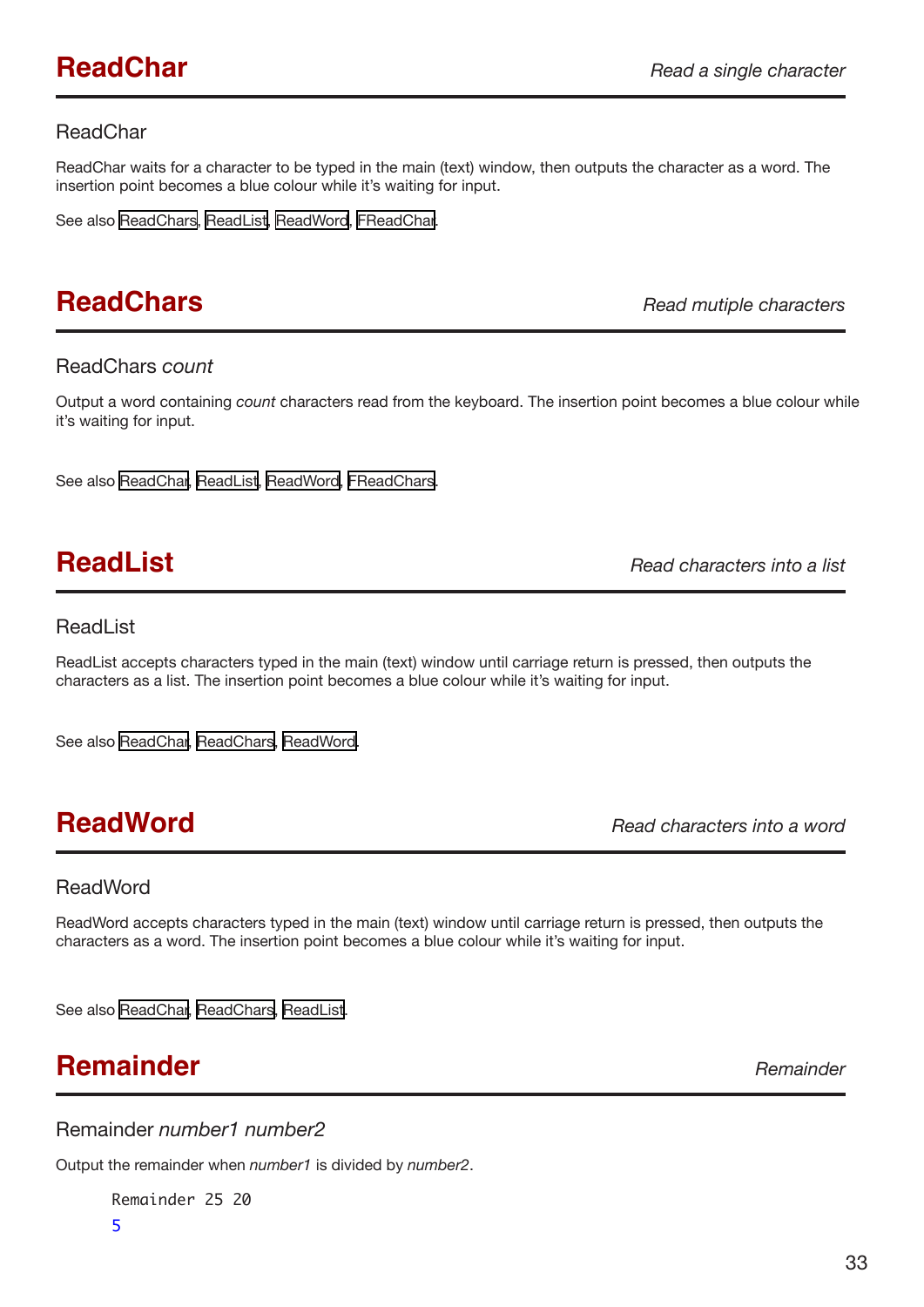### <span id="page-33-0"></span>Repeat *number* [*statements*]

Run statements *statements number* times.

Repeat 5 [Print Random 100] 52 85 86 47 8

See also [Run](#page-34-2).

## <span id="page-33-1"></span>**ReversePath** *Reverse a path*

### ReversePath *path-list*

Given *path-list*, a list representing a sequence of path-drawing commands, outputs a list representing the path drawn backwards.

Forward 45 Right 90 Forward 60 Right 90 Forward 50 CurrentPath [[moveto 0 0][lineto 0 45][lineto 60 45][lineto 60 -5]] ReversePath CurrentPath [[moveto 60 -5][lineto 60 45][lineto 0 45][lineto 0 0]]

See also [CurrentPath](#page-10-4), [FillPath,](#page-14-3) [StrokePath,](#page-41-1) [PathBounds](#page-27-2).

**RGB** *Output the RGB values for a colour number*

### RGB *colour-number*

Output the red, green, and blue components of colour *colour-number*. Each component is a number between 0.0 and 1.0. Because of the way colours are held within Mac OSX, the values returned from RGB may be slightly different from those set with [SetRGB.](#page-38-3)

RGB 0 [1 1 1] RGB 1 [0 0 0]

See also [SetRGB](#page-38-3), [PenColor,](#page-28-3) [SetPenColor,](#page-38-1) [Pen.](#page-23-1)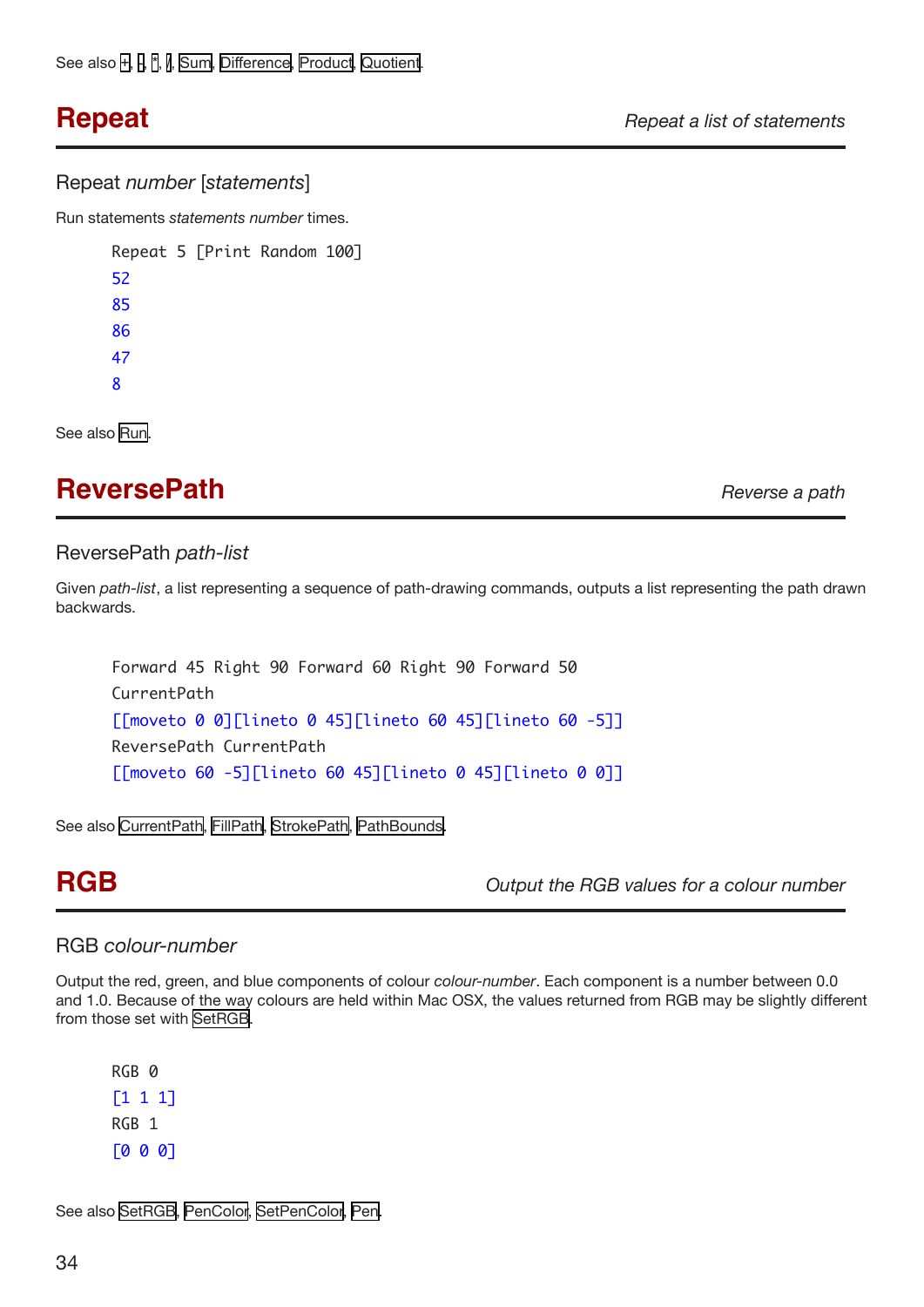## <span id="page-34-1"></span><span id="page-34-0"></span>Right *angle*

Rotate the turtle clockwise through *angle* degrees.

```
Home
Heading
0
Right 30
Heading
30
Right 25
Heading
55
```
See also [Left](#page-20-1), [Heading](#page-19-1), [SetHeading](#page-37-1), [Forward](#page-17-1).

## <span id="page-34-2"></span>**Round** *Round to nearest integer*

## Round *number*

Round a number to the nearest integer.

```
Round 1.1
1
Round 1.5
\overline{2}
```
See also [Integer](#page-20-3).

# **Run** *Execute a list of statements*

Run [*statements*]

Execute statements *statements*.

```
Run [Abs -6]
6
Right 45 Forward 100
Make "mylist Firstput "Sum Position
:mylist
[Sum 70.7106857299805 70.7106628417969]
Run :mylist
141.421348571777
```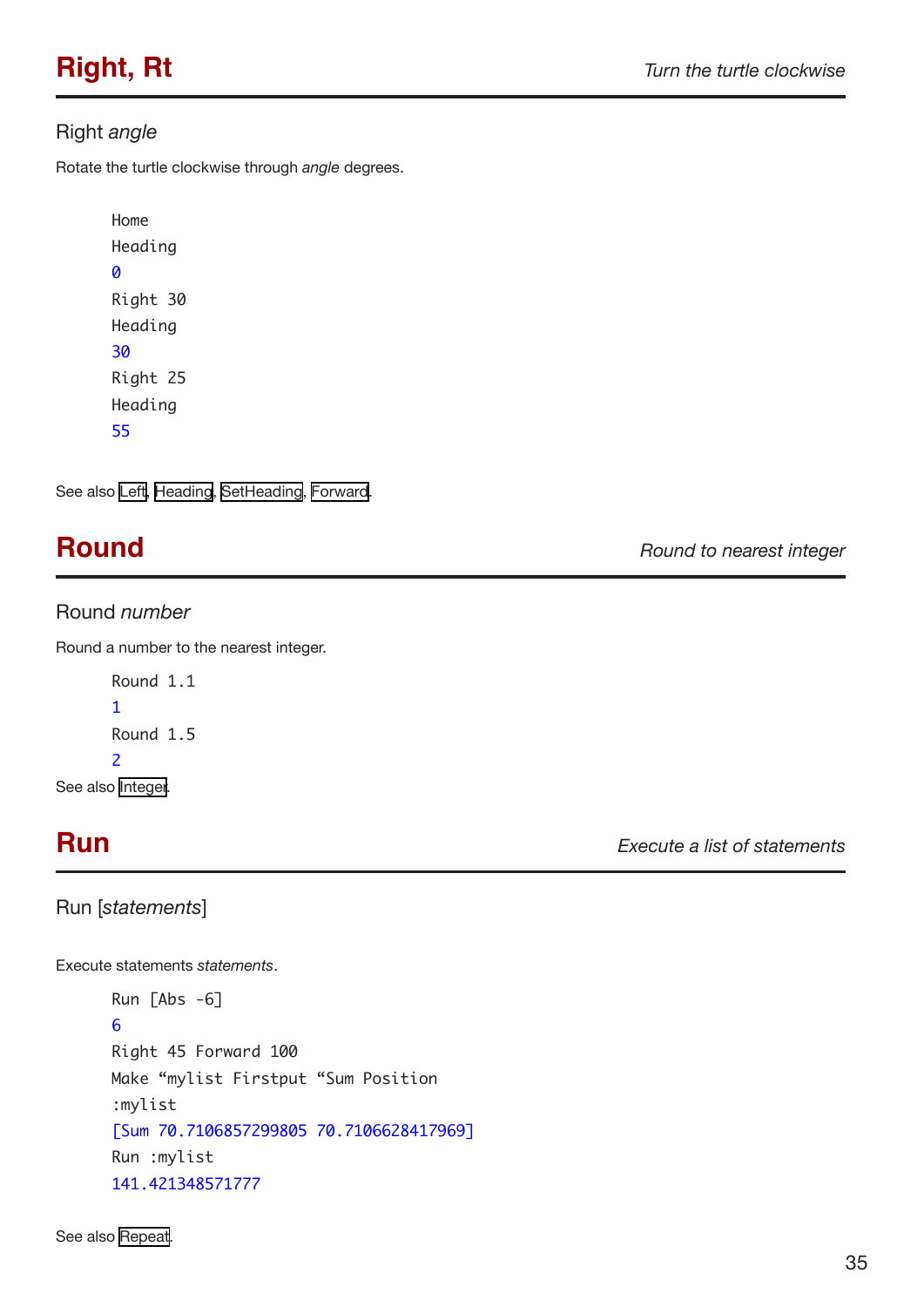<span id="page-35-1"></span><span id="page-35-0"></span>Say *list*

Say *word*

Speaks its parameter using the operating system voice synthesizer. The command returns immediately  $-$  i.e., it does not wait for the speech to finish before continuing. If you need it to, use [WaitForSpeech](#page-47-1). You can change the voice used by Say by using the [SetVoice](#page-40-3) command.

Say [Needle in the Hay]

See also [Voice](#page-46-1), [Voices](#page-46-2), [SetVoice](#page-40-3), [WaitForSpeech.](#page-47-1)

## **Sentence** *Create a list*

Sentence *object1 object2*

(Sentence *object1 object2* ... )

Output a list containing the input objects. Strips the outermost brackets of any object which is a list.

```
Sentence "abc "def 
[abc def] 
Sentence "abc [def] 
[abc def] 
Sentence "abc [[def]] 
[abc [def]]
```
See also [List](#page-23-1).

## **SetBackground, SetBG** *Set the background colour*

SetBackground *colour-number*

Set the background colour to *colour-number*. This colour will be used when [ClearScreen o](#page-9-2)r [Clean](#page-9-3) is called.

```
SetBackground 3
Background 
3
```
See also [Background,](#page-7-1) [SetPenColor,](#page-38-1) [RGB,](#page-30-1) [SetRGB,](#page-38-3) [Clean,](#page-9-3) [ClearScreen](#page-9-2).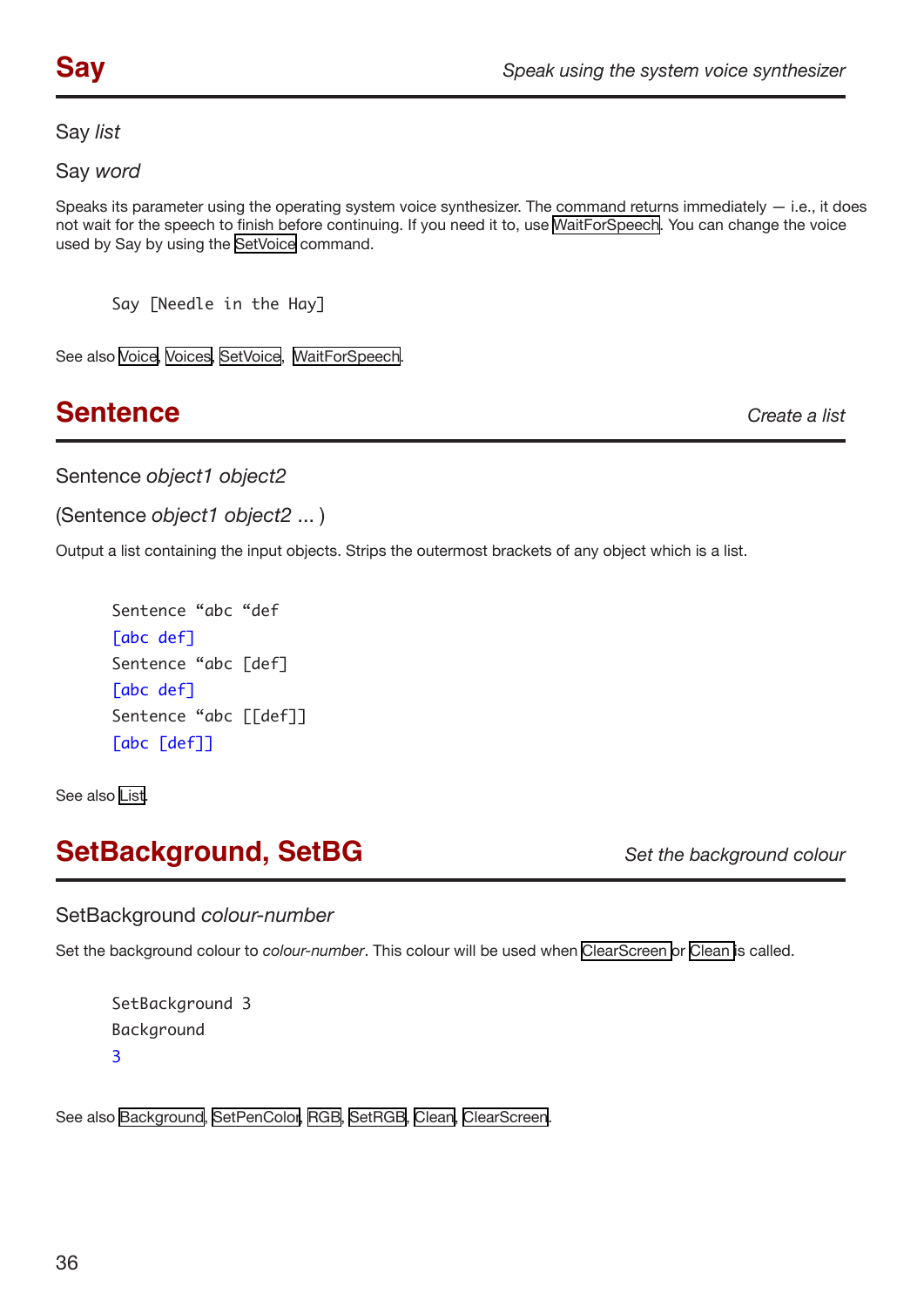## <span id="page-36-1"></span><span id="page-36-0"></span>**SetFontFace, SetFont** *Set the current font face*

## SetFontFace [*font-name*]

Set the current font face (the terms font and font face are interchangeable). Note that the name of the font face is enclosed in list brackets. This is in case the name contains unusual characters. A list of available font faces is given by the [FontFaces](#page-15-1) function. The name of the current font face (the one currently used for drawing) is given by the [FontFace](#page-15-2) function. The name of the font face will generally contain the font family name plus any font traits.

SetFontFace [Baskerville-BoldItalic]

See also [GraphicsType](#page-19-2), [TextBox](#page-43-1), [FontFamilies](#page-16-2), [FontFamily](#page-16-1), [FontFace,](#page-15-2) [FontFaces,](#page-15-1) [SetFontFamily,](#page-36-2) [FontTraits](#page-16-3), [SetFontTraits](#page-36-3).

## <span id="page-36-2"></span>**SetFontFamily** *Set the current font family*

## SetFontFamily [*font-family-name*]

Sets the current font family to *font-family-name*. A font family name is a generic name which often applies to several fonts. The corresponding font names will have attributes such as *Bold*, *Italic*, *Light*, appended. Note that the name of the font family is enclosed in list brackets. This is in case the name contains spaces or other characters such as hyphens. A list of available font families is given by the [FontFamilies](#page-16-2) function. The name of the current font family (the one currently used for drawing) is given by the [FontFamily](#page-16-1) function.

```
SetFontFamily [Baskerville]
```
See also [GraphicsType](#page-19-2), [TextBox](#page-43-1), [FontFamilies](#page-16-2), [FontFamily](#page-16-1), [FontFace,](#page-15-2) [FontFaces,](#page-15-1) [SetFontFace](#page-36-1), [FontTraits,](#page-16-3) [SetFontTraits](#page-36-3).

<span id="page-36-3"></span>**SetFontTraits** *Set the traits of the current font*

## SetFontTraits *trait-list*

Set the traits of the current font. The available traits for a font are *bold* and *italic*. The arguments to SetFontTraits are *bold*, *unbold* (to turn off *bold*), *italic*, *unitalic* (to turn off *italic*), and *plain*. Plain is a lack of the other traits.

```
FontFace 
[Helvetica]
SetFontTraits [bold italic] 
FontFace 
[Helvetica-BoldOblique] 
SetFontTraits [plain] 
FontFace 
[Helvetica]
```
See also [GraphicsType](#page-19-2), [TextBox](#page-43-1), [FontFamilies](#page-16-2), [FontFamily](#page-16-1), [FontFace,](#page-15-2) [FontFaces,](#page-15-1) [SetFontFace](#page-36-1), [SetFontFamily](#page-36-2), [FontTraits](#page-16-3).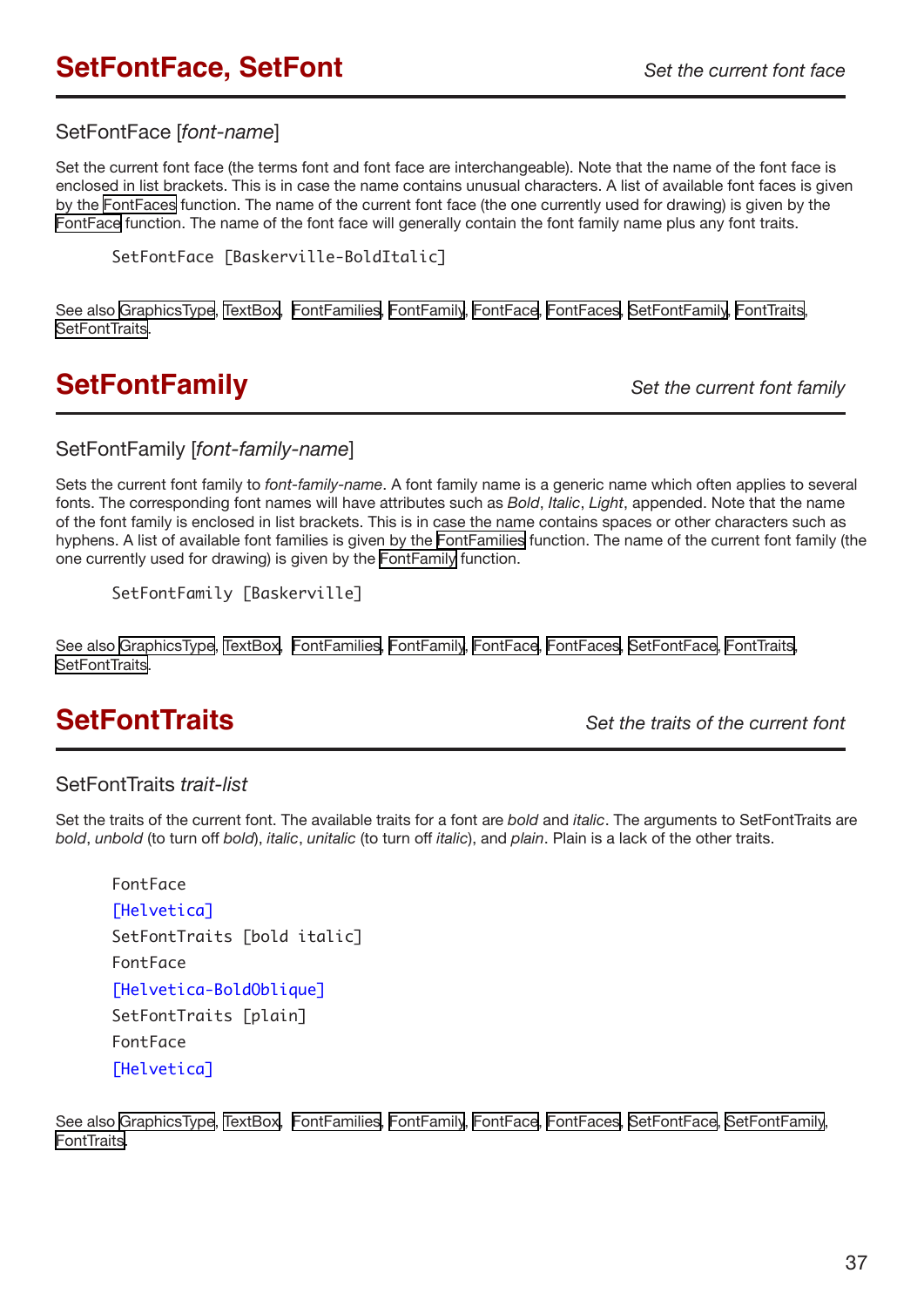## <span id="page-37-1"></span><span id="page-37-0"></span>SetHeading *angle*

Set the turtle heading to *angle*. The heading is the direction in which the turtle is pointing. Straight up is a heading of zero. The heading increases as you go clockwise - straight down is 180.

SetHeading 45 Heading 45

See also [Heading,](#page-19-1) [Left](#page-20-1), [Right](#page-34-1).

## <span id="page-37-2"></span>**SetLineDash** *Set the dash pattern for lines*

SetLineDash [*phase drawn-dash-1 empty-dash-1...* ]

Sets the line dash pattern for drawn lines. *drawn-dash-1* is the length, in pixels, of the first, drawn, part of the line. *empty-dash-1* is the length of the first blank part of the line. The pattern is then repeated. *phase* is how far into the pattern the line starts drawing.

SetPenWidth 5 SetLineDash [5 20 10] Right 90 Forward 100



See also [SetPenWidth,](#page-38-2) [Forward](#page-17-1).

**SetPen** *Set the state of the pen*

SetPen [*penstate colour-number*]

Set the state of the pen to *penstate* and its colour to colour-number. Penstate is PENUP or PENDOWN.

SetPen [penup 7] Pen [PenUp 7]

See also [Pen,](#page-23-1) [SetPenColor,](#page-38-1) [PenUp,](#page-28-1) [PenDown,](#page-28-2) [SetRGB.](#page-38-3)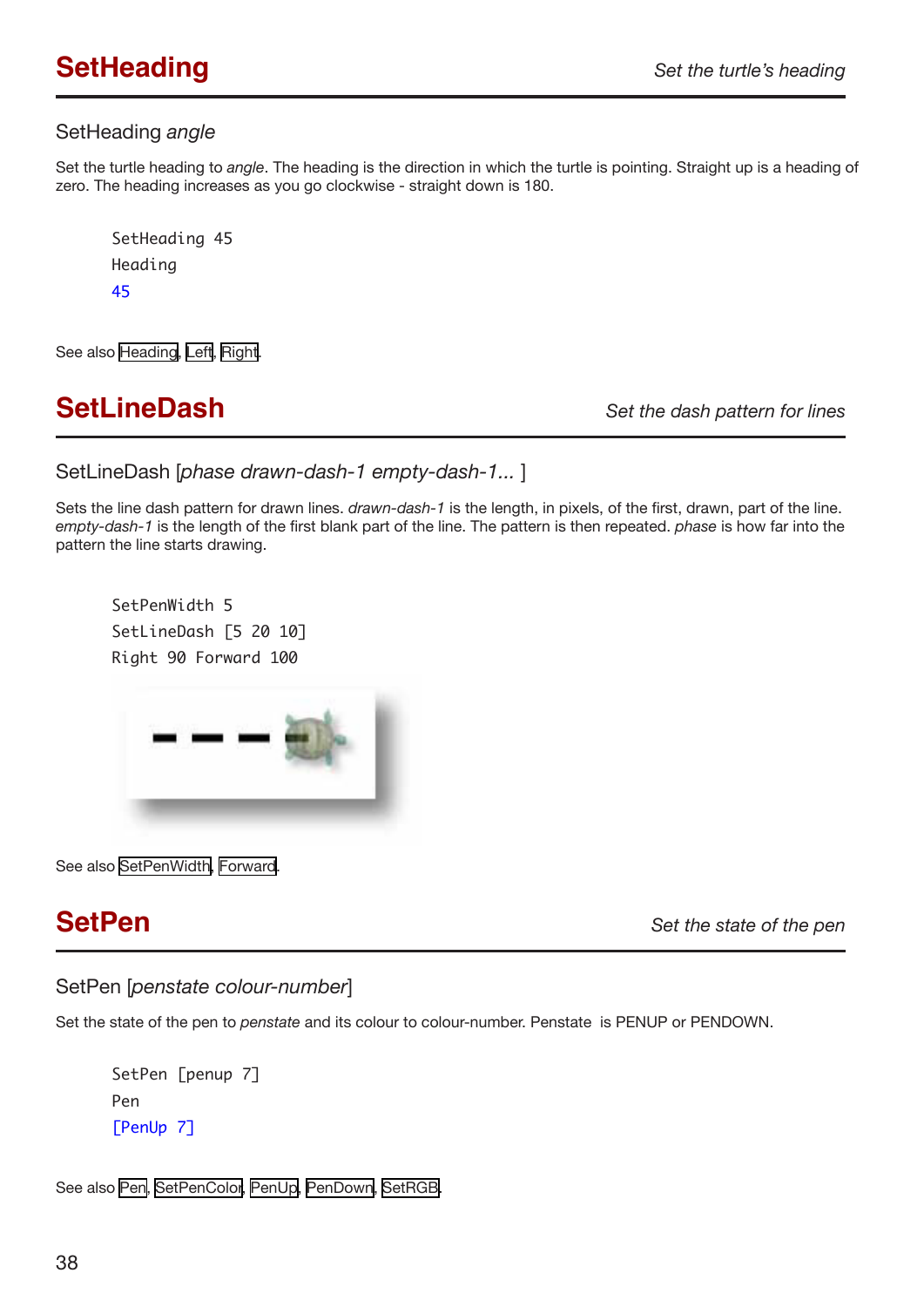## <span id="page-38-1"></span><span id="page-38-0"></span>SetPenColor *colour-number*

Set the drawing colour to *colour-number*. This is the colour number used to draw lines and do fills. Use [SetRGB t](#page-38-3)o set this colour number to a particular colour value.

```
SetPenColor 3
PenColor
3
```
See also [Pen,](#page-23-1) [SetPen](#page-37-2), [PenColor,](#page-28-3) [RGB,](#page-30-1) [SetRGB](#page-38-3).

<span id="page-38-2"></span>**SetPenWidth** *Set the width of the drawing pen*

### SetPenWidth *width*

Set the width of the pen to *width*. New lines are drawn with this width.

```
PenWidth
1
SetPenWidth 10
PenWidth
10
```
See also [PenWidth.](#page-28-4)

## **SetPosition, SetPos** *Set the position of the turtle*

## SetPosition [*x y*]

Move the turtle to position *x,y*. If the pen is down, a line is drawn in the current colour.

```
SetPosition [100 100]
Position
[100 100]
```
See also [Position](#page-29-1), [Forward,](#page-17-1) [Back,](#page-7-2) [Home](#page-20-2), [ClearScreen.](#page-9-2)

<span id="page-38-3"></span>**SetRGB** *Set a colour's RGB values*

SetRGB colour-number [*red green blue*]

SetRGB colour-number [*red green blue opacity*]

Set red, green, and blue components of colour colour-number to *red*, *green*, *blue*. Each component is a number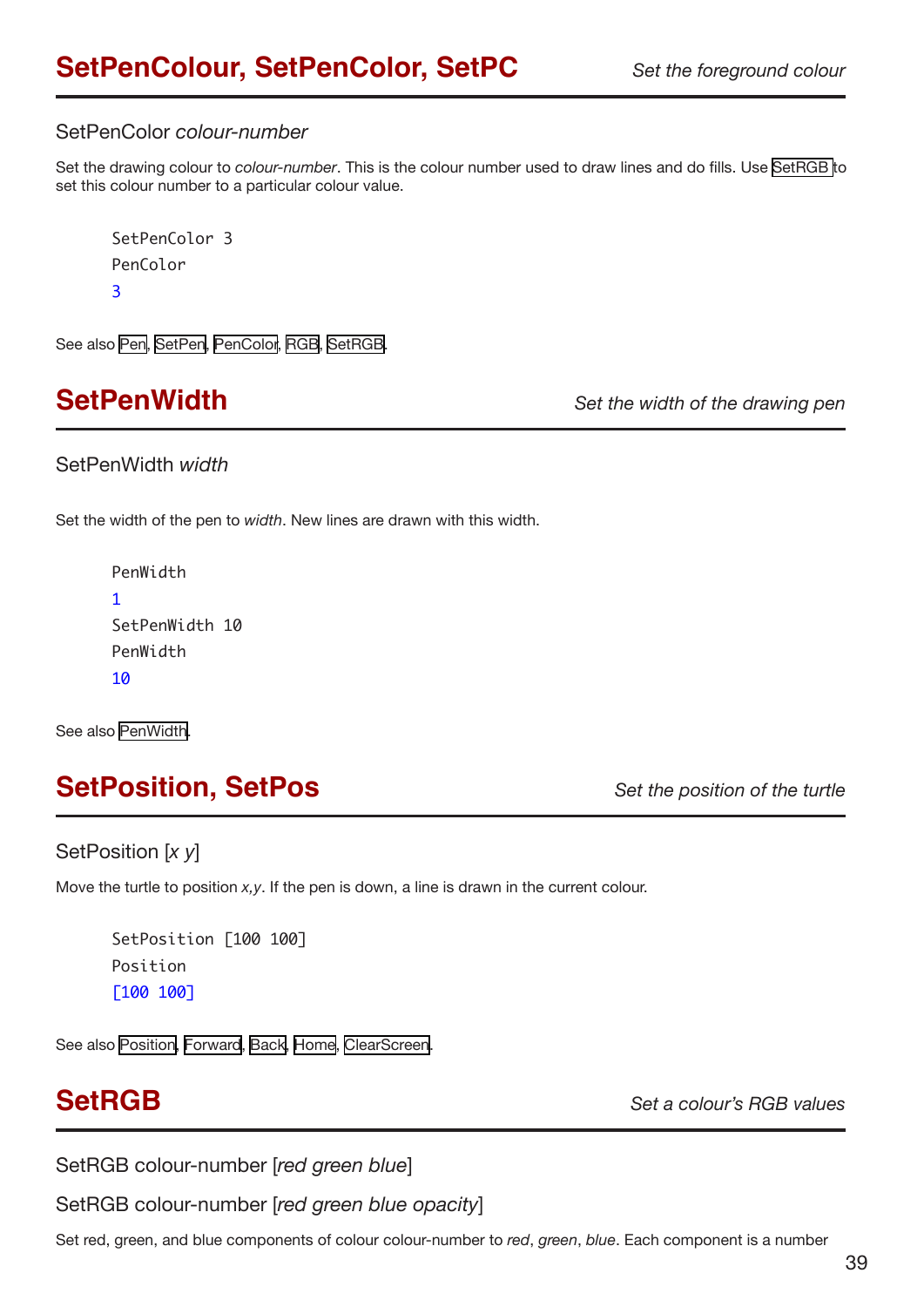<span id="page-39-0"></span>between 0.0 and 1.0. 0.0 means that none of that component is present, while 1.0 means all of it is present. So, [1.0 0.0 0.0] is a bright red and [0.0 0.0 1.0] is a bright blue. Black is [0.0 0.0 0.0] and white is [1.0 1.0 1.0].

If *opacity* is specified, the colour has the specified opacity - 0.0 is completely transparent, 1.0 is completely opaque.

SetRGB 3 [0.6 0.7 0.8] RGB 3 [0.6 0.7 0.8]

See also [Position](#page-29-1), [Forward,](#page-17-1) [Back,](#page-7-2) [Home](#page-20-2), [ClearScreen.](#page-9-2)

<span id="page-39-1"></span>**SetShadow** *Set the dropshadow for drawing*

SetShadow [*x-offset y-offset radius*]

SetShadow [*x-offset y-offset radius colour-number*]

SetShadow []

Set the dropshadow for all subsequent drawing. The x-offset and y-offset determine how far the shadow is offset from the originating drawing. Radius determines how much the shadow is blurred  $-$  i.e., how far it spreads. If colournumber is specified, that colour is used to draw the shadow, otherwise a black colour with opacity of 0.3 is used.

If SetShadow is called with an empty list, dropshadow drawing is turned off.

Example:

SetShadow [15 -15 5] SetTypeSize 146 SetPenColour 2 GraphicsType "abc



See also [SetRGB](#page-38-3), [SetPenColour](#page-38-1).

## **SetTypeSize** *Set the size for type*

### SetTypeSize *type-size*

Set the size of type in the graphics window (displayed by GraphicsType).

Example:

PenUp SetTypeSize 24 GraphicsType [24 type]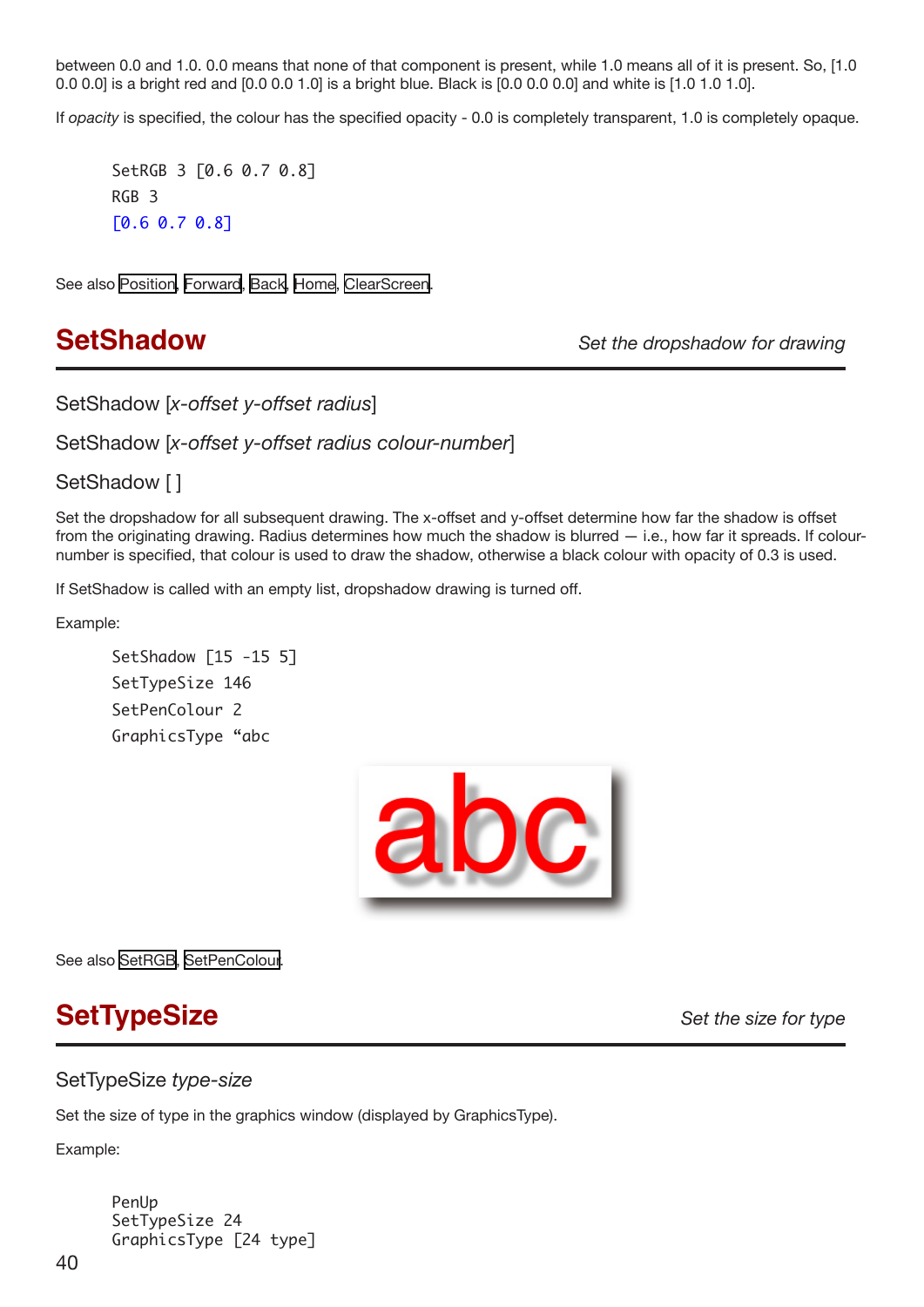<span id="page-40-0"></span>Forward 32 SetTypeSize 46 GraphicsType [46 type]



See also [GraphicsType](#page-19-2), [TextBox](#page-43-1), [StrokePath](#page-41-1)

<span id="page-40-3"></span>**SetVoice** *Set the current voice*

SetVoice [*voice-name*]

Sets the current voice used in speech to *voice-name*. A list of available voices is given by [Voices](#page-46-2).

SetVoice [com.apple.speech.synthesis.voice.Vicki]

See also [Voice](#page-46-1), [Voices](#page-46-2), [Say,](#page-35-1) [WaitForSpeech.](#page-47-1)

<span id="page-40-1"></span>**SetX** *Set the x position of the turtle*

### SetX *x*

Set the x-co-ordinate of the turtle to *x*. Draws a line if the pen is down.

Home SetX -100 Position [-100 0]

See also [Position](#page-29-1), [Forward,](#page-17-1) [Back,](#page-7-2) [SetPosition,](#page-38-2) [SetY](#page-40-2), [Home,](#page-20-2) [ClearScreen](#page-9-2).

<span id="page-40-2"></span>**SetY** *Set the y position of the turtle*

## SetY *y*

Set the y-co-ordinate of the turtle to *y*. Draws a line if the pen is down.

Home SetY -100 Position [0 -100]

See also [Position](#page-29-1), [Forward,](#page-17-1) [Back,](#page-7-2) [SetPosition,](#page-38-2) [SetX](#page-40-1), [Home,](#page-20-2) [ClearScreen](#page-9-2).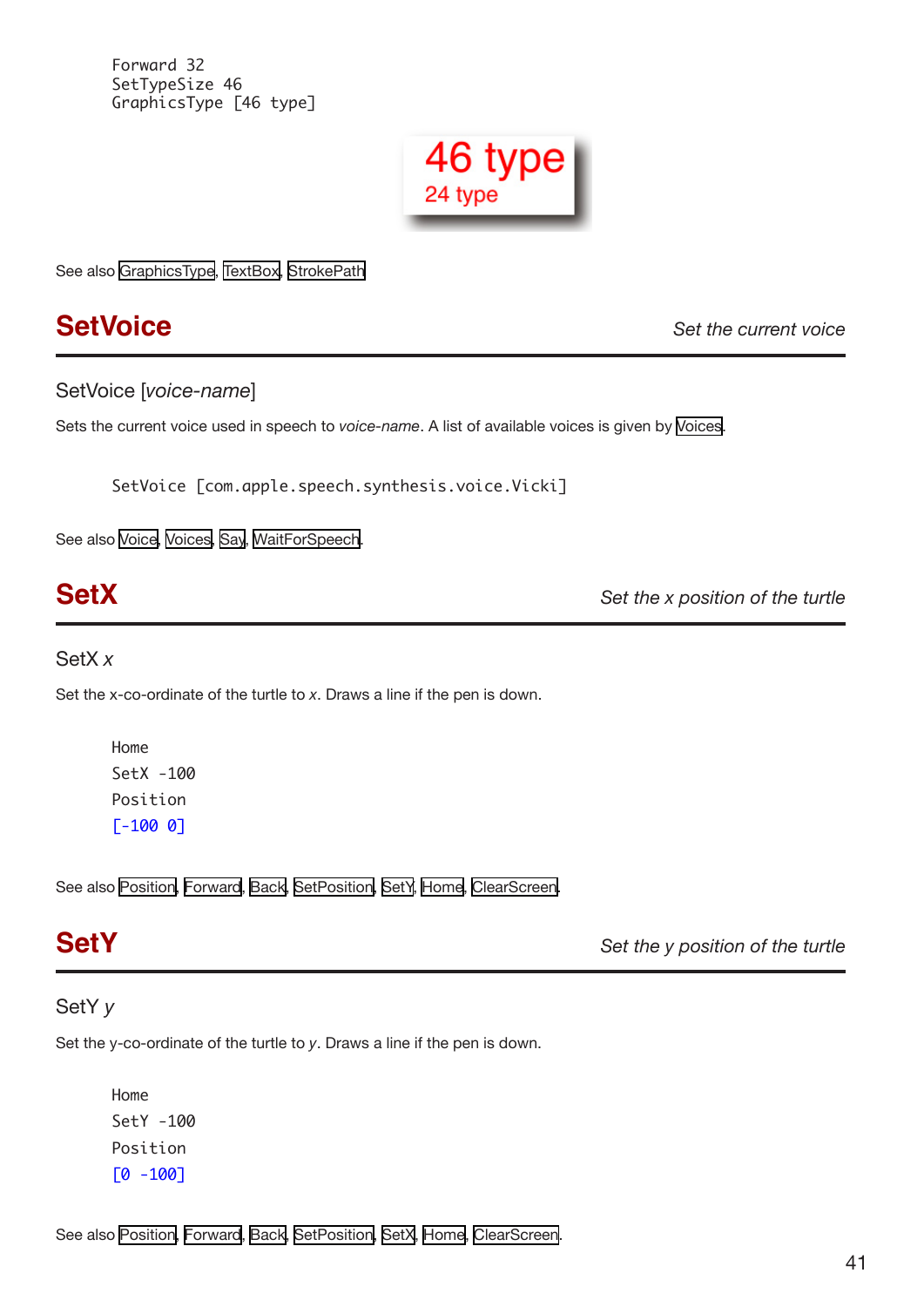## <span id="page-41-2"></span><span id="page-41-0"></span>Show *object*

(Show *object1* ...)

Print *object* to the main text window, then start a new line. if *object* is a list, the outermost brackets are printed.

Show [the end of the line] [the end of the line] (Show "abc "def "ghi) abc def ghi

See also [Print,](#page-30-1) [GraphicsType,](#page-19-2) [Type](#page-45-2), [FShow](#page-18-1).

**Shown?** *Output the visibility of the turtle*

## Shown?

Output true if the turtle is visible, otherwise false.

HideTurtle Shown? false

See also [ShowTurtle,](#page-41-3) [HideTurtle.](#page-20-4)

## <span id="page-41-3"></span>**ShowTurtle, ST** *Show the turtle*

## **ShowTurtle**

Show the turtle if it is hidden.

ShowTurtle Shown? true

See also [Shown?,](#page-41-2) [HideTurtle](#page-20-4).

<span id="page-41-1"></span>

Sine angle

Output the sine of angle.

Sine 60 0.866025403784439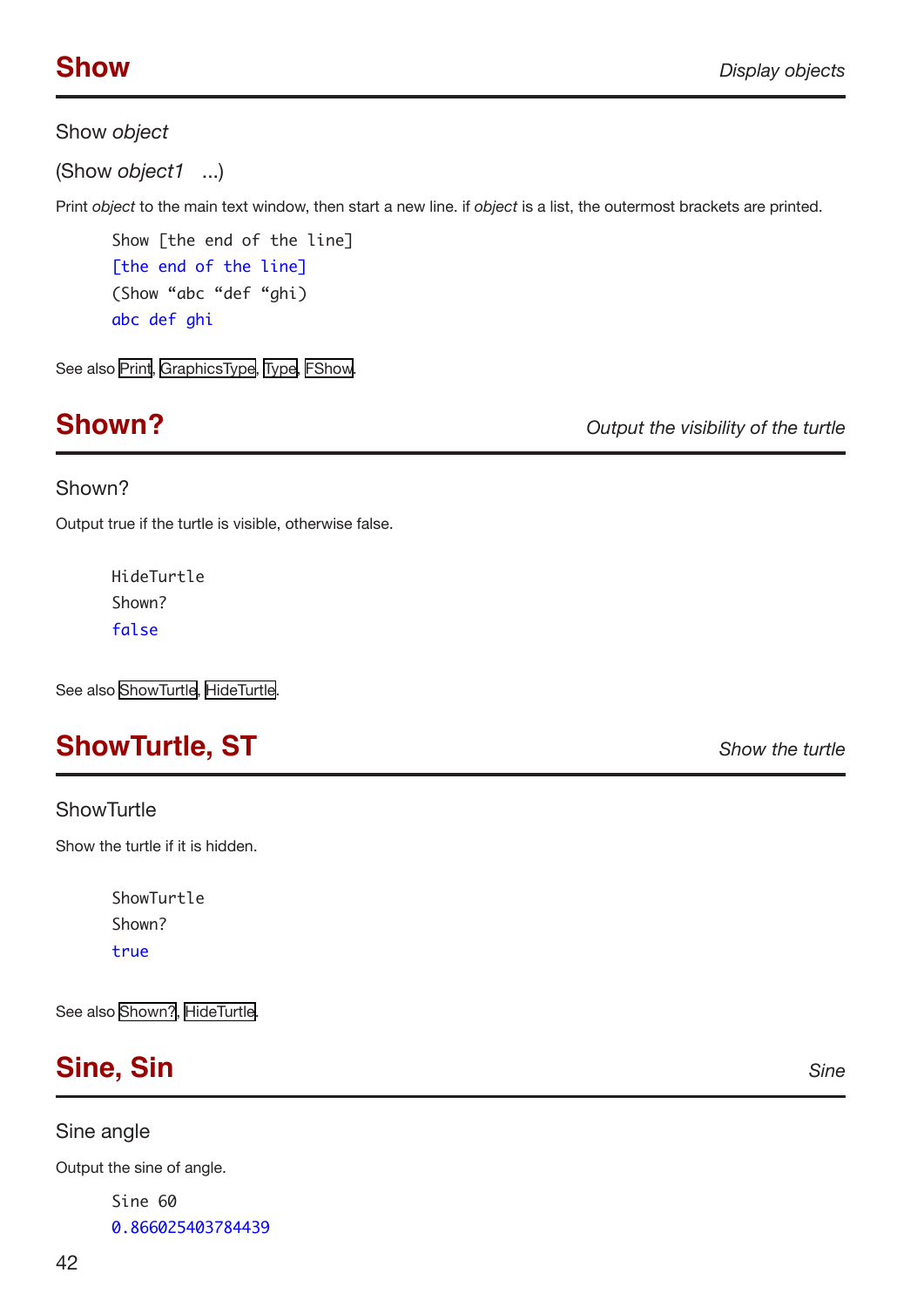<span id="page-42-0"></span>**Snap** *Capture an animation frame*

## Snap

Captures the current graphics view to the current movie if one is being created, otherwise does nothing.

By choosing **Create Movie...** from the Special menu, then using **Snap** to capture several frames, then choosing **Finish Movie** , you can create an animation.

# <span id="page-42-2"></span>**SqRt** *Square Root*

## Sqrt *number*

Output the square root of *number*.

Sqrt 2 1.4142135623731

# **Stop** *Return from a procedure Return from a procedure*

Stop

Return from a procedure without returning a result.

See also [Output](#page-25-1).

# <span id="page-42-1"></span>**StrokeCurrentPath** *Stroke the current path*

## **StrokeCurrentPath**

Stroke, i.e. draw a line along, the current path with the current pen colour. The current path is the sequence of lines which have been generated by movements of the turtle or the GraphicsType command. A [PenUp c](#page-28-1)ommand or a command which moves the turtle without drawing a line, such as [Clean o](#page-9-3)r [ClearScreen](#page-9-2) empties the path.

The main use of this is to outline some text, for example:

SetPenColour 2 SetTypeSize 156 GraphicsType "S SetPenWidth 8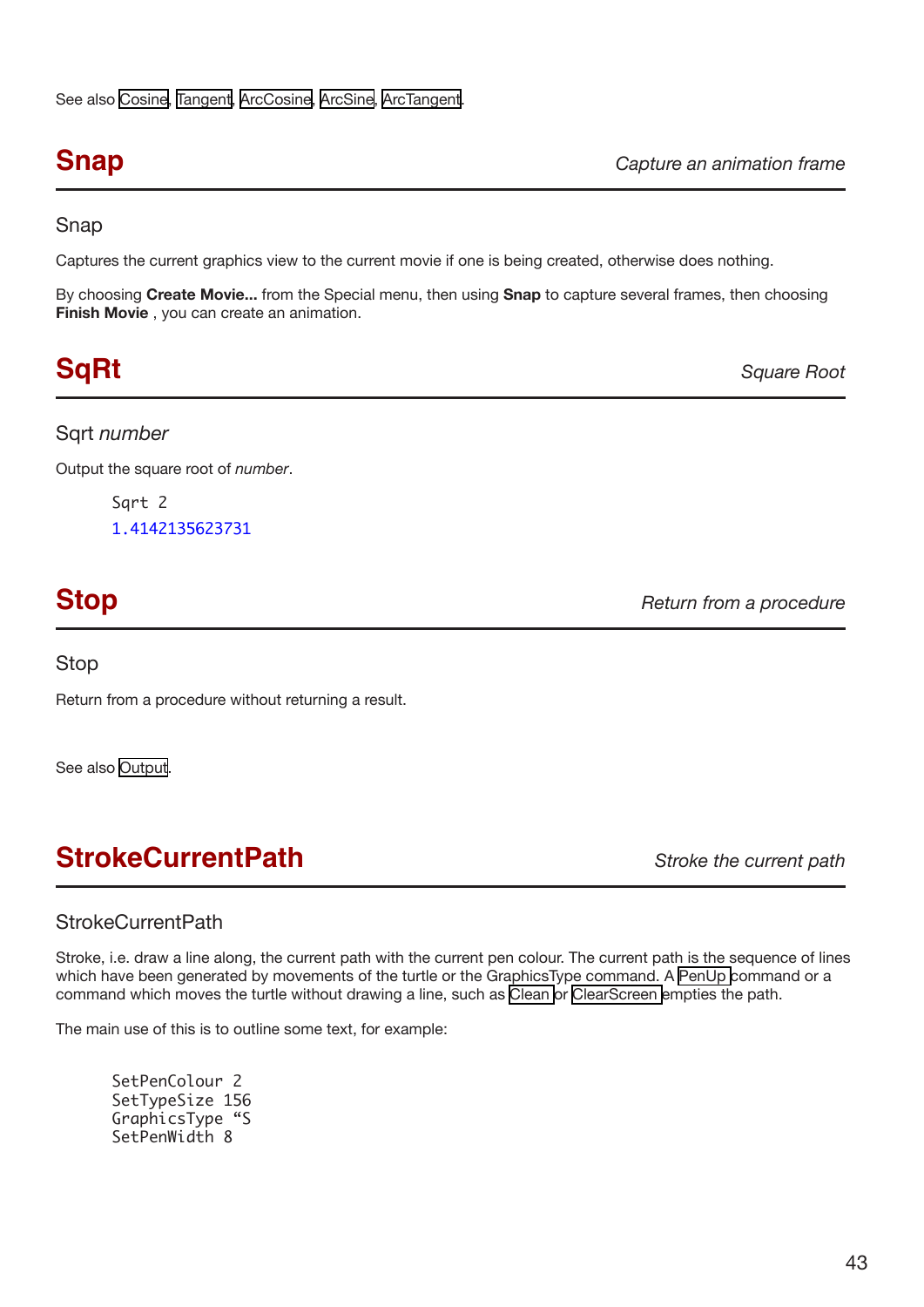<span id="page-43-0"></span>SetPenColour 1 StrokeCurrentPath



See also [FillPath ,](#page-14-3) [SetTypeSize](#page-39-1), [GraphicsType](#page-19-2), [FillCurrentPath,](#page-14-3) [StrokePath](#page-41-1), [CurrentPath,](#page-10-4)

## **StrokePath** *Stroke a path*

## StrokePath [*path-commands*]

Stroke, i.e. draw a line along, the path represented by *path-commands*. Each element of path-commands is a list representing a path command such as *moveto*, *lineto*, *curveto*, or *close*.

The easiest way to create the list of path commands is to do some drawing, then save the path using CurrentPath.

strokepath [[moveto -100 0] [curveto 0 100 -100 55 -55 100] [curveto 100 0 55 100 100 55] [lineto 100 -50][lineto -100 -50][close]]



See also [FillPath ,](#page-14-3) [SetTypeSize](#page-39-1), [GraphicsType](#page-19-2), [FillCurrentPath,](#page-14-3) [StrokeCurrentPath](#page-42-1), [CurrentPath,](#page-10-4) [ReversePath](#page-33-1), [PathBounds](#page-27-2),

## <span id="page-43-1"></span>**Sum** *Addition*

Sum *number1 number2*

(Sum *number1 number2* ...)

Output the sum of the input numbers.

Sum 100 80 180 (Sum 100 80 10) 190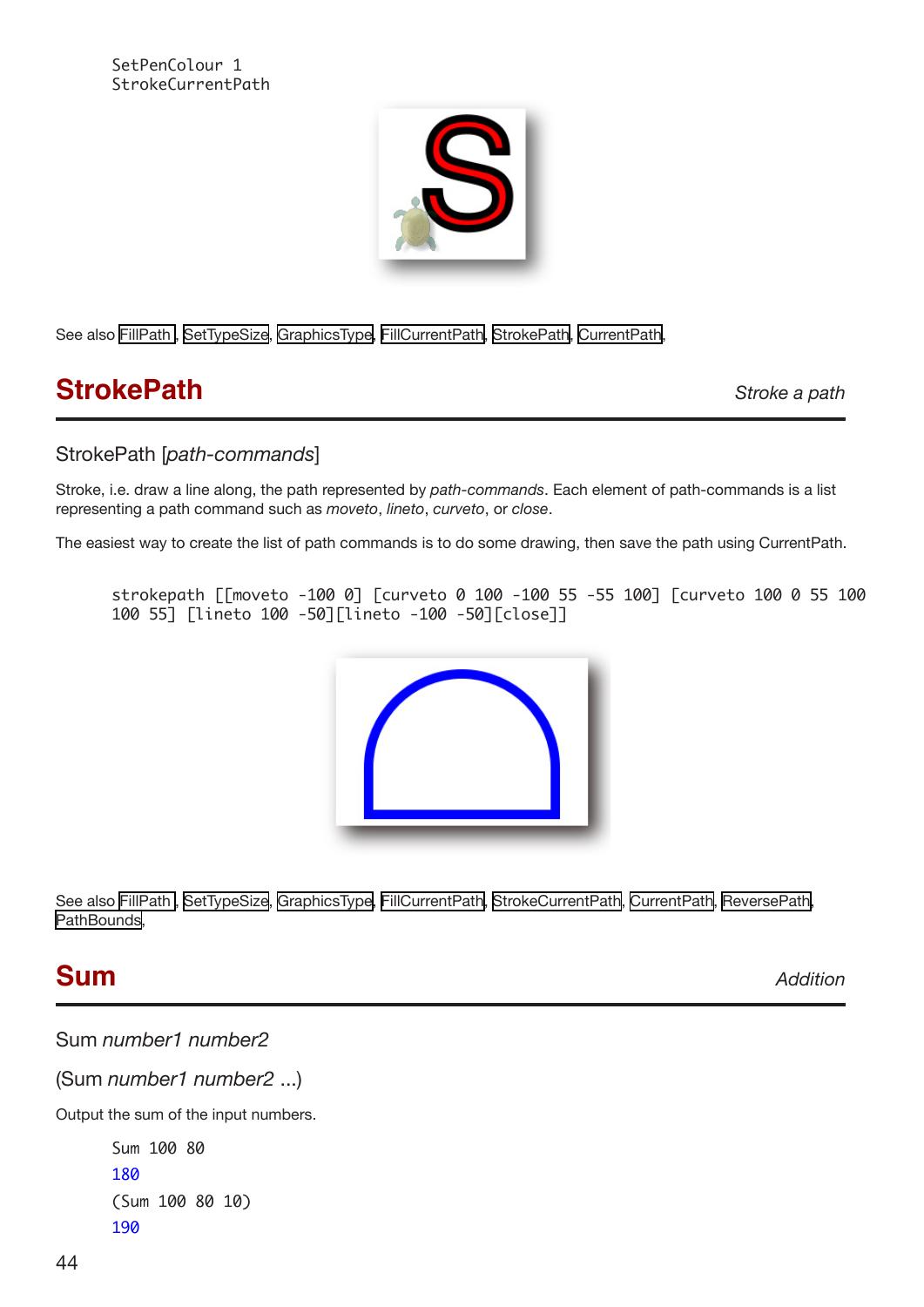# <span id="page-44-1"></span><span id="page-44-0"></span>**Tangent, Tan** *Tangent*

## Tangent *angle*

Output the tangent of *angle*.

Tan 45

1

See also [Cosine](#page-10-1), [Sine](#page-41-1), [ArcCosine](#page-6-3), [ArcSine](#page-6-1), [ArcTangent](#page-6-2).

**Text** *Output a procedure as a list*

### Text *name*

Output procedure *name* as a list of lists. See [Define](#page-11-2).

**TextBox** *Output list describing text size*

TextBox *string*

TextBox *list*

Output a list describing the size of the parameter if printed by GraphicsType. The list is of the form [*x y w h*], where *x,y* is the co-ordinate of the bottom-left corner, *w* is the box width, and *h* is the box height.

The textbox is not a bounding box - the height of the box is the line-height of the text, and the width includes letter spacing on either side:



For Example:

SetTypeSize 72 TextBox [The End] [400 400 250.22265625 86]

See also [SetTypeSize,](#page-39-1) [GraphicsType,](#page-19-2) [StrokePath.](#page-41-1)

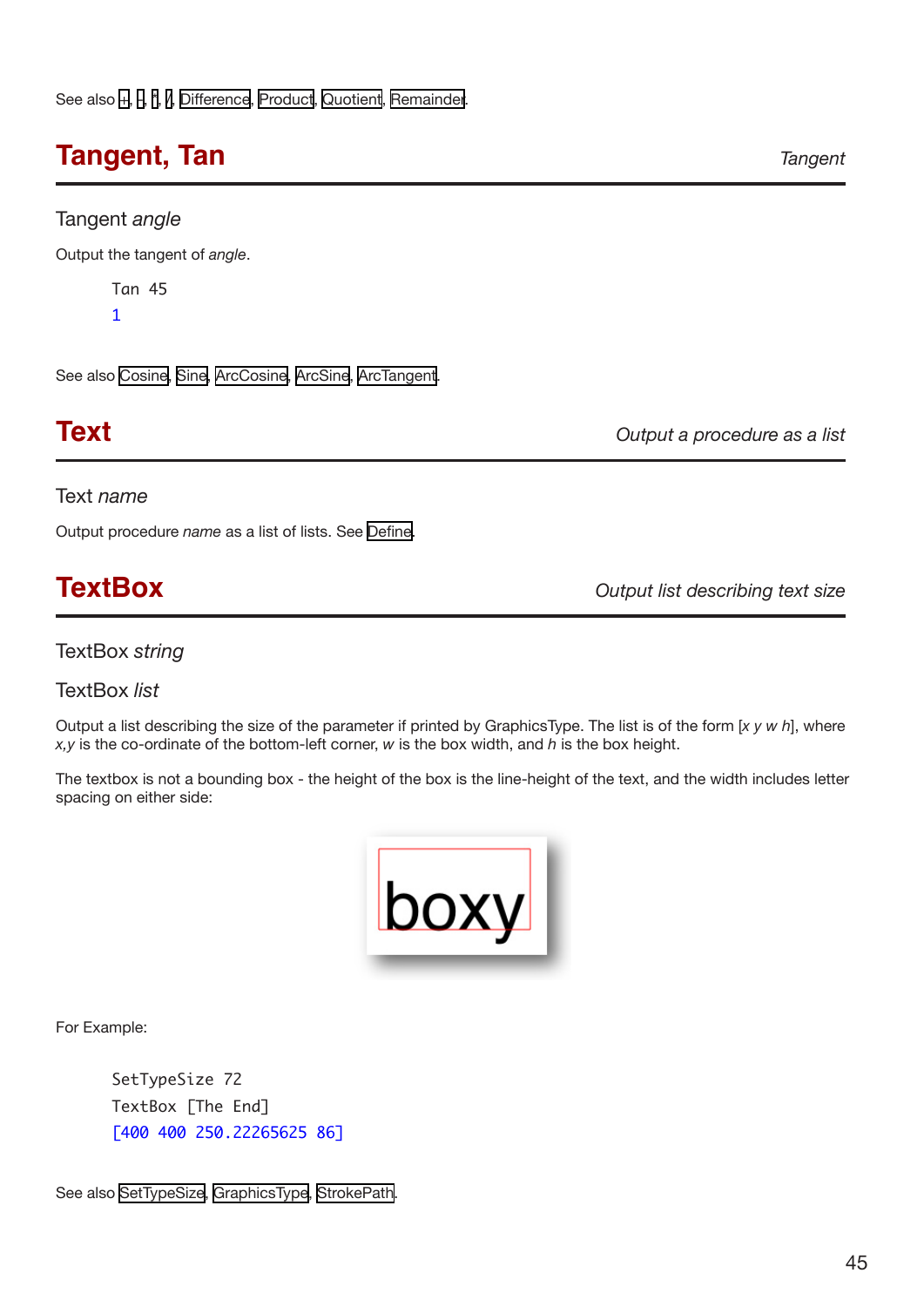## <span id="page-45-1"></span><span id="page-45-0"></span>Thing *name*

Output the value of variable *name*. An alternative to using ':' to access the value of a variable.

Make "var 333 thing "var 333 :var 333

See also [Make.](#page-24-1)

**Time** *Output the current time*

## Time

Outputs the current time of day in the format *hh:mm:ss:ttt* where *hh* is the hour, *mm* is the minutes past the hour, *ss*  is seconds past the minute, and *tt* is thousands of a second.

By calling time at the start and end of a procedure, you can determine how long the procedure takes.

Time 19:25:41:693

See also [Date](#page-11-3)

**Towards** *Output required heading*

## Towards [*x y*]

Output the angle which the turtle's heading must be set to to point towards position *x,y*.

```
Home
Towards [100 100]
45
```
See also [Heading,](#page-19-1) [SetHeading](#page-37-1), [Position](#page-29-1).

<span id="page-45-2"></span>**Type** *Print object*

Type *object*  (Type *object1 object2* ...)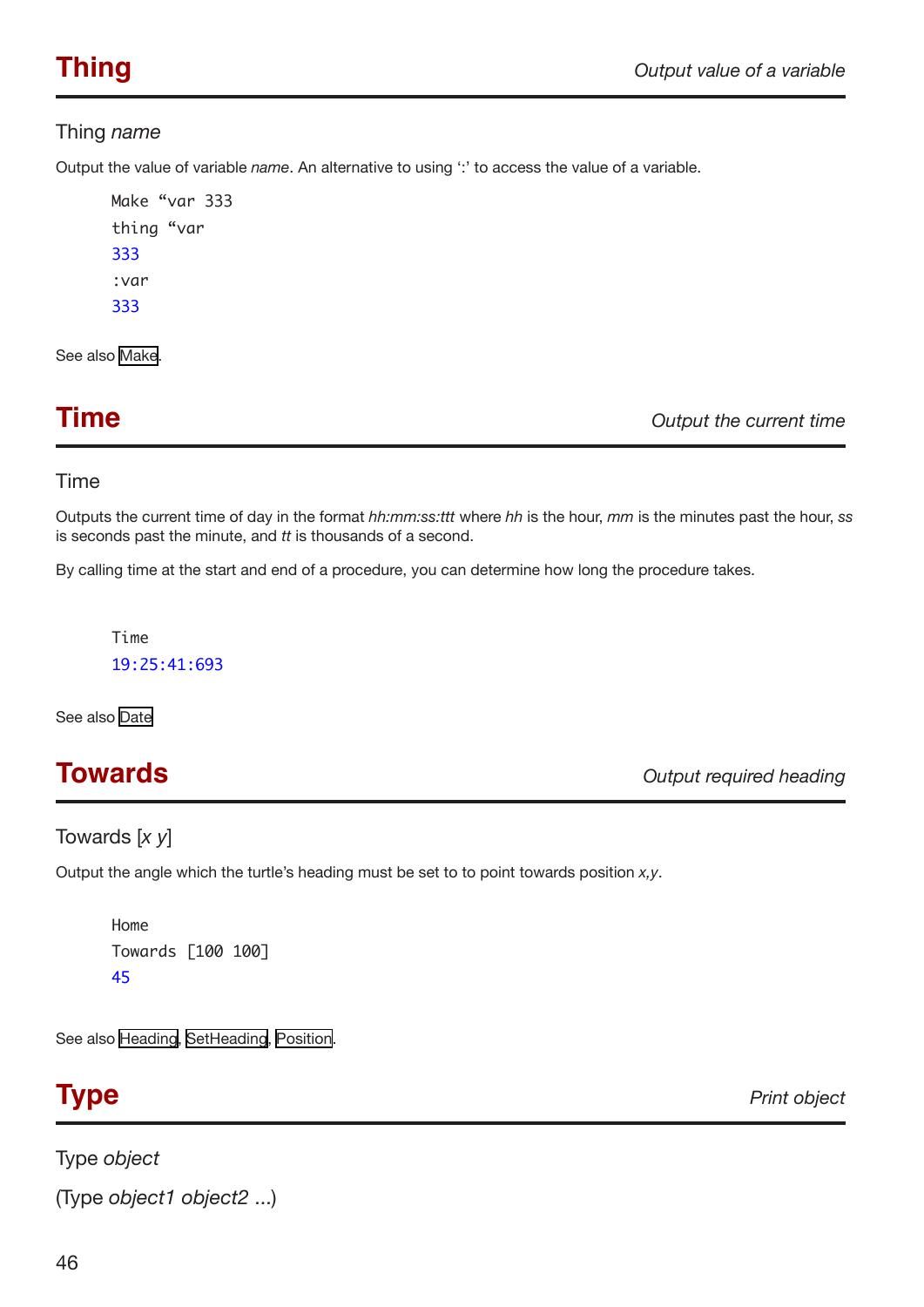<span id="page-46-0"></span>Print an object or objects - do not start a new line. Remove outer brackets for a list.

Type [the end of the line] the end of the line

See also [Print,](#page-30-1) [GraphicsType,](#page-19-2) [Show](#page-41-2), [FType](#page-19-3).

## **UpperCase** *Convert to upper case*

UpperCase *list* 

UpperCase *word* 

Output *list* or *word* with all lower case characters converted to upper case.

UpperCase "abc ABC UpperCase [h4j5jlllABAB 8] [H4J5JLLLABAB 8]

See also [LowerCase](#page-24-2) .

<span id="page-46-1"></span>**Voice** *Output the name of the current voice*

### Voice

Output the name of the current voice used in speech (by the [Say](#page-35-1) command) as a list.

Voice

[com.apple.speech.synthesis.voice.Vicki]

See also [Voices](#page-46-2), [SetVoice,](#page-40-3) [Say,](#page-35-1) [WaitForSpeech.](#page-47-1)

<span id="page-46-2"></span>**Voices** *Output the names of available voices*

### Voices

Output a list containing the names of all voices available for speech.

```
Voices 
[[com.apple.speech.synthesis.voice.Agnes] [com.apple.speech.synthesis.voice.Alber
t] [com.apple.speech.synthesis.voice.BadNews] [com.apple.speech.synthesis.voice.B
ahh] [com.apple.speech.synthesis.voice.Bells]...
```
See also [Voice](#page-46-1), [SetVoice,](#page-40-3) [Say,](#page-35-1) [WaitForSpeech.](#page-47-1)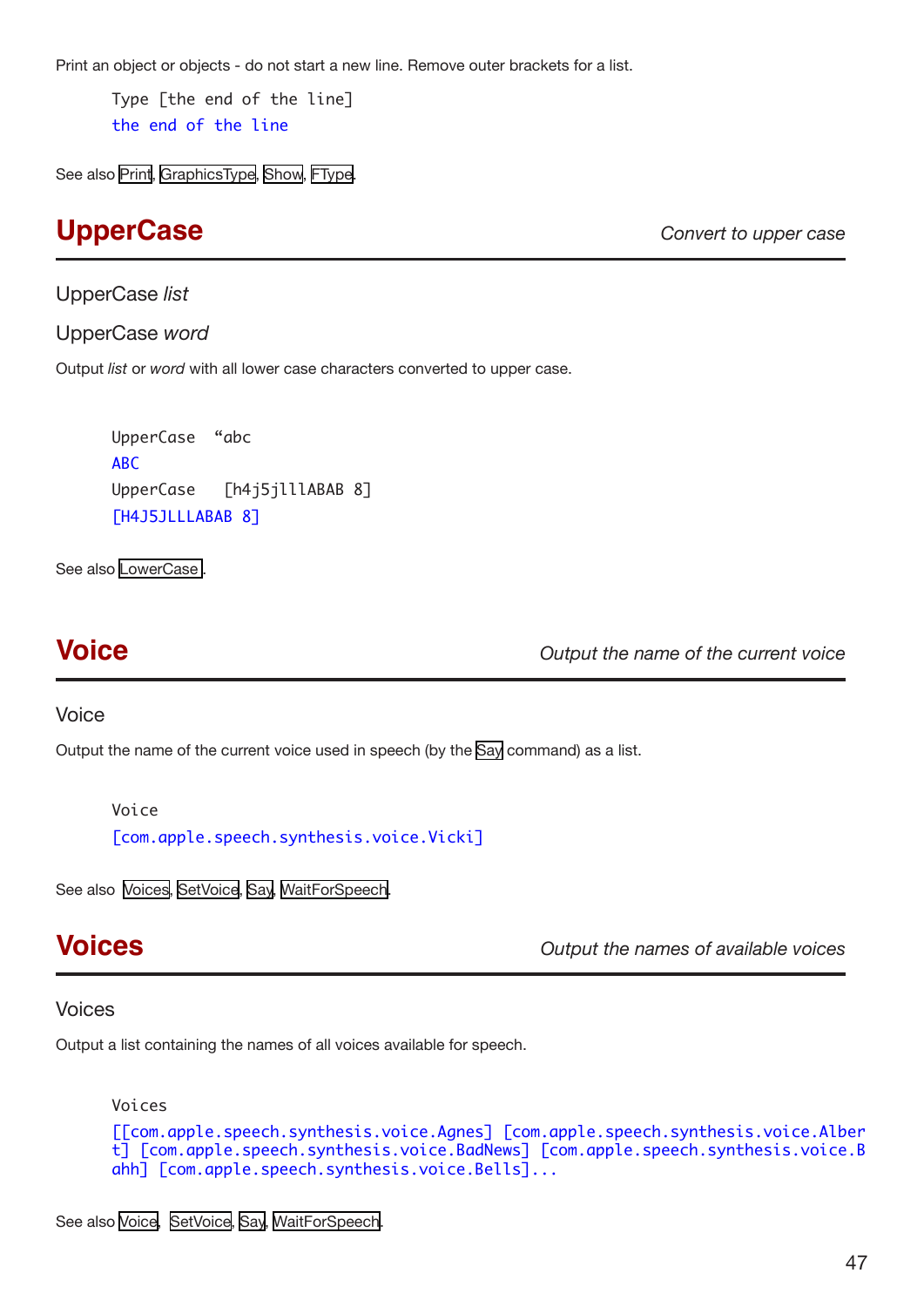## <span id="page-47-1"></span><span id="page-47-0"></span>Wait *duration*

Waits (i.e., does nothing) for *duration* ticks, where a tick is one sixtieth of a second. The following statement waits for two seconds:

Wait 120

## **WaitForSpeech** *Wait for speech to finish*

## **WaitForSpeech**

If something is being spoken (effected by the [Say](#page-35-1) command), waits for the speech to finish before proceeding. This stops consecutive Say commands from overlaying each other.

```
Say [The End of the World]
WaitForSpeech
Say [Is Nigh]
```
See also [Voice](#page-46-1), [Voices](#page-46-2), [SetVoice](#page-40-3), [Say.](#page-35-1)

<span id="page-47-3"></span>**Word** *Concatenate words*

Word *word1 word2*

(Word *word1 word2* ... )

Output a word consisting of the input words concatenated.

```
Word "abc "def 
abcdef 
(Word "abc "def "ghi) 
abcdefghi
```
See also [Word?](#page-47-2), [Sentence.](#page-34-2)

## <span id="page-47-2"></span>**Word?** *Test if object is a word*

Word? *object* 

Output **true** if *object* is a word.